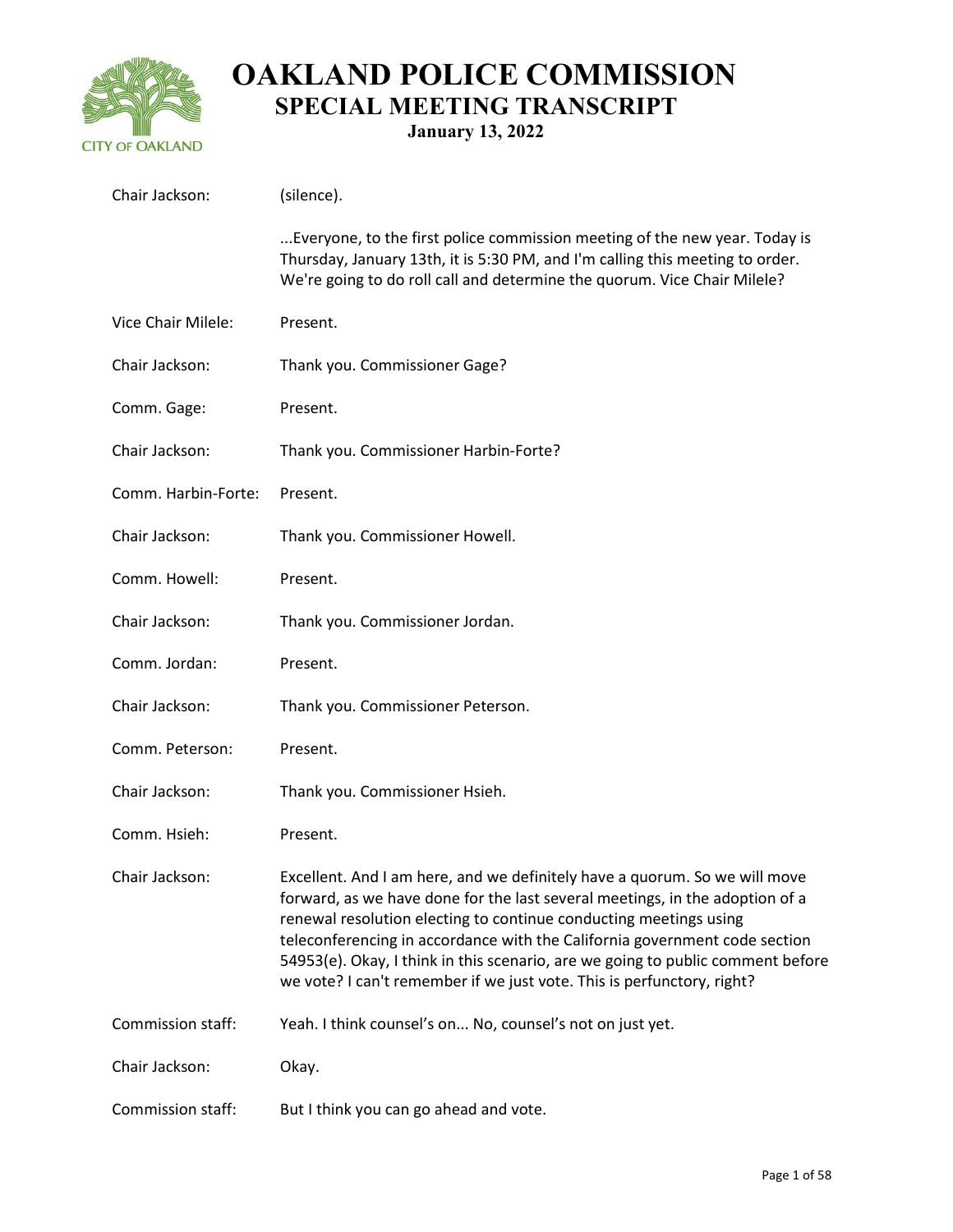

| Chair Jackson:      | Okay. So I'd like to go through our roll call again. Vice Chair Milele?                                                                                                                                                                                                                                                                                                                                                                                                                                                                                            |
|---------------------|--------------------------------------------------------------------------------------------------------------------------------------------------------------------------------------------------------------------------------------------------------------------------------------------------------------------------------------------------------------------------------------------------------------------------------------------------------------------------------------------------------------------------------------------------------------------|
| Vice Chair Milele:  | Are you asking if I am present or if I                                                                                                                                                                                                                                                                                                                                                                                                                                                                                                                             |
| Chair Jackson:      | No, no. I'm asking for your vote to adopt the renewal resolution.                                                                                                                                                                                                                                                                                                                                                                                                                                                                                                  |
| Vice Chair Milele:  | I think we need to make the motion first.                                                                                                                                                                                                                                                                                                                                                                                                                                                                                                                          |
| Chair Jackson:      | Okay, let's do that. How about that? Oh, I see Commissioner Harbin-Forte's<br>hand, sorry.                                                                                                                                                                                                                                                                                                                                                                                                                                                                         |
| Comm. Harbin-Forte: | It was going to be a process issue. I do think we have to have public comment<br>on it before we talk.                                                                                                                                                                                                                                                                                                                                                                                                                                                             |
| Chair Jackson:      | Okay.                                                                                                                                                                                                                                                                                                                                                                                                                                                                                                                                                              |
| Comm. Harbin-Forte: | Thank you.                                                                                                                                                                                                                                                                                                                                                                                                                                                                                                                                                         |
| Vice Chair Milele:  | I can make the motion and then we can go to public comment, I believe.                                                                                                                                                                                                                                                                                                                                                                                                                                                                                             |
| Comm. Harbin-Forte: | No problem.                                                                                                                                                                                                                                                                                                                                                                                                                                                                                                                                                        |
| Vice Chair Milele:  | So I move that we adopt this resolution about teleconferencing-                                                                                                                                                                                                                                                                                                                                                                                                                                                                                                    |
| Comm. Peterson:     | I second.                                                                                                                                                                                                                                                                                                                                                                                                                                                                                                                                                          |
| Chair Jackson:      | Okay. It's been properly moved and seconded. Let's go a public comment,<br>Rania?                                                                                                                                                                                                                                                                                                                                                                                                                                                                                  |
| Commission staff:   | Thank you. Sorry, I'm woefully under practiced. Members of the public wishing<br>to make public comment on this item, the resolution to continue working using<br>Zoom, please raise your hand and I'll call on you. I'm also going to call up our<br>little counter. Okay. I see one hand raised. Phone number ending in 5802, if you<br>have public comment about this item, please go ahead, I've just unmuted you.<br>Phone number ending in 5802.                                                                                                             |
| Saleem Bey:         | Yes, good evening Saleem Bey. First, I'd like to state that safety first and we<br>always want to do what it would be best for the people. But on the other side of<br>that, and this is a shame, is that it's too bad that the rotten apples who are on<br>the dais and who are continually against justice can't face the public, and the<br>pandemic makes it such that you can do it behind a computer screen and hit<br>mute so that you don't have to hear the public, or cut the public off when<br>they're saying things that you don't want them to hear. |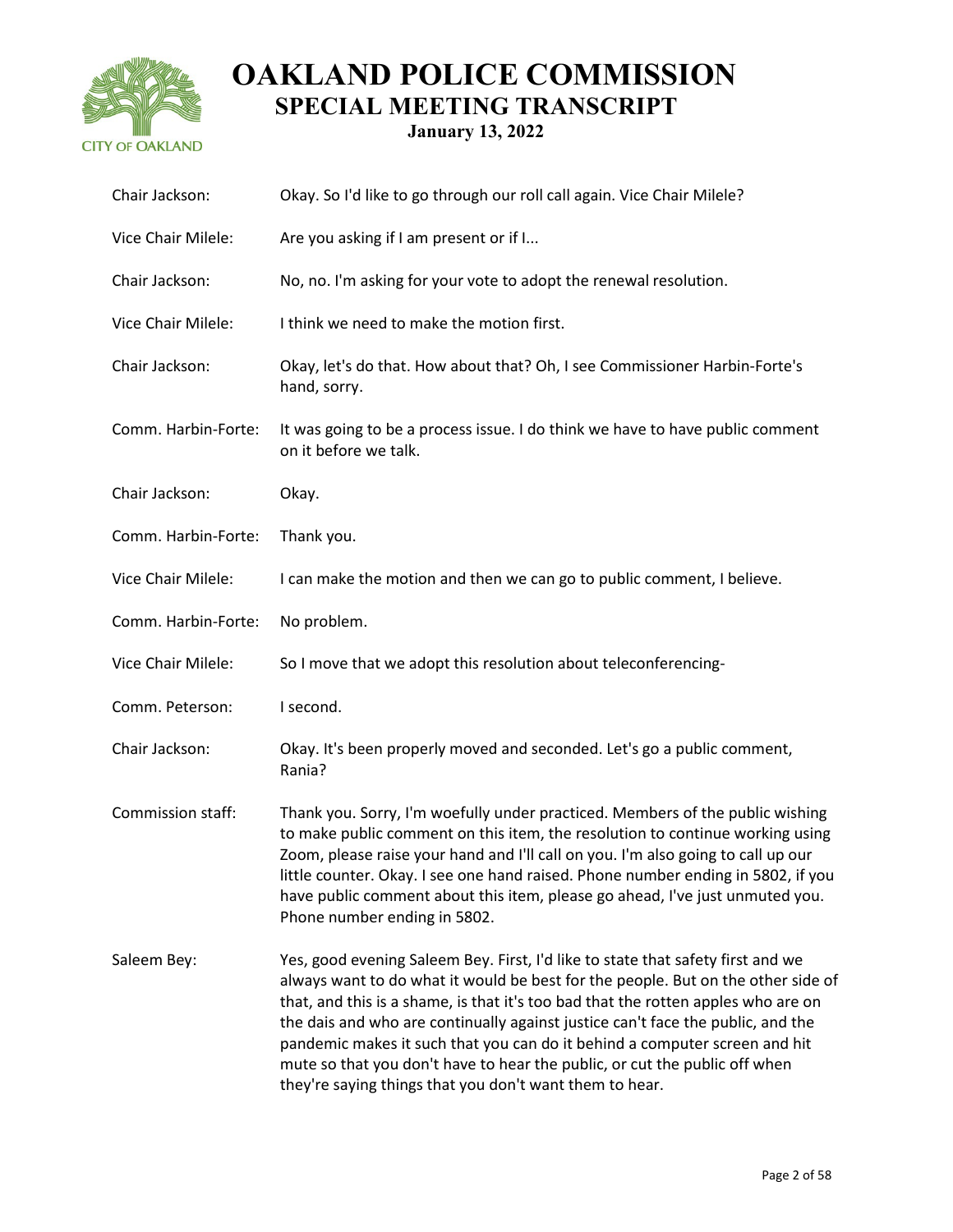

|                     | The thing that this pandemic does is it affects the first amendment. The first<br>amendment means that the public has the right to speak and that it is not for<br>the government or any agent of the government to state whether or not that<br>public statement is in line with a current agenda item. If that item is in the<br>person who's speaking's mind, then that's all that the first amendment allows.<br>Otherwise, when you cut somebody off, you're telling the person that you and<br>your opinion supersedes that person, and that is a first amendment right, and<br>people will file a complaint, first with the ACLU because we don't believe that<br>they're not going to do anything. But then secondly, we will sue you if you<br>continue to cut people off and try and limit their free speech. We know where<br>this comes from and we will not be silent. Thank you. |
|---------------------|------------------------------------------------------------------------------------------------------------------------------------------------------------------------------------------------------------------------------------------------------------------------------------------------------------------------------------------------------------------------------------------------------------------------------------------------------------------------------------------------------------------------------------------------------------------------------------------------------------------------------------------------------------------------------------------------------------------------------------------------------------------------------------------------------------------------------------------------------------------------------------------------|
| Commission staff:   | Thank you, Mr. Bey. Chair, seeing no other hands, back to you.                                                                                                                                                                                                                                                                                                                                                                                                                                                                                                                                                                                                                                                                                                                                                                                                                                 |
| Chair Jackson:      | Thank you very much. It was moved by Vice Chair Milele and seconded by<br>Commissioner Harbin-Forte, we collected public comment, and so now I'd like<br>to call for the vote. Vice Chair Milele?                                                                                                                                                                                                                                                                                                                                                                                                                                                                                                                                                                                                                                                                                              |
| Vice Chair Milele:  | Yes.                                                                                                                                                                                                                                                                                                                                                                                                                                                                                                                                                                                                                                                                                                                                                                                                                                                                                           |
| Chair Jackson:      | Thank you. Commissioner Gage?                                                                                                                                                                                                                                                                                                                                                                                                                                                                                                                                                                                                                                                                                                                                                                                                                                                                  |
| Henry Gage:         | Yes.                                                                                                                                                                                                                                                                                                                                                                                                                                                                                                                                                                                                                                                                                                                                                                                                                                                                                           |
| Chair Jackson:      | Thank you. Commissioner Harbin-Forte?                                                                                                                                                                                                                                                                                                                                                                                                                                                                                                                                                                                                                                                                                                                                                                                                                                                          |
| Comm. Harbin-Forte: | Yes, but correction. It was commissioner Peterson who seconded the motion.                                                                                                                                                                                                                                                                                                                                                                                                                                                                                                                                                                                                                                                                                                                                                                                                                     |
| Chair Jackson:      | Oh, thank you.                                                                                                                                                                                                                                                                                                                                                                                                                                                                                                                                                                                                                                                                                                                                                                                                                                                                                 |
| Comm. Harbin-Forte: | Yes, that's all right. But that's a yes for me, thank you.                                                                                                                                                                                                                                                                                                                                                                                                                                                                                                                                                                                                                                                                                                                                                                                                                                     |
| Chair Jackson:      | Okay. I stand corrected, Commissioner Peterson was the second. Commissioner<br>Howell?                                                                                                                                                                                                                                                                                                                                                                                                                                                                                                                                                                                                                                                                                                                                                                                                         |
| Comm. Howell:       | Yes.                                                                                                                                                                                                                                                                                                                                                                                                                                                                                                                                                                                                                                                                                                                                                                                                                                                                                           |
| Chair Jackson:      | Thank you. Commissioner Jordan?                                                                                                                                                                                                                                                                                                                                                                                                                                                                                                                                                                                                                                                                                                                                                                                                                                                                |
| Comm. Jordan:       | Yes.                                                                                                                                                                                                                                                                                                                                                                                                                                                                                                                                                                                                                                                                                                                                                                                                                                                                                           |
| Chair Jackson:      | Thank you. Commissioner Peterson?                                                                                                                                                                                                                                                                                                                                                                                                                                                                                                                                                                                                                                                                                                                                                                                                                                                              |
| Comm. Peterson:     | Yes.                                                                                                                                                                                                                                                                                                                                                                                                                                                                                                                                                                                                                                                                                                                                                                                                                                                                                           |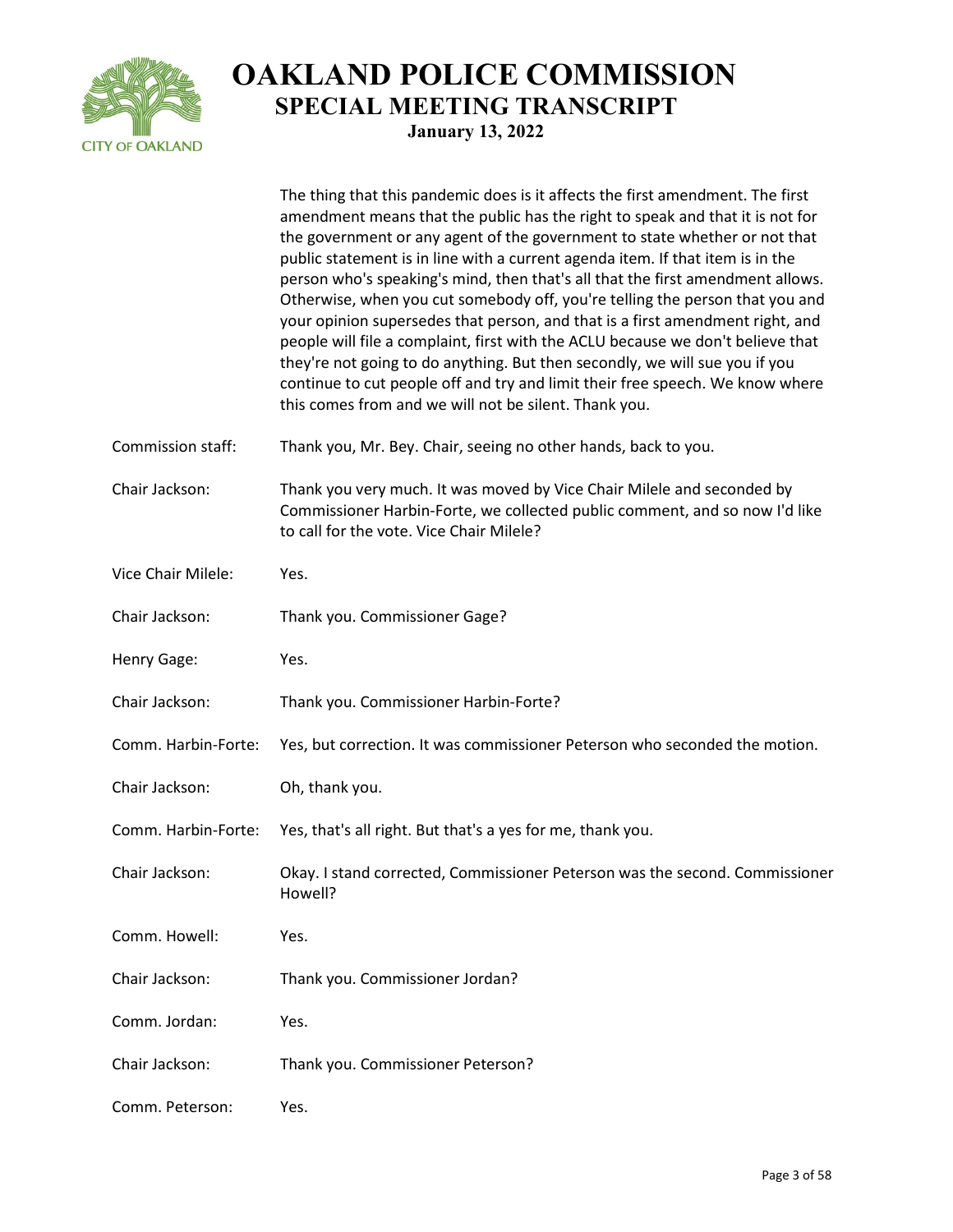

| Chair Jackson:    | Thank you. And yes for myself. We are unanimous. We have renewed the<br>resolution for this meeting. We'd like to move forward now to closed session.<br>We'll take public comment on the closed session items, and then we will<br>adjourn to closed session and return with any updates. Rania?                                                                                                                                                                                                                                                                                                                                                                                                                                                                                                                                                                                                                                                                                                                                                                                                                                                                                                                                                                                                                                                                                      |
|-------------------|----------------------------------------------------------------------------------------------------------------------------------------------------------------------------------------------------------------------------------------------------------------------------------------------------------------------------------------------------------------------------------------------------------------------------------------------------------------------------------------------------------------------------------------------------------------------------------------------------------------------------------------------------------------------------------------------------------------------------------------------------------------------------------------------------------------------------------------------------------------------------------------------------------------------------------------------------------------------------------------------------------------------------------------------------------------------------------------------------------------------------------------------------------------------------------------------------------------------------------------------------------------------------------------------------------------------------------------------------------------------------------------|
| Commission staff: | Thank you, Chair Jackson. Members of the public wishing to make public<br>comment on this item, the closed session, please raise your hand. I'll call on you<br>in the order that they've appeared. We've got our stop clock. I see two hands.<br>Mr. Bey, I think yours is the first, phone number ending in 5802. When you're<br>ready.                                                                                                                                                                                                                                                                                                                                                                                                                                                                                                                                                                                                                                                                                                                                                                                                                                                                                                                                                                                                                                              |
| Saleem Bey:       | Good evening, Saleem Bey. To the new commissioners, who I haven't addressed<br>yet and who haven't made themselves known yet, as well as to the new IG, this<br>is a welcome. And we ask that the IG immediately adopt the findings of the Ross<br>independent investigation, and the IG immediately forward a copy of said Ross<br>report to the NSA judge and the compliance director as federally mandated in<br>the negotiated settlement agreement regarding OPD misconduct related to<br>religious and racial profiling, which resulted in multiple murders inside the Black<br>and Muslim community. To date, every commissioner and the CPRA director is<br>derelict and in contempt of court by not noticing the federal oversight court.<br>Who does it benefit by not doing it? That's the mayor, the city, OPD, but<br>definitely not the Black or Muslim community.<br>Finally, we ask that the IG immediately address the Ross report; A, notice the<br>NSA court of the OPD profiling misconduct that's found; B, IG immediately<br>adopt the findings of the report and immediately begin investigating the cases<br>in the Ross report; and C, per California Senate bill 1421 and California Senate<br>bill 16, immediately release the Ross report and all IAD CPRA complaints<br>currently under seal to the public. This includes a copy being sent to the public |
|                   | safety committee, which will meet next month on this very case that has been<br>booted 11 times without an answer. We're ready for the answer, we're ready<br>for the investigation. Thank you.                                                                                                                                                                                                                                                                                                                                                                                                                                                                                                                                                                                                                                                                                                                                                                                                                                                                                                                                                                                                                                                                                                                                                                                        |
| Commission staff: | Thank you, Mr. Bey. Next up, Ms. Olugbala, I see your hand raised. Let me<br>restart the timer. When you're ready, I've unmuted you my end.                                                                                                                                                                                                                                                                                                                                                                                                                                                                                                                                                                                                                                                                                                                                                                                                                                                                                                                                                                                                                                                                                                                                                                                                                                            |
| Assata Olugbala:  | Yes, I'm not getting clarity on why, and I might be misunderstanding, a<br>performance evaluation tool is being discussed in closed session. I know a<br>person hasn't started working, you're not evaluating them, but you are going to<br>be developing I'm assuming an evaluation form, a performance measure or<br>measures, some guidelines for feedback, if necessary discipline and termination<br>procedures, as well as an evaluation schedule. That doesn't have to be done in<br>closed session. But I'm sure somebody has told you this is the way to do it.<br>Whatever this person is going to do, the number one thing that they have to do                                                                                                                                                                                                                                                                                                                                                                                                                                                                                                                                                                                                                                                                                                                             |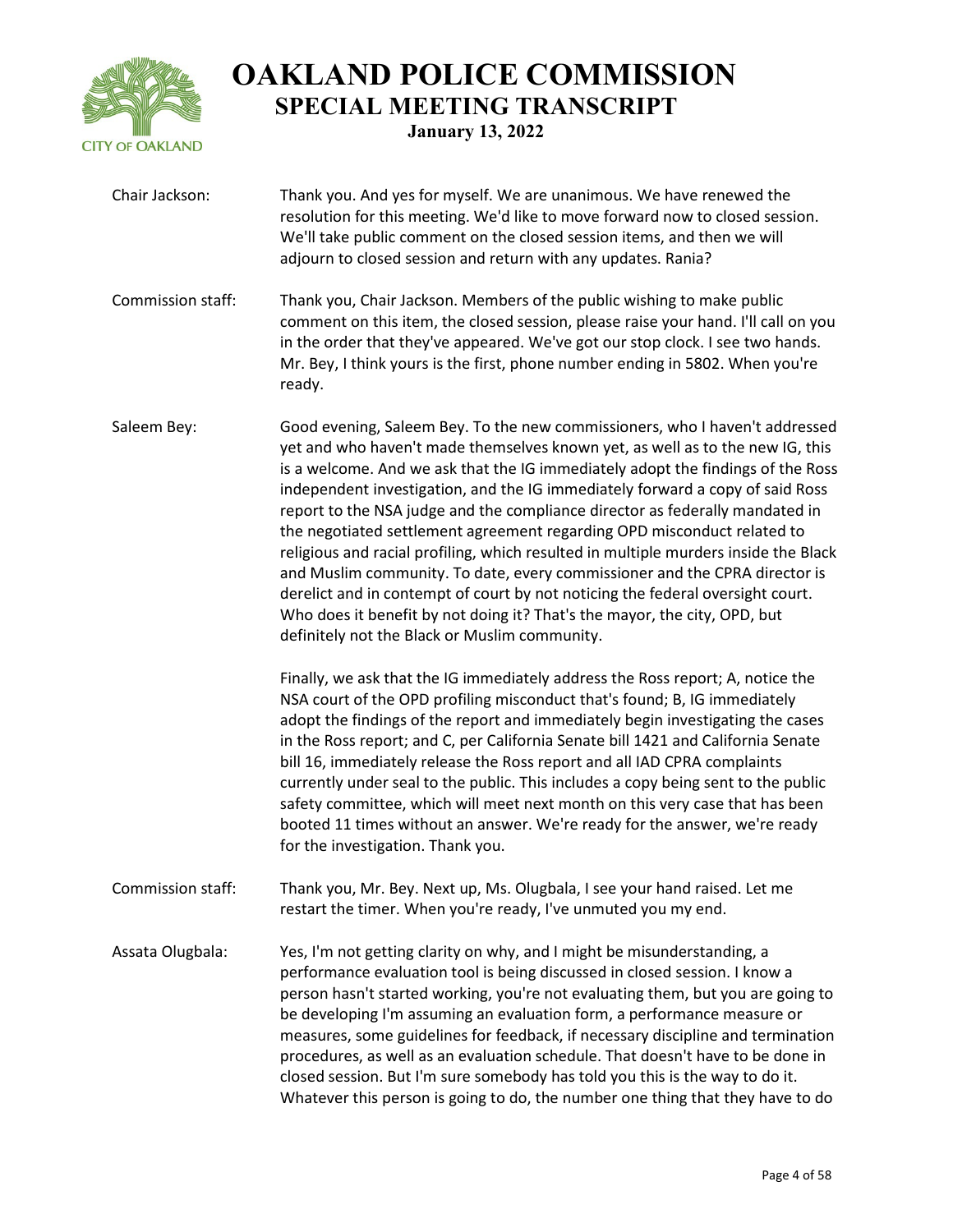

|                     | is start with the Bay case. You said you couldn't present anything to city council<br>related to the Bay case, and until the inspector general was in place to look at<br>that. This individual, I don't know how they're going to do all of this. They're<br>going to be looking at compliance with policies of the police department and<br>police practices. They're going to be looking at police misconduct.                                                                                                                                                                                                                                             |
|---------------------|---------------------------------------------------------------------------------------------------------------------------------------------------------------------------------------------------------------------------------------------------------------------------------------------------------------------------------------------------------------------------------------------------------------------------------------------------------------------------------------------------------------------------------------------------------------------------------------------------------------------------------------------------------------|
|                     | But the number one thing I want to see them doing, that I understand is their<br>responsibility, is reviewing the work of the community police advice board,<br>CPRA. That has to happen, because you've constantly accepted what Mr. Alden<br>says, that CPRA is working, that CPRA is doing a good job. And I know that is not<br>the truth. So let me see what the inspector general says about CPRA. This is<br>going to be important to see if something can work within this police<br>department, but the Bay case will be the true test of whether this inspector<br>general is doing anything worth representing justice for Mr. Bey and his family. |
| Commission staff:   | Thank you, Ms. Olugbala. Sorry to cut you off, unfortunately your time is<br>finished. Chair Jackson, no more hands, back to you.                                                                                                                                                                                                                                                                                                                                                                                                                                                                                                                             |
| Chair Jackson:      | Okay, thank you very much. So having heard the public comment, we are now<br>going to adjourn to closed session. We anticipate being back at 6:30, which is<br>our regular start time for the rest of the commission meeting. I want to thank<br>you very much, and we'll see the commissioners in closed session. Thank you.<br>Bye.                                                                                                                                                                                                                                                                                                                         |
| Commission staff:   | Thank you.                                                                                                                                                                                                                                                                                                                                                                                                                                                                                                                                                                                                                                                    |
| Chair Jackson:      | (Silence) And Rania we're back, right?                                                                                                                                                                                                                                                                                                                                                                                                                                                                                                                                                                                                                        |
| Commission staff:   | Yep. You are back. You are live and it's 6:30.                                                                                                                                                                                                                                                                                                                                                                                                                                                                                                                                                                                                                |
| Chair Jackson:      | Terrific. Thank you very much. It is 6:30 and we are back. I'd like to reestablish<br>the quorum by taking a roll call once again. I'm watching people's hand cover<br>the Okay, so I'd like to start with Vice-Chair Milele.                                                                                                                                                                                                                                                                                                                                                                                                                                 |
| Vice Chair Milele:  | Present.                                                                                                                                                                                                                                                                                                                                                                                                                                                                                                                                                                                                                                                      |
| Chair Jackson:      | Thank you, Commissioner Gage.                                                                                                                                                                                                                                                                                                                                                                                                                                                                                                                                                                                                                                 |
| Comm. Gage:         | Present.                                                                                                                                                                                                                                                                                                                                                                                                                                                                                                                                                                                                                                                      |
| Chair Jackson:      | Thank you. Commissioner Harbin-Forte.                                                                                                                                                                                                                                                                                                                                                                                                                                                                                                                                                                                                                         |
| Comm. Harbin-Forte: | Present.                                                                                                                                                                                                                                                                                                                                                                                                                                                                                                                                                                                                                                                      |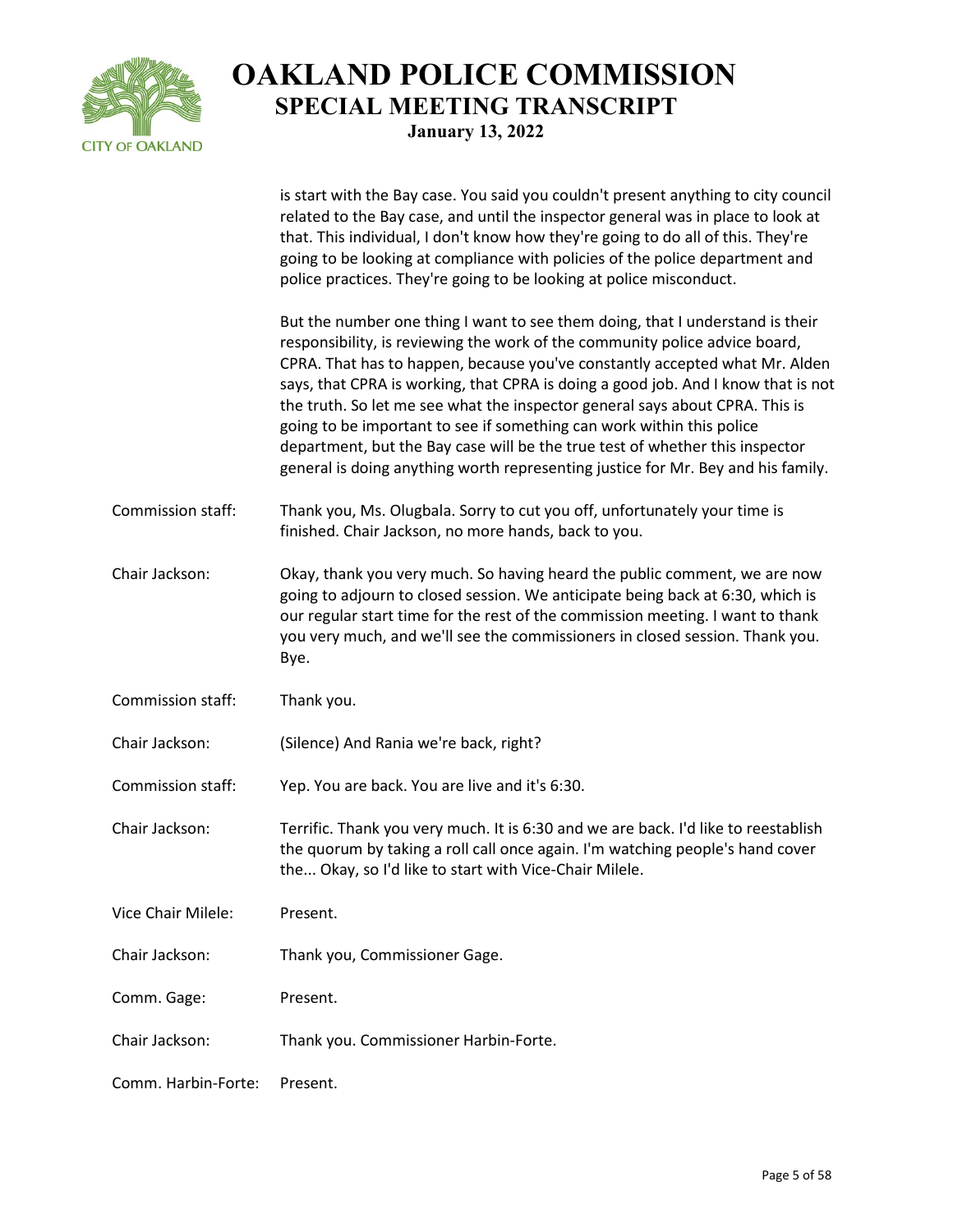

| Chair Jackson:    | Thank you. Commissioner Howell.                                                                                                                                                                                                                                                                                                                                                                                                                                                                                                                                                                                                                                                  |
|-------------------|----------------------------------------------------------------------------------------------------------------------------------------------------------------------------------------------------------------------------------------------------------------------------------------------------------------------------------------------------------------------------------------------------------------------------------------------------------------------------------------------------------------------------------------------------------------------------------------------------------------------------------------------------------------------------------|
| Comm. Howell:     | Present.                                                                                                                                                                                                                                                                                                                                                                                                                                                                                                                                                                                                                                                                         |
| Chair Jackson:    | Thank you, Commissioner Peterson.                                                                                                                                                                                                                                                                                                                                                                                                                                                                                                                                                                                                                                                |
| Comm. Peterson:   | Present.                                                                                                                                                                                                                                                                                                                                                                                                                                                                                                                                                                                                                                                                         |
| Chair Jackson:    | Thank you. Commissioner Hsieh.                                                                                                                                                                                                                                                                                                                                                                                                                                                                                                                                                                                                                                                   |
| Comm. Hsieh:      | Present.                                                                                                                                                                                                                                                                                                                                                                                                                                                                                                                                                                                                                                                                         |
| Chair Jackson:    | Thank you. And I'm here as well. We do have a quorum. There are no reportable<br>items from closed session and [crosstalk] I'm sorry.                                                                                                                                                                                                                                                                                                                                                                                                                                                                                                                                            |
| Comm. Jordan:     | Pardon me. Sorry. I'm also there. This is Commissioner Jordan.                                                                                                                                                                                                                                                                                                                                                                                                                                                                                                                                                                                                                   |
| Chair Jackson:    | Oh, I am so sorry. Commissioner Jordan. I keep looking at screens. Are you here,<br>Commissioner Jordan?                                                                                                                                                                                                                                                                                                                                                                                                                                                                                                                                                                         |
| Comm. Jordan:     | I am.                                                                                                                                                                                                                                                                                                                                                                                                                                                                                                                                                                                                                                                                            |
| Chair Jackson:    | Okay. I appreciate that. And forgive me. I'm so sorry. And so with that, I'm going<br>to turn it over to Rania Avan to open up the open forum part one.                                                                                                                                                                                                                                                                                                                                                                                                                                                                                                                          |
| Commission staff: | Thank you, Chair. Members of the public, wishing to make public comment on<br>this item, open forum, please raise your hand and I'll call on you in the order<br>that they have appeared. I will so share our little timer. All right. So far one<br>hand. Phone number ending in nine, nine. Oh, yep. No. Okay. Phone number<br>ending in 5802. 5802. I have un-muted you when you are ready. Go ahead.<br>5802.                                                                                                                                                                                                                                                                |
| Saleem Bey:       | Yes. Good evening. Saleem Bay. Can you hear me?                                                                                                                                                                                                                                                                                                                                                                                                                                                                                                                                                                                                                                  |
| Commission staff: | Yes.                                                                                                                                                                                                                                                                                                                                                                                                                                                                                                                                                                                                                                                                             |
| Saleem Bey:       | Very good. Yes. Saleem Bay. I'm calling in to discuss the fact that the Ross<br>Independent Investigation of the Bay cases is currently scheduled to be on the<br>public safety committee's first meeting in February. This will be the 11th time<br>that this has been scheduled at the city council and all 11 times, all 10 previous<br>times, excuse 12 times, all previous 11 times somebody or 10 out of the 11<br>times somebody came from the OPC and said, there's nothing that they can say.<br>That's incorrect. According to Senate bill 1421. Now after the first of the year,<br>it's incorrect as of Senate bill SB-16, I'd really asked that Commissioner Milele |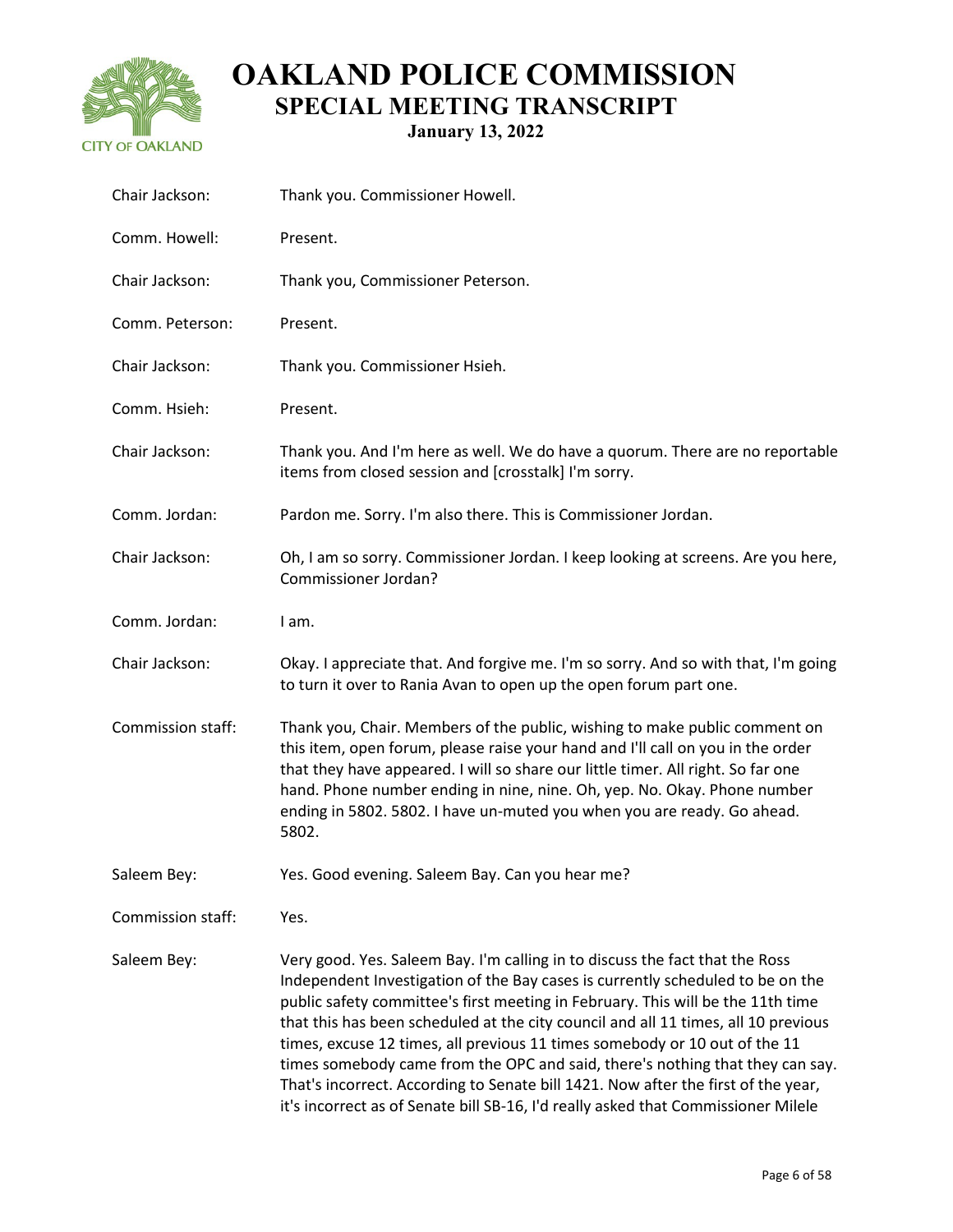

research Senate bill 16, before she comes back. If she does come back to the public safety to speak on the Ross report and find out that what she's saying is not correct, that there can be public disclosure.

The fact that the social media was complained about in '21 and its findings were released in September '21. So January '21 to September '21, the findings were released. Whereas in this case, these are from cases from 2007, 2013, 2016 to 2020. And none of these cases can be released. That is a lie, and it's time for this lie to finish that we want these reports forwarded to the negotiated settlement agreement court as required by the negotiated settlement agreement, federal consent decree. We also want this, the findings in that report to be executed, namely, to investigate these murder cases associated with my brother that, or my brothers, that have not been investigated by OPD. In fact, my-

Commission staff: Thank you, Mr. Bey. I'm so sorry to cut you off. Unfortunately, your two minutes are up. Phone number ending in 9932, please. When you are ready.

Nino Parker: Hello, my name is Nino Parker. I'm the homeless black advocate Lake Merit. I like to say, Happy New Year. Commissioner Gage, I hope that young one's growing up fine and healthy. I have to say today, an article came out in the East Bay Times concerning an incident I had at Lake View Tiny Home Village, where I was assaulted by Adam McGarrett Clark. I made a police report and not only that I filed assault charges and that seemed to be as ignored in the article. As well as that day, I went to the hospital, then following up that because of my hip being bruised. I had to go back to the hospital again, a few days later and get crutches. I couldn't even walk, but I just want to bring to the attention of the police commission and any police officers that would be there such as maybe the police chief to understand that I was assaulted. It wasn't a mutual combat. I did not, in any way, touch this person. This person pushed me so hard I went back approximately five feet and Mari, the city administrator, deputy administrator, was standing right there and witnessed it.

> So I don't like the fact that the newspaper is trying to play it off like it was some kind of little push. Marcel [Kindle] you have to write the facts right. When you're going to write a new story about a black man being assaulted by Adam Garrett from Tiny Logic, which is a part of this issue at Tiny Homes where you have black people on one side and white people on other side from Alameda with a fence separating them, with the white people having advantages over the black people. They need to take the fence down. That's why I'm protesting. And that's why I was assaulted. It was no mutual combat. It was not an altercation. It wasn't a confrontation. It was an assault. Let's please understand that and keep that understood and not minimize me being victimized by-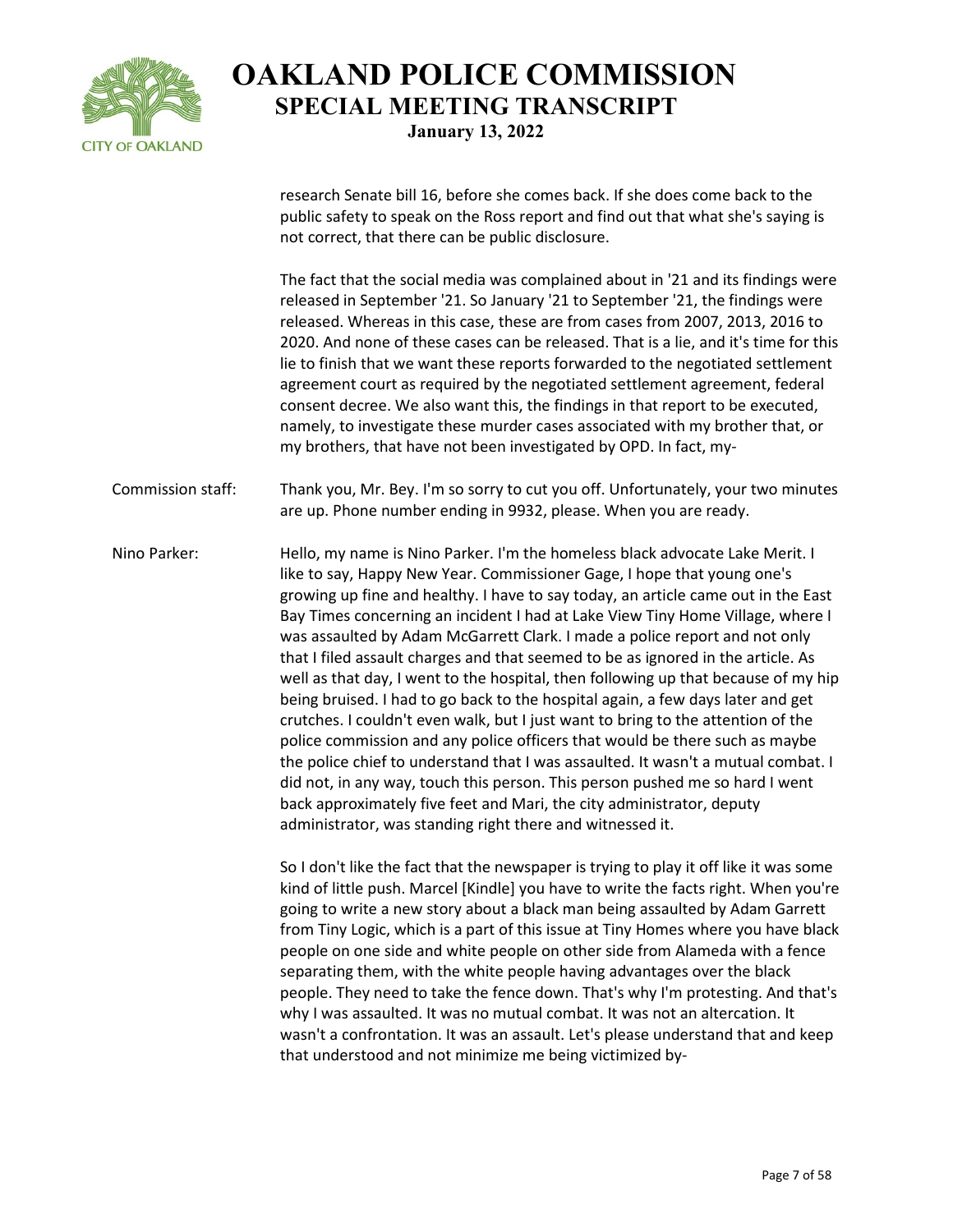

| Commission staff: | Sorry, I was muted. Thank you, Mr. Parker. Sorry to cut you off. Unfortunately,<br>your two minutes are up. Phone number ending in 7935. When you are ready.<br>7935.                                                                                                                                                                                                                                                                                                                                                                                                                                                                                                                                                                                                                                                                                                                                                                                                                                                                 |
|-------------------|---------------------------------------------------------------------------------------------------------------------------------------------------------------------------------------------------------------------------------------------------------------------------------------------------------------------------------------------------------------------------------------------------------------------------------------------------------------------------------------------------------------------------------------------------------------------------------------------------------------------------------------------------------------------------------------------------------------------------------------------------------------------------------------------------------------------------------------------------------------------------------------------------------------------------------------------------------------------------------------------------------------------------------------|
| John Bey:         | Yes. This is John Bey. First of all, Brother Nino, please keep us surprised and<br>make sure that the police commission exercises its oversight duties in your case.<br>And I would also like to mention that again, the Knox & Ross report that the<br>police commission requested and paid for needs to be made public. It is not a<br>personnel matter. It is a departmental policy matter. The policy and practice of<br>discrimination, racial and religious discrimination, throughout the police<br>department.                                                                                                                                                                                                                                                                                                                                                                                                                                                                                                                |
|                   | As we have said, the Oakland Police Department is a continuous failure. We are<br>proven correct by once again, by the NSA court, Judge Orrick came in with the<br>intention to get rid of the NSA because he didn't want that lame dog hawking<br>his career, but he couldn't because OPD is so polluted with failing promoters,<br>and all due respect our current chief. We haven't seen anything different from<br>Chief Armstrong regarding addressing the truth and the facts of the Bay cases<br>that are contained in the Knox & Ross report. So until he has the wherewithal to<br>stand up and do what's right, he's going to fail as well because he's following the<br>same playbook that all of the other 15 failed chiefs in the 19 year failed Oakland<br>Police Department, federally recognized failure. The department there's going<br>to be no change. Yet we are saying everything that needs to change. Every case<br>that comes out shows what we say is factual, every action that OPD takes is a<br>failure. |
| Commission staff: | Thank you Mr. Bey.                                                                                                                                                                                                                                                                                                                                                                                                                                                                                                                                                                                                                                                                                                                                                                                                                                                                                                                                                                                                                    |
| John Bey:         | But we need some-                                                                                                                                                                                                                                                                                                                                                                                                                                                                                                                                                                                                                                                                                                                                                                                                                                                                                                                                                                                                                     |
| Commission staff: | I appreciate that. And I'm sorry to cut you off. Unfortunately your two minutes<br>are up. Chair Jackson. No more hands.                                                                                                                                                                                                                                                                                                                                                                                                                                                                                                                                                                                                                                                                                                                                                                                                                                                                                                              |
| Chair Jackson:    | Okay. Thank you very much. We will move on to the next item, which is a<br>welcome to the new inspector general. We've been working at this for a long<br>time. To ballot initiatives to clarify what we thought was clarified. And now she<br>is finally here. Ms. Michelle Phillips landed on Monday, right? Michelle?                                                                                                                                                                                                                                                                                                                                                                                                                                                                                                                                                                                                                                                                                                              |
| IG Phillips:      | Yes. Ma'am. That's correct.                                                                                                                                                                                                                                                                                                                                                                                                                                                                                                                                                                                                                                                                                                                                                                                                                                                                                                                                                                                                           |
| Chair Jackson:    | Okay, terrific. So I would like to allow both the commission as well as the<br>community an opportunity to welcome Miss Phillips. She has relocated from<br>Baltimore, Maryland and gotten a jump on the work. She's in an office inside<br>She's in an office, which is a big deal. That was hard coming. But anyway, I'm                                                                                                                                                                                                                                                                                                                                                                                                                                                                                                                                                                                                                                                                                                            |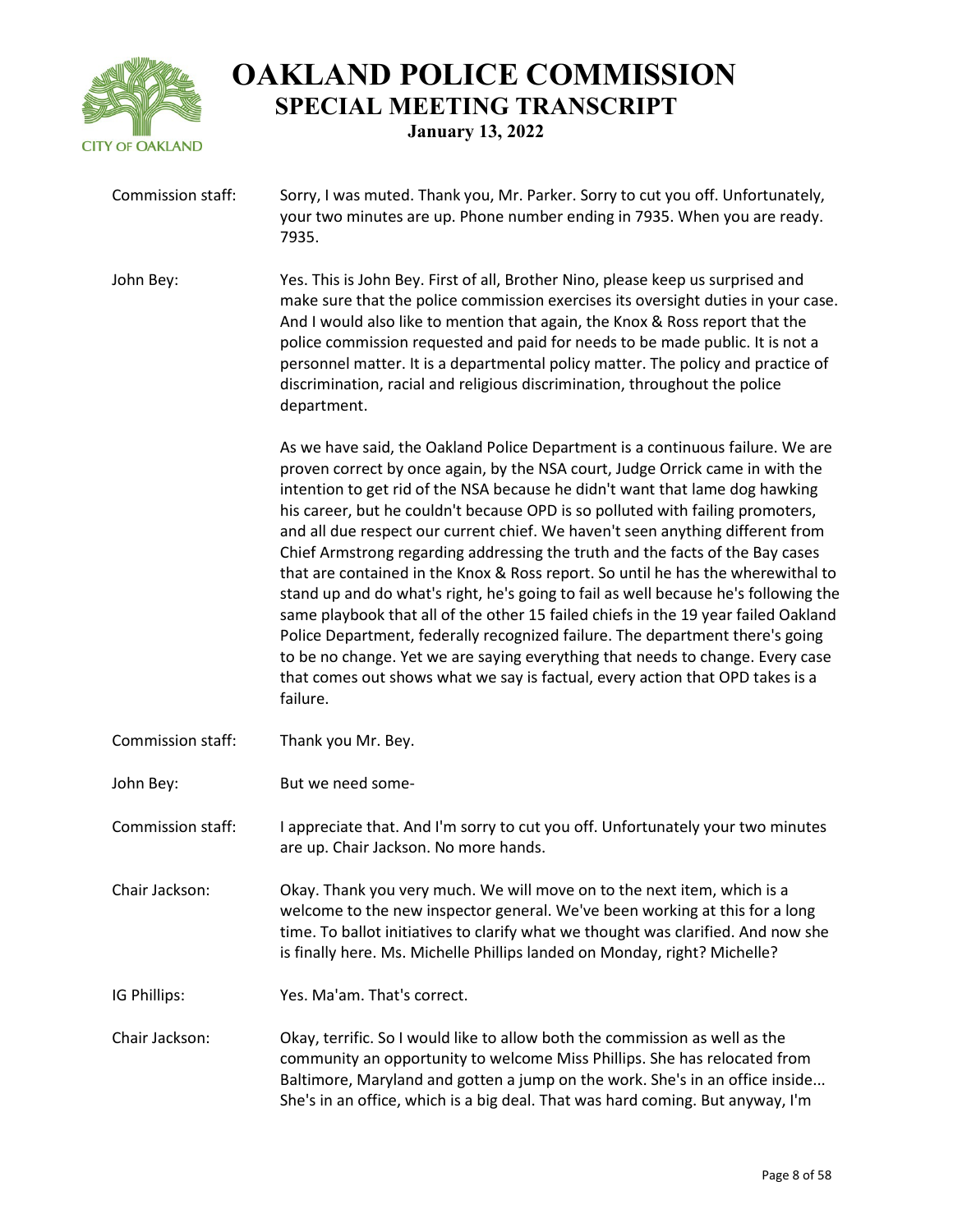

|                    | going to ask that if any of the commissioners want to say anything, otherwise,<br>Michelle, if you could just give us a brief overview on your background, because<br>it's been a minute since we had the forum and people probably need to be<br>reminded of some of their credentials. I am not seeing any hands from the<br>commission. So why don't we start with you? Oh, excuse me. Vice Chair Milele.<br>Thank you.                                                                                                                                                                                                                                                                                                                                                                                                                                                                                                           |
|--------------------|--------------------------------------------------------------------------------------------------------------------------------------------------------------------------------------------------------------------------------------------------------------------------------------------------------------------------------------------------------------------------------------------------------------------------------------------------------------------------------------------------------------------------------------------------------------------------------------------------------------------------------------------------------------------------------------------------------------------------------------------------------------------------------------------------------------------------------------------------------------------------------------------------------------------------------------|
| Vice Chair Milele: | Just quickly. I wanted to offer, extend a very warm welcome. I'm so excited that<br>you have made it here safely and apparently in good health. It was a pleasure<br>the interactions we had along the process of hiring inspector general, and I'm<br>really excited for what you're going to do. So welcome.                                                                                                                                                                                                                                                                                                                                                                                                                                                                                                                                                                                                                       |
| IG Phillips:       | Thank you. I appreciate it. Vice Chair Milele.                                                                                                                                                                                                                                                                                                                                                                                                                                                                                                                                                                                                                                                                                                                                                                                                                                                                                       |
| Chair Jackson:     | As such, I had the opportunity to meet you in person on Monday, your first day,<br>and was delighted to be able to talk through some of the enthusiastic questions<br>that you had. So we will be working together hand in hand to set up this<br>department and to be able to do what it need it's to do. So thank you. I think at<br>this point, we can go ahead and have you share a little bit about yourself and<br>then we'll go to public comment.                                                                                                                                                                                                                                                                                                                                                                                                                                                                            |
| IG Phillips:       | Thank you, Chair Jackson. Thank you police commissioners, as well as citizens of<br>Oakland and everybody else who is tuning in. As you all know, my name is<br>Michelle Phillips. I do come from Baltimore City, Maryland. I was formally the<br>Deputy Inspector General of Investigations in Baltimore City. I got my collegiate<br>education in Baltimore City. I went to Coppin State University, got my Bachelor's<br>Degree in Criminal Justice. I went to the University of Baltimore and got my<br>masters in Criminal Justice with a specialization in Law and Courts. I also have a<br>background in Police Science Research. I worked at the National Police<br>Foundation and worked on several critical incident reviews, police policy<br>initiatives, as well as responses to critical incidences for large scale police,<br>disturbances, and community policing to include officer involved shooting<br>databases. |
|                    | So with that being said, I also have a little bit of an auditing Well, not a little<br>bit, but I'm a Certified Fraud Examiner as well. So I continued and done police<br>audits as well as police inspections and reviews regarding oversight in Baltimore<br>City and other jurisdictions. So I'm extremely excited. I have come in, tried to hit<br>the ground running and talked to quite a few people within this City of<br>Oakland's municipality. And I'm extremely eager to talk to several community<br>activists as well as community organizations regarding any of their concerns and<br>continue to foster a great relationship to continue on with some positive<br>changes and lend some expertise that I have with police oversight and offer that<br>to OPD, the chief, as well as CPRA's director. So I thank you all.                                                                                            |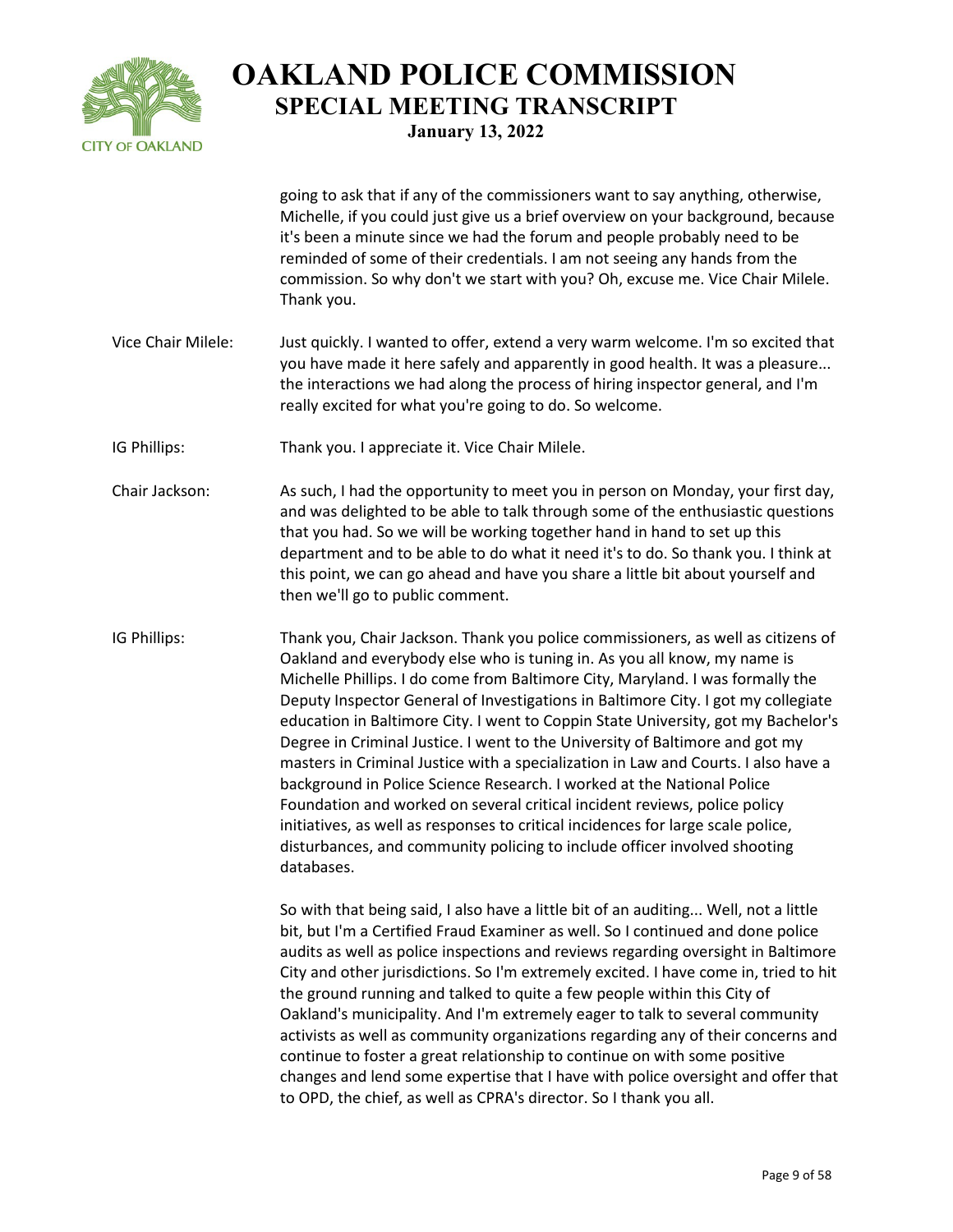

| Chair Jackson:    | Thank you very much. Given that I think we can go to public comment. Rania?                                                                                                                                                                                                                                                                                                                                                                                                                                                                                                                                                                                                                                                                                                                                                                                                                                                                |
|-------------------|--------------------------------------------------------------------------------------------------------------------------------------------------------------------------------------------------------------------------------------------------------------------------------------------------------------------------------------------------------------------------------------------------------------------------------------------------------------------------------------------------------------------------------------------------------------------------------------------------------------------------------------------------------------------------------------------------------------------------------------------------------------------------------------------------------------------------------------------------------------------------------------------------------------------------------------------|
| Commission staff: | Thank you. Excuse me. Members of the public wishing to make public comment<br>on this item, please raise your hand. I'll call on you in the order that they've<br>appeared. I'm also just setting up our little watch. Three hands. First one, phone<br>number ending in 5802. When you are ready.                                                                                                                                                                                                                                                                                                                                                                                                                                                                                                                                                                                                                                         |
| Saleem Bey:       | Good evening. Saleem Bey. Welcome to Oakland. The OPC has been sitting on<br>the Ross report since July last summer passing the buck to you. The new IG. My<br>brother Waajid was murdered in 2004. OPD admitted in 2020, that his murder<br>case files were stolen over 10 years ago by the officer I complained about to the<br>CPRB in 7/13/07. OPD had no case files when I filed this complaint, yet the CPRB<br>and IAD closed the case repeatedly, including in 2014, at IAD 13 10 62, when it<br>was found out that the officer had stolen his case file. OPC Ginale Harris first<br>discussed the independent investigation of OPD and the CPRB handling of the<br>Bay case files regarding racial and religious profiling in 2018. This is 2022. The<br>city appointed attorney, Ms. Brown lied and said, these cases were permanently<br>closed.                                                                                |
|                   | In 2019, Amy Oppenheimer Law Firm was chosen to do the investigation. And<br>after a couple of weeks, she decided that she didn't want to do the investigation<br>until the investigation came back. The Ross contract was first discussed in 2019.<br>The singular question was, Is there enough new evidence to reopen the Bay<br>cases? That question has been unanswered in the Ross investigation, and we<br>want the new IG to act upon it. The OPC subpoenaed OPD and CPRA documents<br>for Ross. Ross conducted multiple interviews and because the OPC contract was<br>so small, labor hour wise enlisted the aid of black law students from UCSF and<br>UC Berkeley to comb through the gigs and gigs of documentation. I was<br>interviewed by these young and bright future black lawyers interested in civil<br>rights justice who contributed to this still hidden report. Make this report public.<br>I personally testify- |
| Commission staff: | Thank you Mr. Bey. I'm so sorry to have to cut you off, but unfortunately your<br>two minutes are up. Next up, phone number ending in 7935. When you are<br>ready. 7935.                                                                                                                                                                                                                                                                                                                                                                                                                                                                                                                                                                                                                                                                                                                                                                   |
| John Bey:         | Good evening. This is John Bey. Welcome to Oakland, Ms. Phillips. We do pray<br>that you are here to do some serious work. As my brother just mentioned, Bey<br>B-E-Y. We had some cases involving murder, fraud, among other things, and the<br>police department, as he said, I just gone to the records. The Sergeant<br>investigating the cases retired, took the case files with him, and no one claimed<br>to know where they were throughout OPDs history from 2005 through 2014.<br>They conducted IAD 13 10 62. Still did not find the files until I told them where<br>to look for the files. This is the same department as you will see, is a massive                                                                                                                                                                                                                                                                          |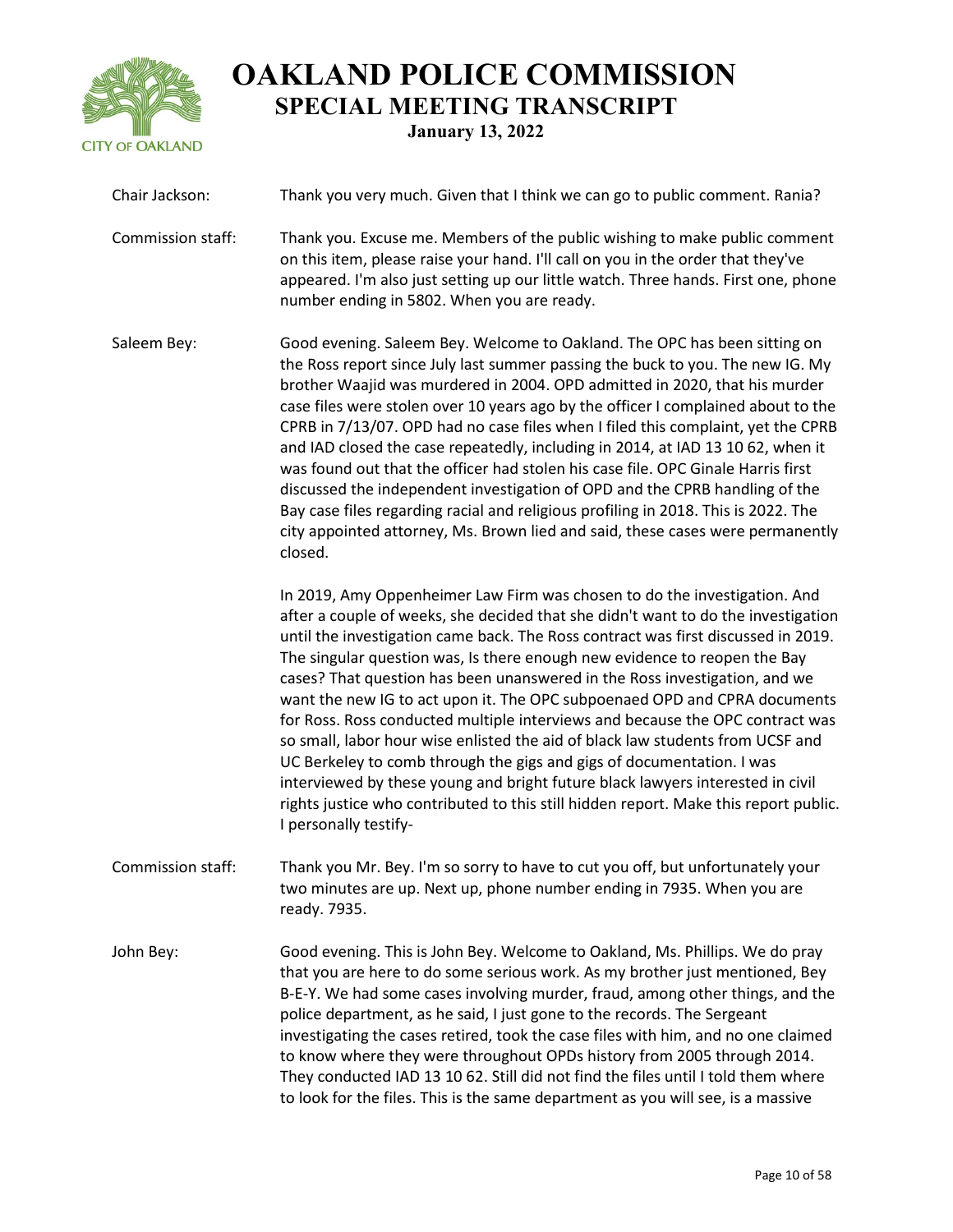

failure regarding racial and religious profiling among other things. And we need oversight. Once our one commissioner Ginale Harris left, so did the will of the commission to pursue the truth in this. That the department is a failure. Thank you.

Commission staff: Thank you, Mr. Bey. Next up phone number ending in 9932. When you're ready. I have unmuted you on my end.

Nino Parker: Hello. My name is Nino Parker. I am a homeless black advocate Lake Merritt of last eight years. I'd just like to welcome Ms. Phillips. Especially being on Zoom, not knowing what you really look like, I'd like to just mention how Oakland has had a lot of inequality when it comes to race and policing and just fairness in general. So I would hope that you would come in and really look at that. There's a woman by the name of Darlene Flynn, which does the equity reports. Basically check in with her so you can start off on the right foot and not be misguided by some of the misguided politics that have happened here when it comes to race in Oakland. And the reason I'm talking about this is it's the Martin Luther King weekend. As you know, our City Council didn't even come back before the 18th to recognize the holiday. So I'm basically, I'm just hoping that you can come in with fairness.

> One other incident that happened to me. I was a verbally assaulted by a transgender person that was 6'4", maybe 200 something pounds and threatened to beat the crap out of me during my protest. I know if I hit that person back, I would be probably arrested for hitting a woman, but yet that person could hit me and knock my teeth out. I'm just wondering, this is the second time in three months a transgender person has came up to me that's my size and threatened me, or wanted to fight.

> I really don't know what to do. I don't know whether to fight or flight. To me it seems like flight because if I hit someone, I don't know what the law is. If that person's a woman or a man. So I think a person should identify themselves if they're a woman before you run up to a black person and threaten them, or try to fight them, just on general principle. So we don't have any incidents of having a black man being arrested for hitting a woman when he did not know it was a woman. Because a lot of times some of these people haven't gone through this whole oper-

- Commission staff: Thank you Mr. Parker. I am sorry to cut you off, but unfortunately your two minutes are up. Ms. Rashidah Grinage, when you are ready.
- Rashidah Grinage: Thank you. I just wanted to take a few minutes to welcome Inspector General Phillips. I'm sure that you know that this appointment is a very important one. One as the Chair said, we've been waiting for, for quite a while. And as you also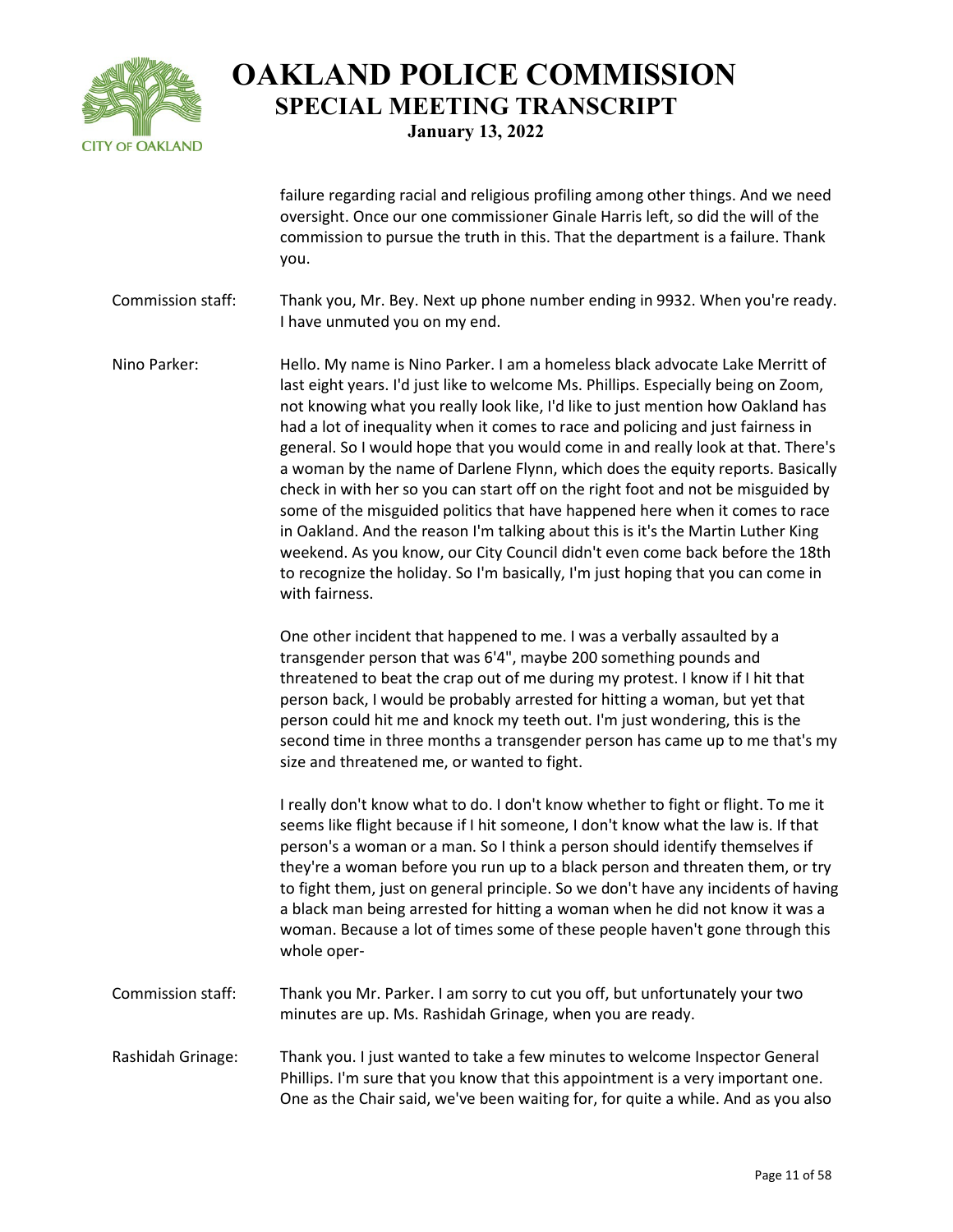

know, this is a critically important position with respect to the sustainability of the reforms that are situated in the negotiated silent agreement and the faith that the court needs to have in the ability of the overseer to make sure that these reforms are sustainable. So a very important position and the community is certainly going to stand by and support you and the commission to the extent that we can and wish you good luck. Thank you.

- Commission staff: Thank you. Ms. Grinage. Oscar Yassin. When you are ready, sir.
- Oscar Yassin: Thank you. Can you hear me?
- Commission staff: I can.

Oscar Yassin: A little frog in my throat. Sorry about that. I also want to bid welcome to the new inspector general and just caution not to make the same mistakes that the police commission has been making in getting closer and closer to the police structure, rather than maintaining a sense of distance, a professional sense of distance and cognizance in every interaction that the commission is, the supervisory oversight board and not a co-claimant with the OPD, which has been happening more and more lately, unfortunately. I hope also that that independence is also maintained from the commission given what I've just described and that this office can be used to really get some data, independent data, that the public needs to make decisions. And I believe that would also include how OPD uses its personnel and how it utilizes its budget.

> When OPD makes claims about being unbudgeted, under budgeted, when makes claims about how it's academies work and how providing personnel work and all these things where the commission should be providing correct information to the public, to be able to make these decisions they are not. I hope the Inspector General's office becomes what people envision the commission could become. And I think that will only work with a sense of real strident, and friendly, but strident independence from both the commission and the police department and the city and working for the people of Oakland, which is why you were hired. I hope that's foremost in your mind. I would imagine it is in anyone who would want the job. Thank you.

- Chair Jackson: Rania. Are there any other people in line?
- Commission staff: Sorry. Just Anne Janks. Anne Janks, when you're ready.

Anne Janks: Happy New Year to the commissioners and to the Inspector General Phillips. We're very, very pleased to have you, and we offer a most hearty welcome. I want to assure you that the Bay area has crabs. I'm sure that was one of your major concerns in leaving Baltimore. And one of the things that we are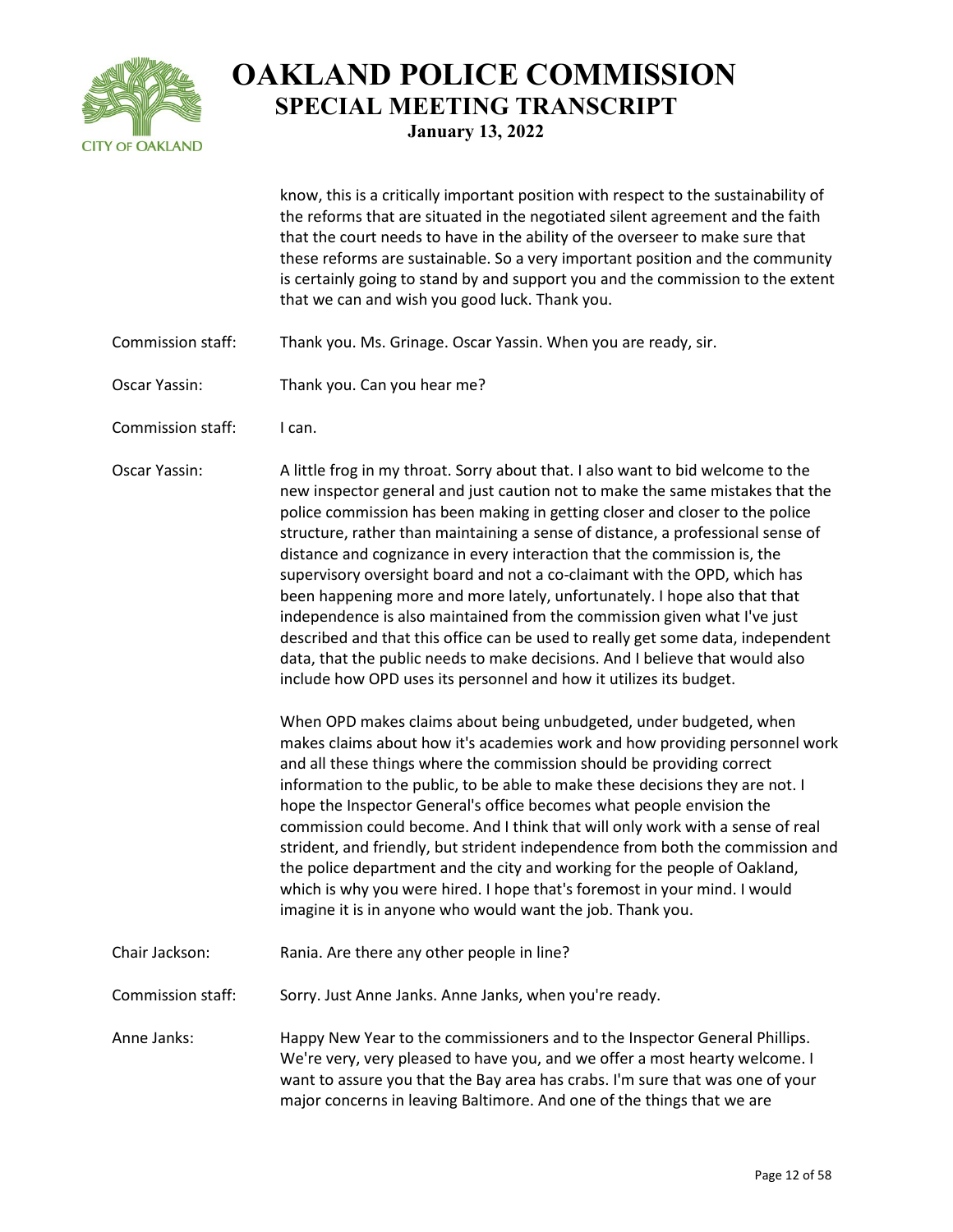

particularly looking forward to, and I really regret our welcome for you, includes such a long list of things that everybody wants you to jump right on. But beginning, the commission has really passed seminal new policies, and we've just been really waiting to be able to look at those policies and to look at what the implementation and the impact of those policies has been. For example, around police stopping and searching Oaklanders who are on probation and parole. And we're really looking forward and we'll do anything that we can to support beginning to look at some of those policies and what the implementation and the impacts of that implementation have been. So welcome. And I'm sorry that you've come at a time that we're not actually out and about very much. Commission staff: Thanks Anne. [inaudible] Chair Jackson: Thank you very much. Now we will move forward to an update from the police chief, Chief Armstrong. Chief Armstrong: Yes. Good evening, Chair. Chair Jackson: Good evening. Chief Armstrong: I'll start off by saying welcome again to Ms. Phillips, to the City of Oakland and to the OIG role. I'll start off by, you see the first thing we have in the packet is on December 22nd, 2021, we graduated the 186 basic recruit academy. That was 25 new officers to the Oakland Police Department. I'm excited that we were able to graduate this class to help bolster our numbers. Our current numbers are 687 officers. We are authorized to hire up to 737. So still short, nearly 50 officers. We currently have an academy that has 36 people in the academy now that started in November, the 187th class. The 186 class, again to our delight had six women graduates. In this particular academy, we continue to seek to increase the number of women in our academies. The 187th has nine women in its

current academy. And we hope to graduate all nine of those. The 186th was a really diverse academy. And 30% of the graduates was either from Oakland or had some connection to Oakland. So excited to have them in the ranks, as we continue to seek to hire both locally and focusing on our women candidates.

The next thing you'll see is that I pushed out my year-end report that sort of summed up what 2021 looked like in the City of Oakland when it comes to the Oakland Police Department, some of the accomplishments made. Also recognizing the tragic 134 lives that were lost over the 2021 year. Speaking to exactly the work that we did as I took over in February, a couple of initiatives that I pushed forward in particular was the creation of the Violent Crimes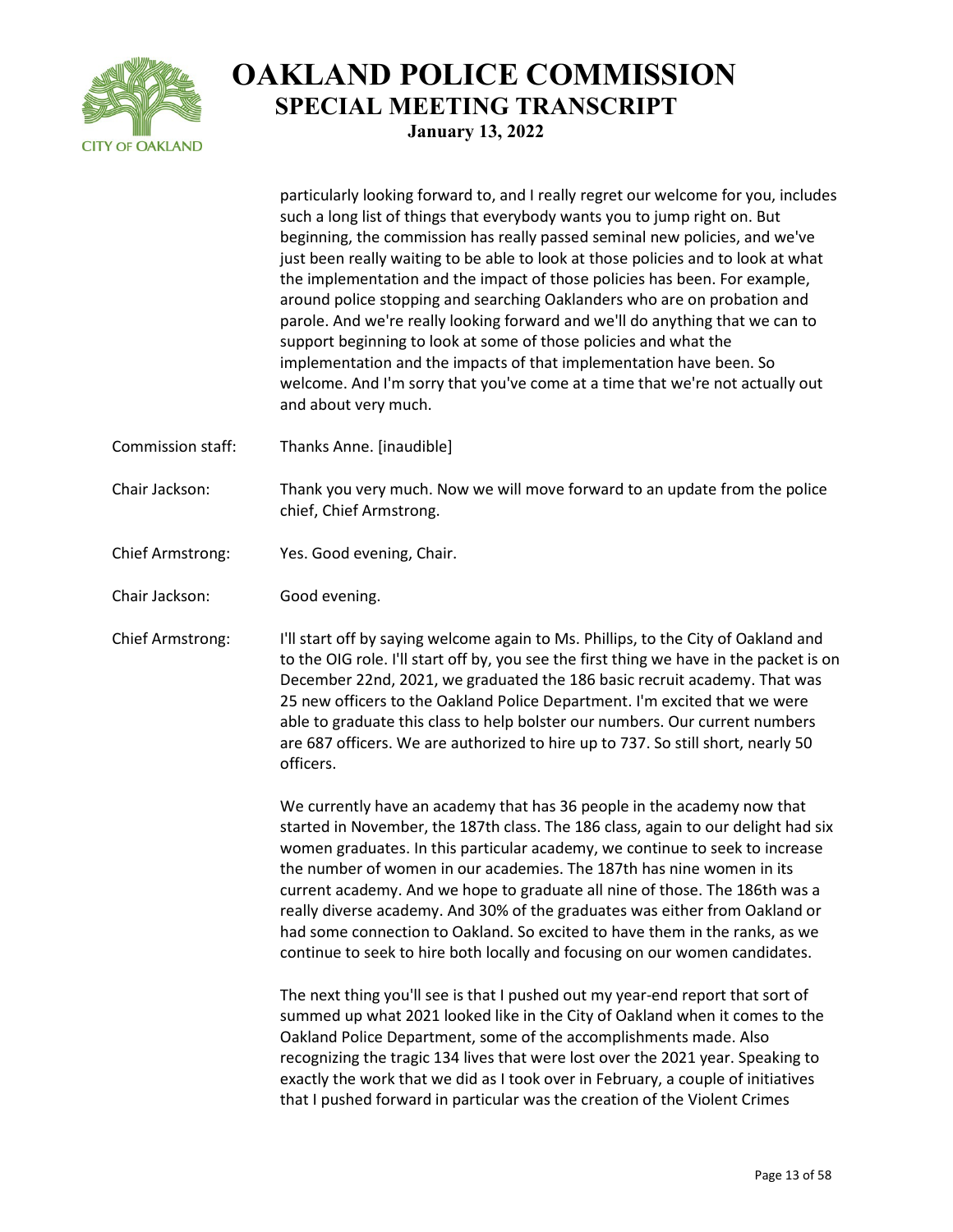

Operation Center, which I think was really effective this year, netting over 60 arrests of homicide suspects, over 200 arrests for violent felonies, recovering over 200 firearms and being effective at both uniformed operations, as well as undercover operations as well. So they were able to, to follow up on several critical investigations that make key arrests, which I think was good. It also gave us the ability to share intelligence across the department, continuing to make sure that we stay focused on violent crime.

We also had an opportunity to put additional resources into our ceasefire unit. That unit had vacancies for the past year. We were able to, in October, put six additional officers to make sure that we are fully implementing our ceasefire strategy. And as we grow the department and graduate other academies, we will continue to fill the ceasefire unit to full staffing.

I think the other thing you'll see in the packet is just the acknowledgement that I recognize that through the data that 60% of calls of service were coming into East Oakland in particular and the largest percentage of violent crime also occurred in East Oakland. So what I've done as of January 22nd, we will shift from five districts to six districts, adding an additional district into East Oakland, shrinking the current two districts to five beats in each district while expanding the number of resources that we have in East Oakland. So an additional 48 officers coming into East Oakland, and essentially there is no new influx of police officers, but it really is making sure that our staffing and resources are proportional to where calls are actually coming in.

So over 60% of our calls come into East Oakland. So now over 60% of our staff will be allocated to East Oakland to address those calls. My hope is that we're able to prevent crime, be more responsive to crime, and then be able to engage community much more than we have. So we've seen call counts in East Oakland back up significantly. And so we hope that these additional resources will help community get a faster response from the department.

The other thing you'll see in the packet is during our New Year's operation over the New Year's Eve weekend, we deployed additional resources to address potential gun violence that we anticipated coming into the city, potential caravan looting that would be coming into the city. And we ended up recovering over 20 guns during that weekend and was able to toward any potential caravan robberies in the City of Oakland. We know that there were attempts, but we did not have wide scale caravan robberies. And in particular, we worked closely with our marijuana dispensaries on trying to protect them as they have been targets in recent caravan robberies.

One of the success stories I'd like to highlight when it comes to the work that the department has been doing with the police commission around its missing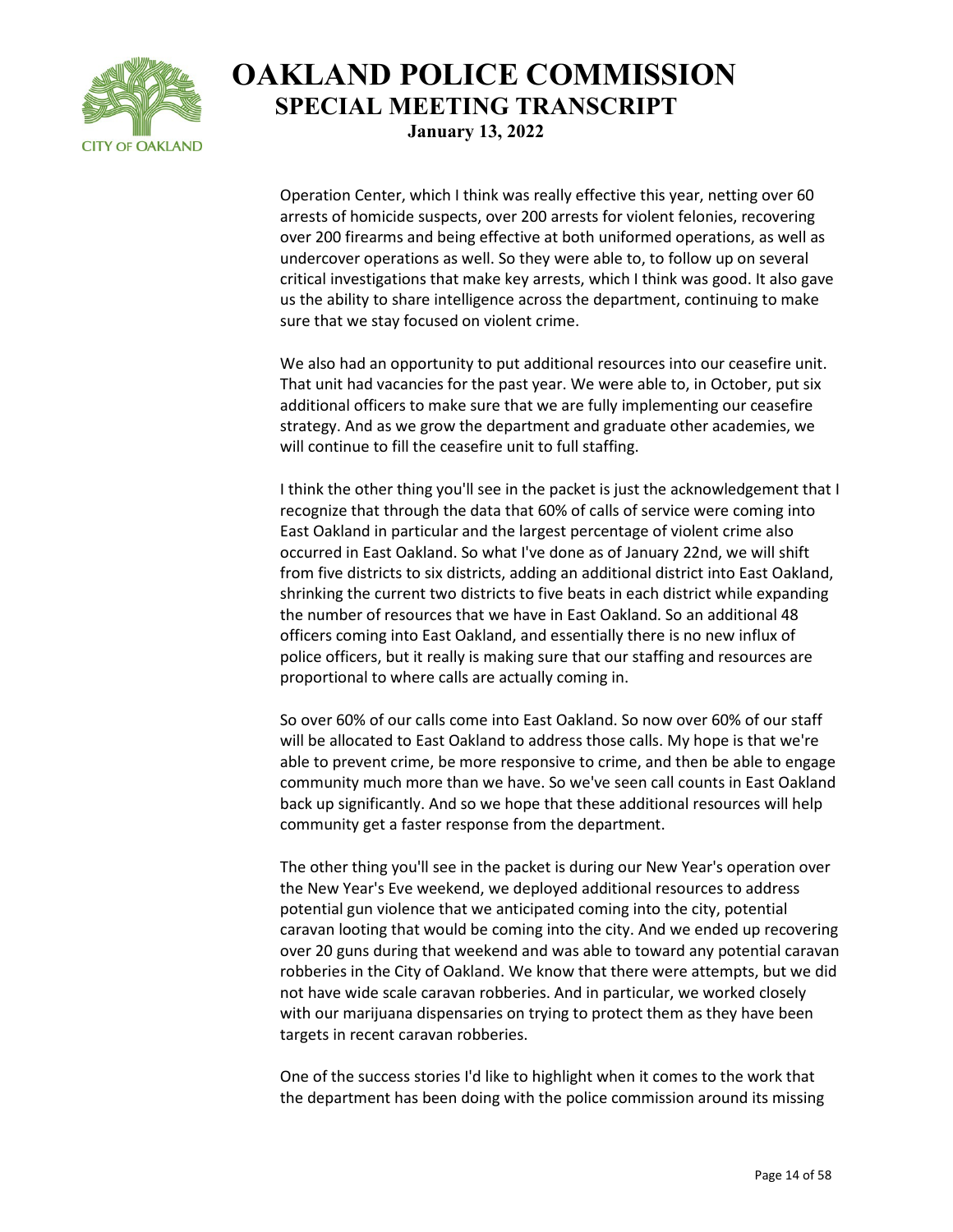

persons policy was highlighting how the quick response to a missing young lady, Kyla Peterson. Utilizing all of our social media platforms, as well as our media connections, we were able to disperse her flyers out immediately to the public. And we were able to find Kyla and get her back to her family. I thank Michelle Lozano who was instrumental in that as well, as she sent us some information and asked us to use those platforms and we did. Lastly, last week, we did have our CMC hearing where we did appear before Judge Orrick, the city in the department. We spoke to specifically the things that we have had to address over 2021, which included the social media investigation.

Obviously the judge had some displeasure with that, but we also were able to discuss some of the progress that the department has made over 2021. That when I took over in February, we were nine tasks out of compliance. We now are five tasks out of compliance. So we have made progress. And then we were also able to share with the judge some of the additional progress that we've made, and the hope that we'll be in compliance with additional tasks within the next month or so. In particular task two, which is IAD timelines, Captain Lau expressed to the court that currently for the last quarter of 2021, we are over 90%. And then we will expect to maintain being over 90% into the first quarter of 2022. The threshold for compliance with task two is 85%. So we'll continue to work hard to maintain that 90% hopefully reaching compliance.

I feel strongly about task five, which is IAD investigations. We have been successful at completing quality investigations recognized by the IMT. It was deferred, but we look forward to getting an assessment on task five, which we believe strongly we should be near compliance there as well. Task 25 is one in which we have faced some challenges. And I continue to work with staff to try to make sure that we're holding people accountable when it comes to the late activation of body-worn cameras. Also the quality of our use of force investigations. There's been several concerns that have been brought to the department by the IMT. We have secured new cameras. We have signed a contract with Axon and we are now in possession of new body-worn cameras that are equipped with automatic activation. So we hope that we will significantly reduce the number of late activations that we see over the next several months, as we fully deploy these new cameras into the field and equip all of our officers with this new technology that also includes automatic activation from the car.

So when an officer exits a vehicle, as well as when an officer pulls his or her firearm from the holster, the cameras will automatically activate. We are in the process now of distributing those and training officers on how to use this new technology. And also the new software database that comes with it, evidence.com. It's something that we are also trained into. So it will take a little bit of time as we transition to this new technology, but it should have a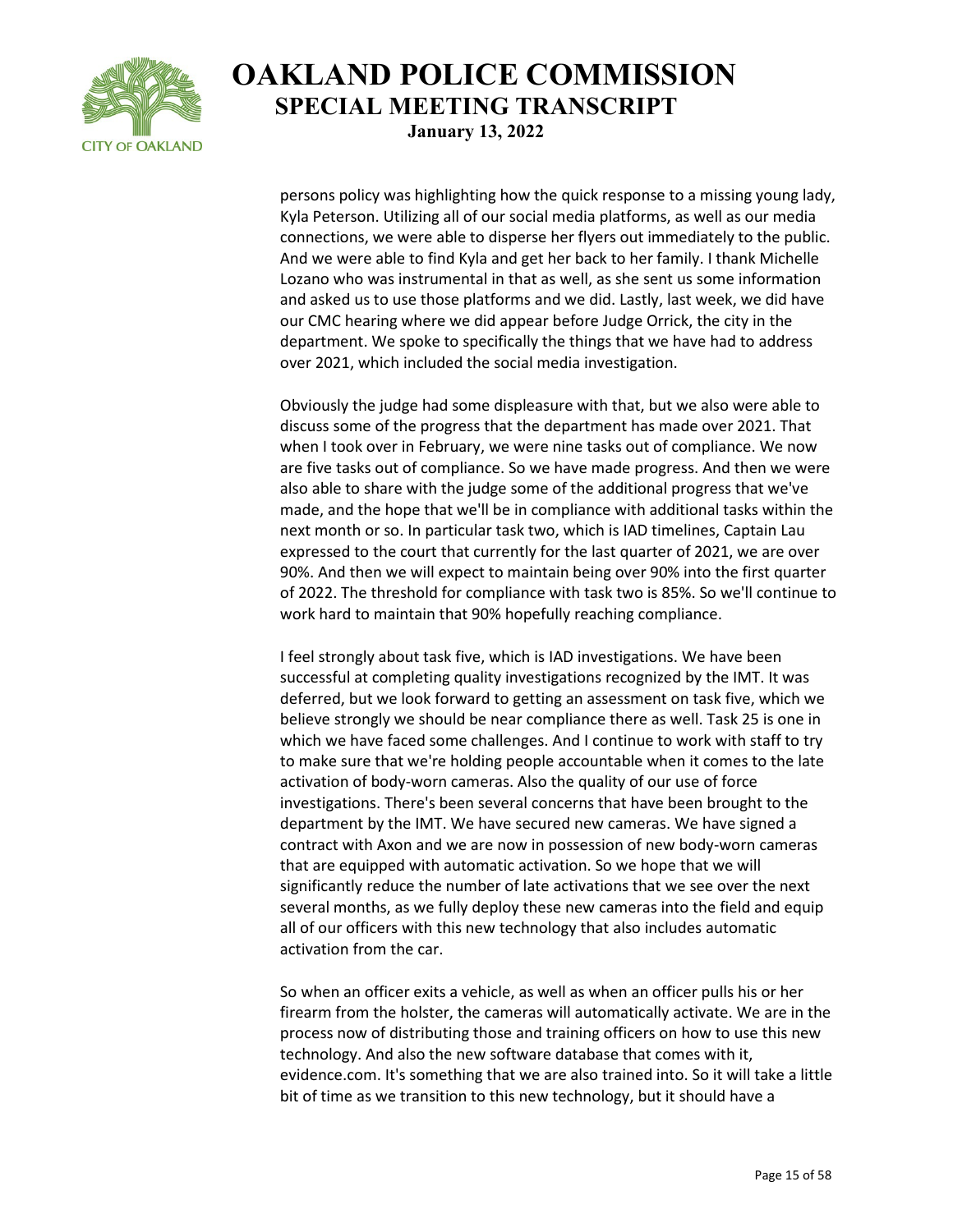

significant impact on reducing the number of late body-worn camera activations.

We also, when it comes to task 34, again, the department has continued to see a decline in overall stops for the first time in the last quarter of 2021. For the first time, since I've been here over many decades, we have the lowest African-American stop rate that we've had, dipping under 50% at 47% African-American stop rate. In 2016, when we started this stop data in intelligence-led policing that I was overseeing, the number was 68%. And so to get below 50%, it doesn't mean that we have reached the ultimate goal, but it continues to show that the department is making progress. Our stops continue to decline. The number of stops overall continue to decline, which is, again, what I've directed staff is to be more focused on making stops of those involved in violence and quality stops as opposed to stops overall. And that message is resonating with our staff. So we continue to be impressed, and we hope that at some point task 34 will be reviewed and hopefully we can achieve compliance.

Lastly is task 45. Task 45 is consistency and discipline. We have completed all of the recommendations from the Hilliard High study that showed that there were racial disparities in discipline. And so Deputy Chief Lindsey was tasked with leading that follow up work in implementing those recommendations. We have now completed that with the new project reset training that we're conducting. We started that in early December, where we will train all of our department with the help of Stanford who created a curriculum that is centered around culture, understanding culture, understanding how individuals drive the culture of an organization, and also how you achieve cultural change. So we are excited about this training. We have heard from our training team that it is a well put together training, one in which a lot of people believe will be effective, but that will start. It will take us nearly a year to complete that training, but it is a unique training where we're doing it in one hour blocks, four one hour blocks.

As for these one hour blocks, because I wanted it to be a training where officers are required to come back and actually present based on what they learned in the first course. So the courses are split up into one course, and then you leave with follow up work that needs to be done, and then course number two centers around the follow up that you did. So we're excited about that work. I must say that the judge did task us with a couple things that we need to get done before we come back to court in April. One in particular is the creation of a risk management policy, which Assistant Chief Allison is leading an internal team along with the federal monitoring team to help create the draft that at some point will be coming forward to police commission. He also mandated that we complete the OPD anti-discrimination policy, which is one policy that came out of the recommendations from the social media investigation. And then lastly, the third policy we were mandated to complete was a social media policy.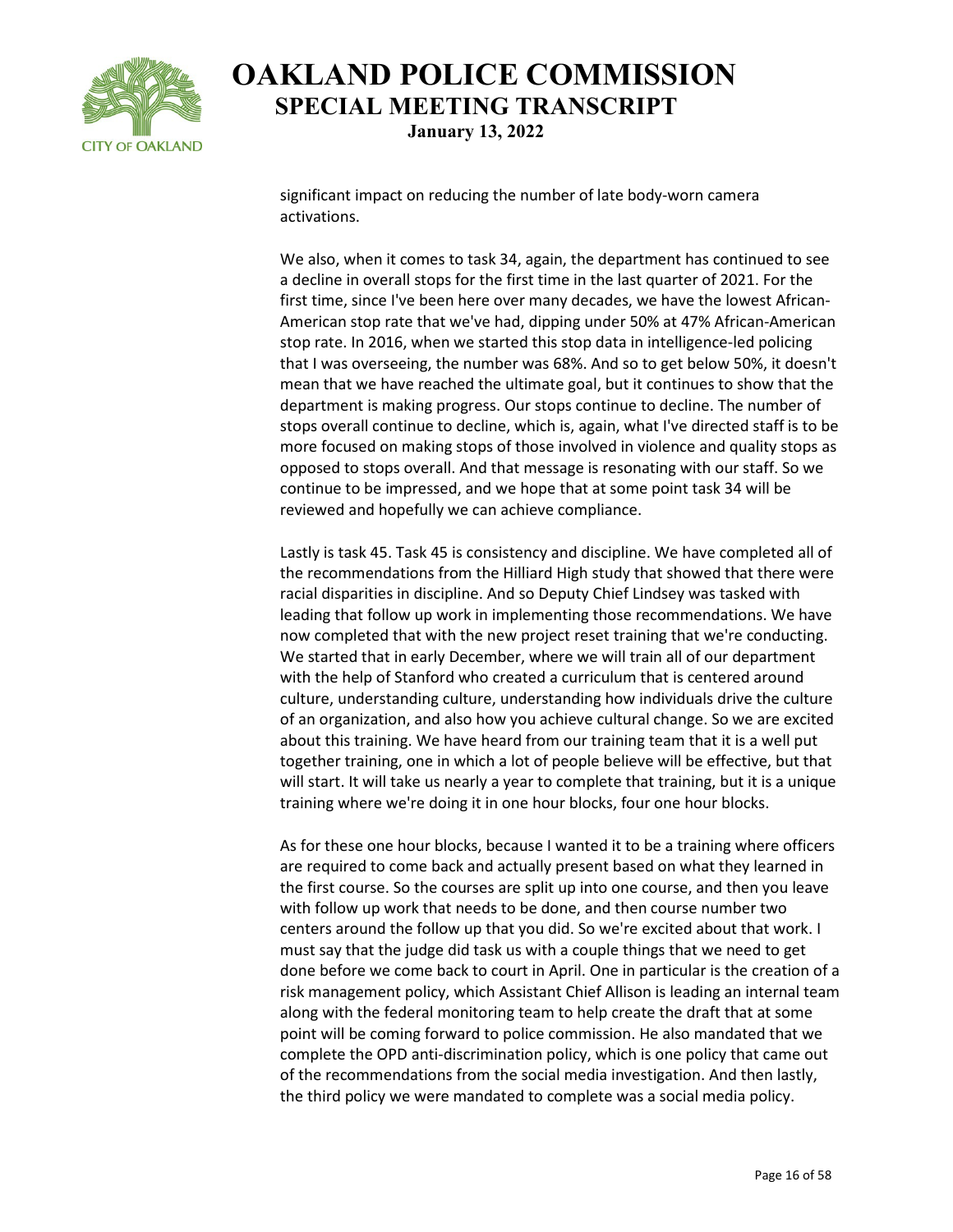

We are working with the Police Commission, we've spoken with the chair about a path. There is an ad hoc committee already in place for the social media policy, and we are working on a draft for the OPD Anti-Discrimination Policy as well. Those things were tasks that were given to us by Judge Orr.

We also were asked for the first time in my being here, prior to the NSA, for the first time the judge actually tasked the city with coming up with a plan to maybe transition the court out of overseeing the department. This is really important. I heard someone mention it earlier about the role of Police Commission, and how moving forward, hopefully a stronger role of oversight with the Police Commission and OIG. I think it'll be an effective way of moving forward, so we'll continue to work with commission OIG as well as the IMT team and the plaintiff's attorneys to hopefully find an effective transition, at some point, of oversight from the courts to the hands of the Police Commission. With that, Chair, I submit my report.

Chair Jackson: Thank you, chief. I think there is an update on your meeting with the public defender as well though, or are you doing that after?

Chief Armstrong: No. Yes. We did meet with the public defender and his team. They came to the department along with the chair and the vice chair, Police Commission chair and vice chair. We have implemented the recommendations put forward by the public defender. We are assessing the data to determine what changes we see as a result, but Chair, we have implemented all of the recommendations that came from the public defender at this point. I also will be, because we are seeing some things in the data, I hope to convene a meeting in the near future that includes hopefully members of the police commission as well as the public defender so we can look at what impact these changes may have had on crime or the way in which we investigate crime. We have moved forward with that.

> Mr. Woods, I believe, has sent an email saying that he felt that the department had agreed to move forward with his recommendations around making sure that young people had an attorney when they were Mirandizing. We are now doing that. We are Mirandizing with the public defender on the phone, able to advise the juvenile prior to taking any statement. That is being done currently. I will hope to convene a meeting where we, at some point, we'll discuss this further. Hopefully, some commissioners will volunteer to be a part of that meeting so that we can, we can have an open dialogue about the effectiveness of it.

Chair Jackson: Okay. Thank you very much. I'll follow my question after Commissioner Harbin-Forte.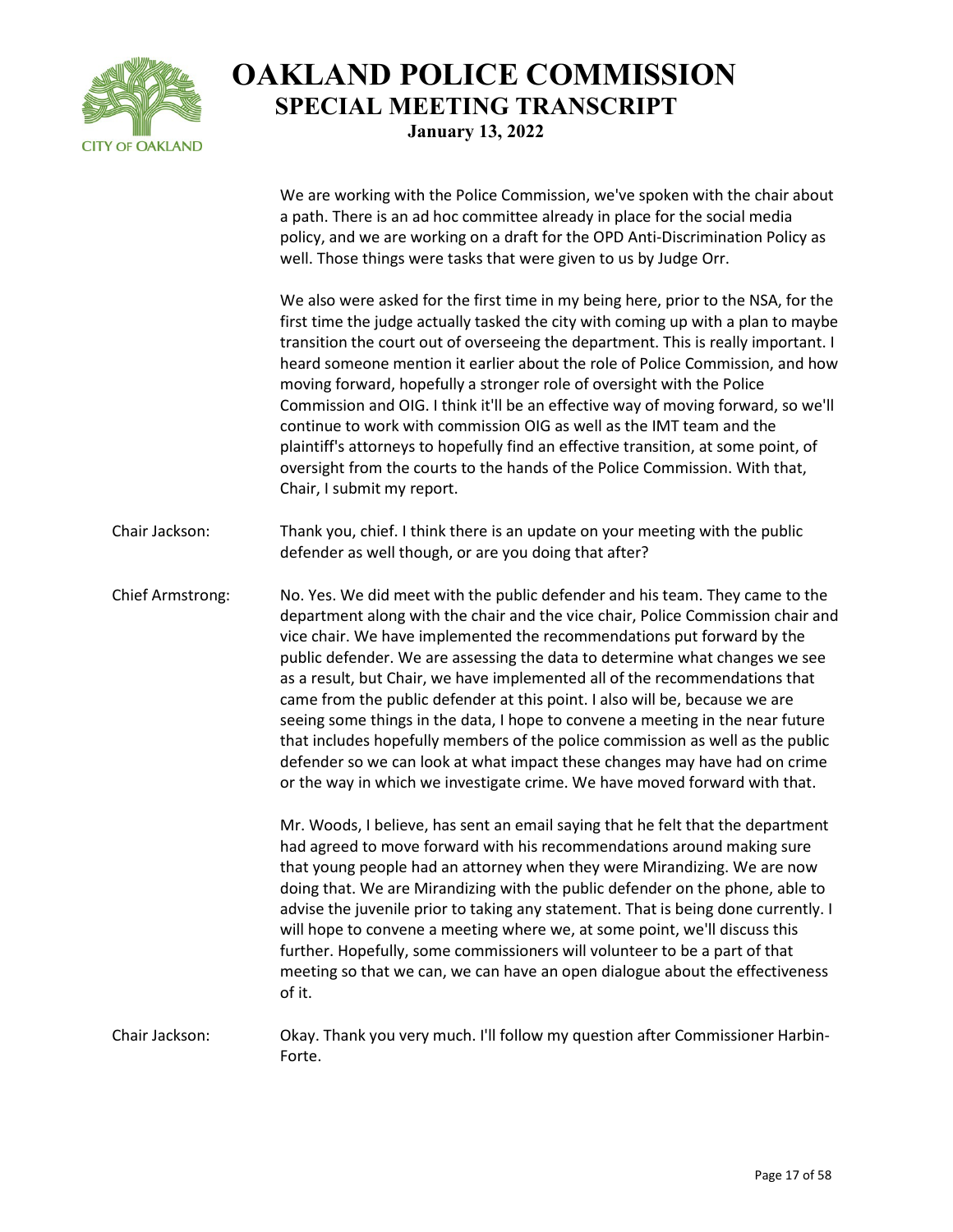

Comm. Harbin-Forte: Thank you, madam Chair. Question for the chief on the missing person, Tyler Peterson. I just have a question about the release that was issued. She's described as a runaway person at risk. Why use the language runaway rather than simply a missing person at risk, and the reason I ask is that I think people have a different reaction to someone they perceive to be just a runaway. The other question related to that is how do we know that she was a runaway as opposed to having been kidnapped?

Chief Armstrong: Yeah. That is information that is directly from the complainant, the reporting party, if you would. In most cases, that is a parent who tells us that the child has ran away. Then when we say at risk, there is some additional information that the parent or someone has provided us to make us believe that there is some potential harm that might be there. Maybe she may be with somebody that is an adult, maybe he or she is in a car or somewhere that the parent believes that she could be in harm's way or be a potential, be a risk of injury. It could be mental state, right? It could be a child that has some mental disability and by them being running away or being missing could pose a risk to their safety because they're incapable of taking care of themselves. I think there's all these different factors that we consider when we say at risk, but really when we put missing versus runaway, it is based on the statement that is given into us by the actual complainant.

Comm. Harbin-Forte: Can I ask, can we just always say missing person? I wasn't so concerned about the at risk language. Can we always just call them a missing person, even though the parents may think they're runaway? There have been numerous cases where parents thought someone had run away and turns out they had not. Is there any reason why we can't just call them all missing persons?

Chief Armstrong: Well, I think from our standpoint, I think there is laws that cover both missing persons as well as runaways, right? Those two things fall under two different legal, if you would, welfare and institution codes, right? I think we, we try to take the information that is provided to us by the parent and make sure that our report is consistent with what information they're saying. If the parent is saying that this child ran away without my permission, as opposed to someone that is missing, that was expected to be somewhere was expected to be home, or was actually a missing person. I think there's a distinct difference between the two, but I think this is a good conversation that we can continue to have at the ad hoc, and I can have my team, my subject matter experts sit down and talk to staff and pull up a case law about what classifies both.

Comm. Harbin-Forte: Right. Thank you. One final comment, I'm really pleased that there's progress made on the juvenile Miranda warnings. I want to commend you on that. I've been in touch with the public defender, Mr. Woods and everything, and I've been dealing with him and discussing this issue with him. It is an issue that is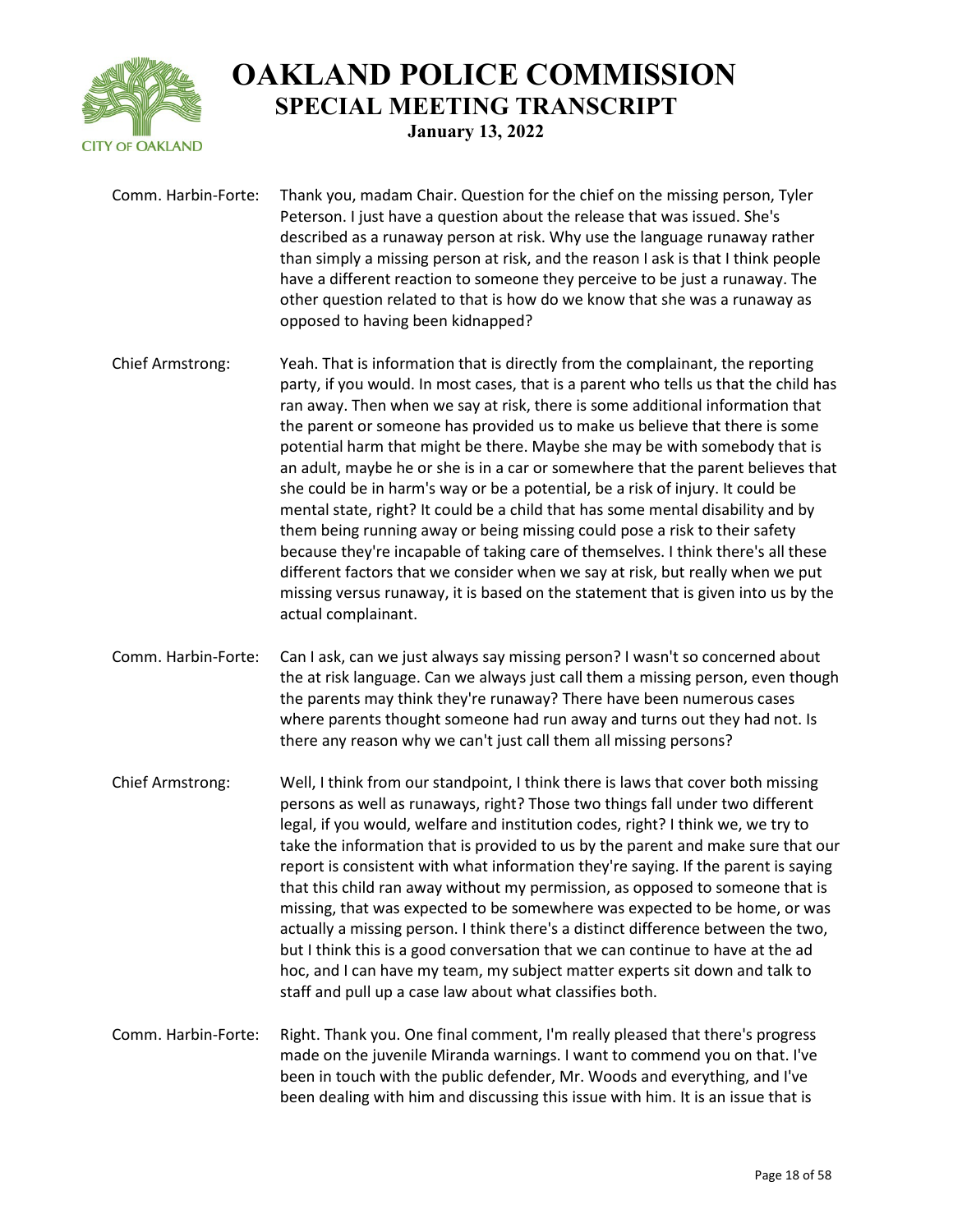

near and dear to my heart. I have volunteered before to work with other commissioners on, I still offer up my services expertise and time. If I can be of any service as we move on to continue to address the issue and to continue to address OPD's policies regarding Miranda warnings given to juveniles. Thank you.

Chief Armstrong: Thank you, Commissioner.

Chair Jackson: I too want to say that I appreciated your moving so quickly to have the meeting and try to resolve some of the issues, so thank you for that leadership. Commissioner Peterson, your hand is up.

Comm. Peterson: Yes. I'd like to return to one of the points that, and thank you, that the chief made concerning what he is planning in the year ahead. You mentioned, Chief, the Stanford study and cultural training that you would be implementing. Can you speak more to what is the perceived outcome from this training? What are you looking to achieve as the outcome?

Chief Armstrong: Well, project reset was really designed by Stanford to help first, in order to achieve cultural change, people need to understand what the history of the department is, what the current culture, where it came from, how was it built, and then how do we actually learn how to change our own internal culture? How does the performance that, our officers' performance out in the community every day, how does positive interactions impact our ability to change culture? How do we re-shape what the public's view of the department and how each individual officer has a role in that, and starting to better understand what's expected from you and understand how you're expected to interact with the public so that we can achieve the cultural change that we see. To be a better department, to not forget about our history, to acknowledge our history because what we see is that our department is a pretty young department where 70% of the officers have been there less than five or six years, and most of them weren't here even before the NSA.

> They are sometimes perplexed why they are disliked, why they face such criticism in the community, but oftentimes that's because they just don't understand the history of the Oakland Police Department and things that led to this moment. That training is designed to first touch on the history, then it talks about, examines about what drives culture, how cultures created within the organization, but then how you shift organizational culture to a positive, what does a positive culture look like within the organization and how do you get there? That's the intent.

Comm. Peterson: Okay. Question, how do you measure success? How do you measure the success of that?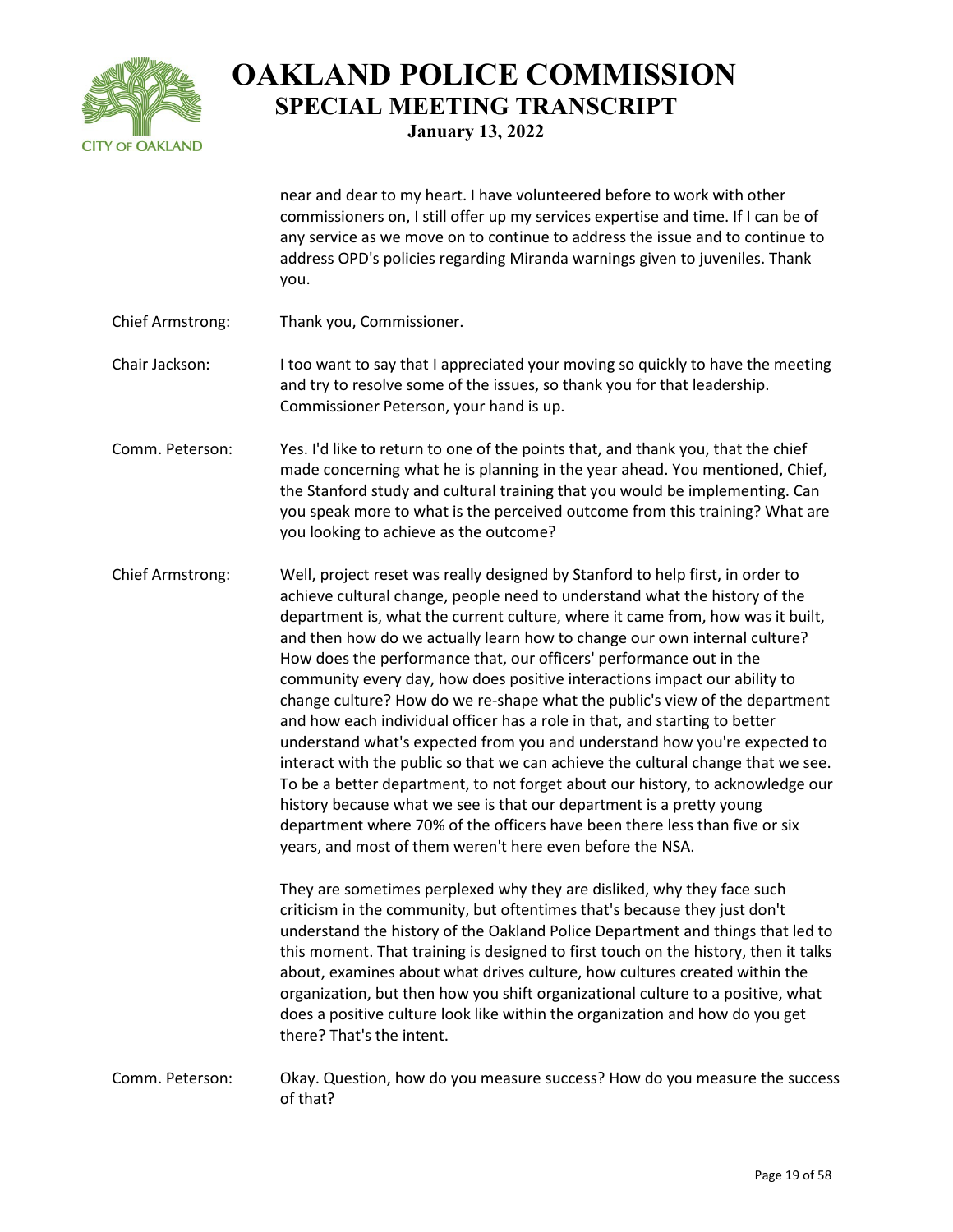

| <b>Chief Armstrong:</b> | Well, I think the reason I did the training in a different way, which was four<br>modules, four one-hour blocks, instead of what we traditionally do is a straight<br>four hour training, was because I wanted to measure it by every time an officer<br>comes back from, actually attends a one-hour training, that they are now sent<br>back into their normal assignments with additional tools on how they can do<br>better, how they can implement some of the things that they've learned. Then<br>what we do is we are bringing back, when they come back to the followup<br>course, they're bringing back body-worn camera footage, they're bringing back<br>reports, they're bringing back notes of did they experience something different<br>as a result of these new tools that we provided them? Every day, every training<br>module, we hope that they continue to take the tools that they're given and get<br>better, get better with interacting, get better with understanding how<br>important it is to be respectful, how important it is to take your time and<br>explain things to people, how important it is that we, as a department, give back<br>to the community and engagement community. |
|-------------------------|------------------------------------------------------------------------------------------------------------------------------------------------------------------------------------------------------------------------------------------------------------------------------------------------------------------------------------------------------------------------------------------------------------------------------------------------------------------------------------------------------------------------------------------------------------------------------------------------------------------------------------------------------------------------------------------------------------------------------------------------------------------------------------------------------------------------------------------------------------------------------------------------------------------------------------------------------------------------------------------------------------------------------------------------------------------------------------------------------------------------------------------------------------------------------------------------------------------------|
|                         | I think there's a bunch of things that they're going to learn in the training that I<br>think will make them better officers, hopefully reducing the number of<br>complaints, reducing the number of negative interactions that we have in the<br>field, hopefully, reducing the number of use of force incidents that we have. I<br>hope that's the overall outcome of the additional training.                                                                                                                                                                                                                                                                                                                                                                                                                                                                                                                                                                                                                                                                                                                                                                                                                       |
| Comm. Peterson:         | Okay. You will be able to perhaps have a starting point for instance, on how<br>many complaints you received last year, and then perhaps a reduction in those<br>complaints, given this training, or how many use of force incidents happened<br>last year, and then how many were reduced as a result of this training. I'm just<br>trying to understand the measurement tool.                                                                                                                                                                                                                                                                                                                                                                                                                                                                                                                                                                                                                                                                                                                                                                                                                                        |
| Chief Armstrong:        | Yeah. I mean, I just think it's hard to put, in police work, it's hard to put anything<br>black and white, right? These are all dynamic incidents. I can't say simply<br>because somebody went to the training and that means that nobody's going to<br>complain against them anymore. I think when we do what we call biweekly<br>meetings and assess officers' body-worn camera footage to look at their<br>performance, I think we want to see officers in interacting with community<br>members better. We want to see officers listening more, we want to see officers<br>actually problem solving and trying to be better.                                                                                                                                                                                                                                                                                                                                                                                                                                                                                                                                                                                       |
|                         | Now, I would like to see that use of force reduced. I would like to see<br>particularly demeanor related complaints reduce, but I can't get that's going to<br>happen, but I think that while we are assessing officers performance, I think<br>they'll have the tools now that we have equipped them with to be able to have,<br>I think, more professional interactions, which should lead to less complaints. I<br>do hope that we see less demeanor related complaints, which we track on a<br>quarterly basis as well.                                                                                                                                                                                                                                                                                                                                                                                                                                                                                                                                                                                                                                                                                            |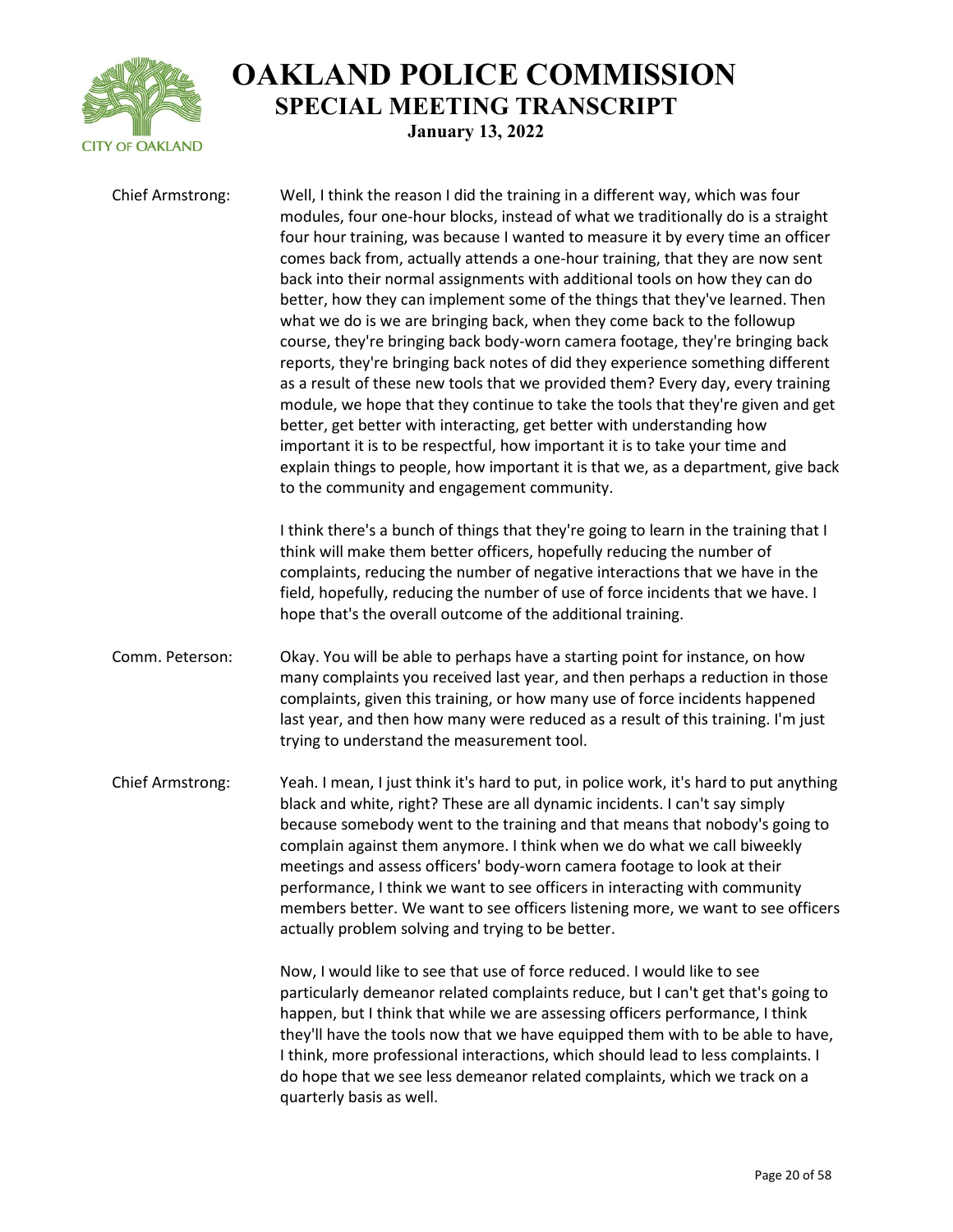

**January 13, 2022**

Comm. Peterson: Okay. I guess what I'm trying to understand, and forgive me if I'm belaboring this, but there are outputs and then there are outcomes. What I'm trying to understand how this particular output relates to some outcome that we are looking for in policing in Oakland. We'll be able to talk about this maybe more offline. Thank you. Chief Armstrong: No problem. Chair Jackson: Are there any other questions from the commissioners? Okay. My seeing none, let's go to public comment. Commission staff: Madam Chair Jackson, thank you. Members of the public wishing to make public comment about this, please raise your hand and I'll call on you in the order that they've appeared. I'll also just set up our little stopwatch. All right. I see five hands raised, starting with Mr. Oscar Yassin. Mr. Yassin, I've unmuted you when you are ready. Oscar Yassin: Thank you. I was hoping through the chair, as someone, I think I'm not alone as a member of the public, hearing for months and years that the Oakland Police Department was incapable of reorganizing itself in a way to be more effective, given that there were realities around both for reasons of budgeting and for reasons of available money, and I'm talking specifically about a time in Oakland's budget history where COVID and over expenditures from the police department, brought the city pretty close to bankruptcy. That level of spending, which has always been buffered by the fact that we end up getting more money because of our runaway real estate market than we "expected" that there's always money to pay for police overages. Well, we didn't have that during the COVID period, and it took a federal bailout to balance the books. Given that we knew that, and we knew that there was a high attrition rate, this is the first time I'm hearing anything that sounds like let's do more with less. I think that that is something the commissioners should be very interested in hearing because a cynical way of looking at this would be the Oakland Police Department did not do anything like that, did not work smarter, not harder, did not rely on personnel that they knew weren't there, and instead did the best they could with what they had. They didn't do that so that the crime rate would go up and that they would have an excuse to ask for more and more money, which they've been successful in doing. Currently, we have fewer police officers than ever, and yet this is working now? How come it didn't work when we had 54 more officers in the summer? This isn't... I'm frankly shocked that the commission wouldn't be extremely interested in these questions, and I'll wait and see, but I don't think I would be surprised that it won't be asked.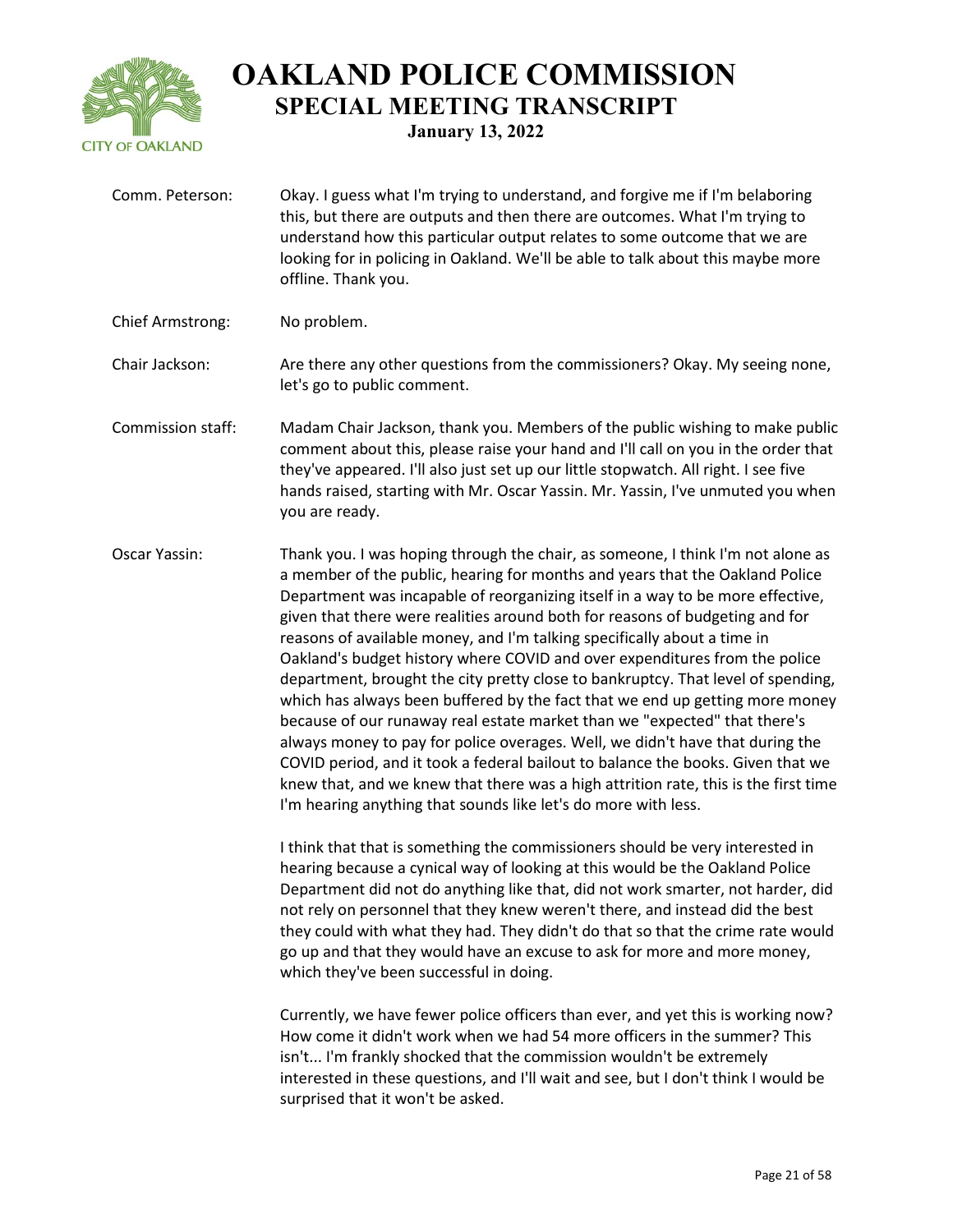

| Commission staff: | Thank you, Mr. Yassin. We appreciate your comment. Next up, phone number<br>ending in 7935. 7935, when you are ready.                                                                                                                                                                                                                                                                                                                                                                                                                                                                                                                                                                                                                                                                                                                                                                                             |
|-------------------|-------------------------------------------------------------------------------------------------------------------------------------------------------------------------------------------------------------------------------------------------------------------------------------------------------------------------------------------------------------------------------------------------------------------------------------------------------------------------------------------------------------------------------------------------------------------------------------------------------------------------------------------------------------------------------------------------------------------------------------------------------------------------------------------------------------------------------------------------------------------------------------------------------------------|
| John Bey:         | This is John Bey. Just to follow up on that last point, the continual refrain from<br>OPD of not having full resources, not being at the levels they should be when<br>they're definitely within the distance that they could accomplish some of the<br>goals that they could at least turn their cameras on, so that has nothing to do<br>with the number of officers you have on the force. In addition to that, the chief<br>should take note that maybe the young officers who are having problems with<br>the history of Oakland is the most of the holdovers from the rampant failures of<br>early NSA are in upper management, are in the chain of command leadership,<br>so the boots on the ground guys may be new, but they just don't know<br>everyone else has failed upward.                                                                                                                         |
|                   | That's where they all are, sitting up in the PAB. We are slowly weeding them<br>out, but they're still on the books for their pensions, and most of them double<br>dipping in the DA's office, so they're taking care of very well. These young<br>people are out on the streets, doing their best with the bad reputation, tell<br>them people the truth, and then maybe they'll, on their own, make inroads into<br>the community. Thank you.                                                                                                                                                                                                                                                                                                                                                                                                                                                                   |
| Commission staff: | Thank you, Mr. Bey. Next up, Rashidah Grinage. Excuse me. Ms. Grinage, when<br>you're ready.                                                                                                                                                                                                                                                                                                                                                                                                                                                                                                                                                                                                                                                                                                                                                                                                                      |
| Rashidah Grinage: | Thank you. I noticed that the chief, when he talked about the stop data and the<br>reduction in stops of black drivers, failed to mention what he mentioned in<br>court, which is that there's been an increase by five percent of Latino drivers.<br>I'm wondering if he could speak to that, and if he has any understanding of why<br>this is happening. Thank you.                                                                                                                                                                                                                                                                                                                                                                                                                                                                                                                                            |
| Commission staff: | Thank you, Ms. Grinage. Next up, phone number ending in 5802. 5802, I've<br>unmuted you on my end.                                                                                                                                                                                                                                                                                                                                                                                                                                                                                                                                                                                                                                                                                                                                                                                                                |
| Saleem Bey:       | Yes. Saleem Bay. What a confession. That just means that every other OPD chief<br>could have done the same thing with the same resources over the last few<br>decades. Vacancies and cease fire while murder rates skyrocketed in East<br>Oakland where 60% of the violence is, is an admission that OPD is understaffed<br>the black community, AKA East Oakland all the time up until January, 2022. That<br>is incompetence. We have told the chief since 2018, when he attended every<br>OPC meeting that there was racial and religious profiling in the OPD, and that<br>none of my family cases have been investigated. In fact, we documented OPD<br>disparaging Muslims, and it's ignored. This OPC is sold out, except in cultural<br>training in 2022, based upon 2012 Stanford studies, doesn't serve black people<br>by asking today, how are we, OPD, racist against you in 2022? Please explain to |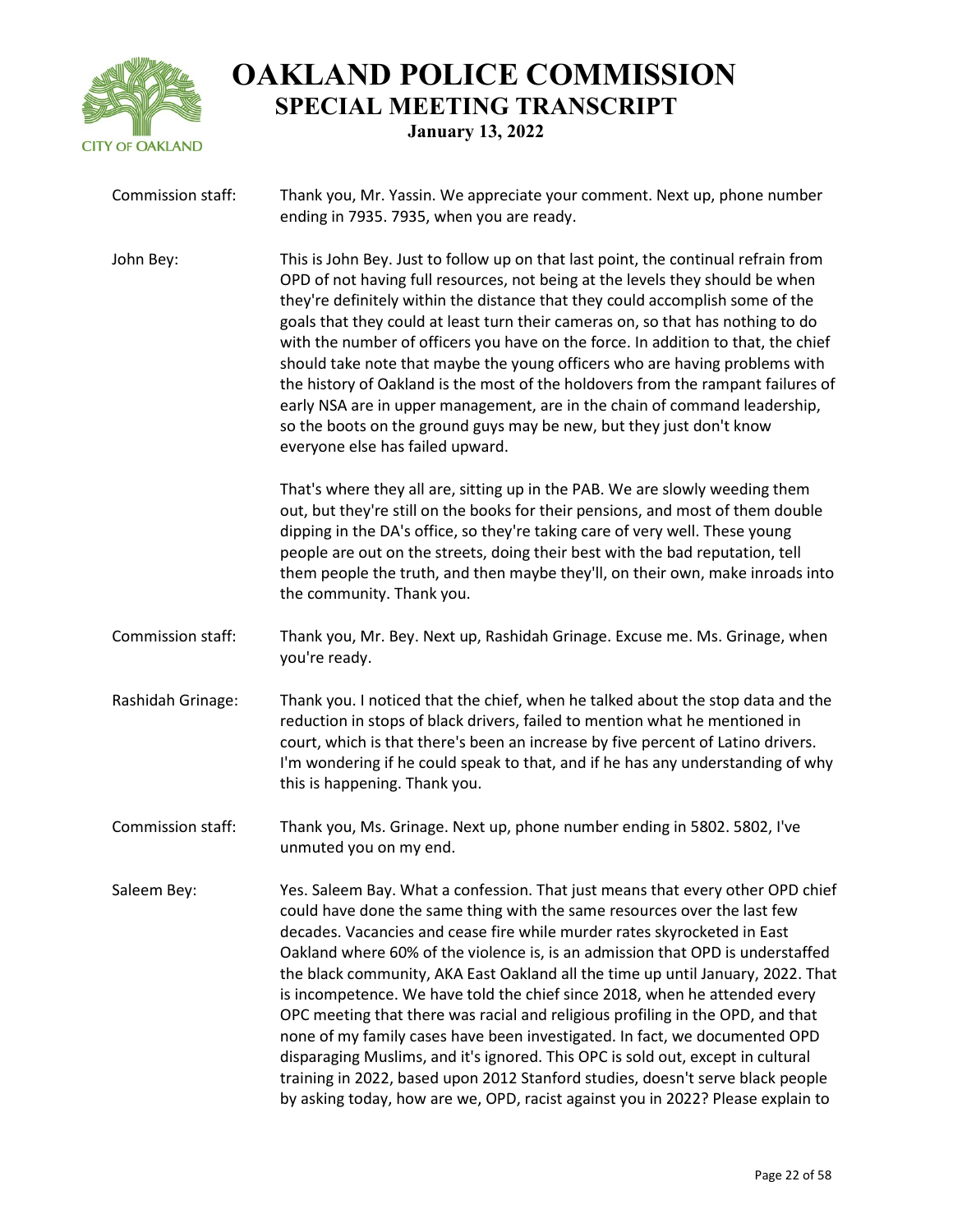

us, then let us study it for another five years while the black community bleeds every day.

Get out here, please get out of here, and get it straight about the NSA. OPD has not held OPD officers as accountable for racism or so-called bias, implicit or explicit, since 2003. The chief is just blowing OPD smoke. Make sure everyone clenches tight, except for of those on the OPD that are cozying up to a 19-year NSA, non-compliance, still systemic racist OPD. Did the chief ever ask about my brother's cases? No. Did he ask about the Ross findings? No. Are all new academies coming up under a corrupt OPD leadership mean that these people, the new officers are going to be corrupt just like the last 19 years? Yes. Does it mean that they fail upwards? Did the chief mention systemic racism to the NSA when he was up there talking about the NSA? No. Did the chair of the OPC, Regina Jackson, mention systemic racism to the NSA as she required to?

- Commission staff: Thank you, Mr. Bey. I am sorry to have to cut you off, but unfortunately your two minutes are up. Phone number ending in 1779. 1779, when you are ready, I've unmuted you.
- Mary Vail: Yes. This is Mary Vail, district five resident. I want to make two points. First of all, during the violent crime crisis and his 2021 tenure, the chief has slowly started to get rid of officers being assigned to desk jobs and other things outside of OPD's core functions. That needs to continue. We don't need to go back. We don't need to have officers permitting events and patrolling athletic events and cultural events. Those changes need to be made permanent, and I think that the commission should have a discussion with the chief about doing that. Relative to the NSA and the Instagram case, we know from racial profiling, we know from our supposedly groundbreaking original body camera policy, training the officers, writing a better policy. If you stop there, you're not doing the job because officers get to resist policies they don't like with impunity. They're never held accountable.

Relative to the social media policy and anti-discrimination policies, they can be the best in the country, but if there's no accountability, there's just policy rewrites and training, we're going to stay under the NSA, and I'm still very disappointed and insist on bringing up the fact that the leaders in the department, in intelligence and IAD, didn't see Instagram for what it was, may have signaled to officers time to clean up your email, to avoid discipline, and disciplining the officers that had the bad posts only. You're not going to have the cultural change.

#### Commission staff: Thank you, Ms. Vail. I am sorry to have to cut you off. Unfortunately, your two minutes are up. Ms. Assata Olugbala, you're up next. I've unmuted you.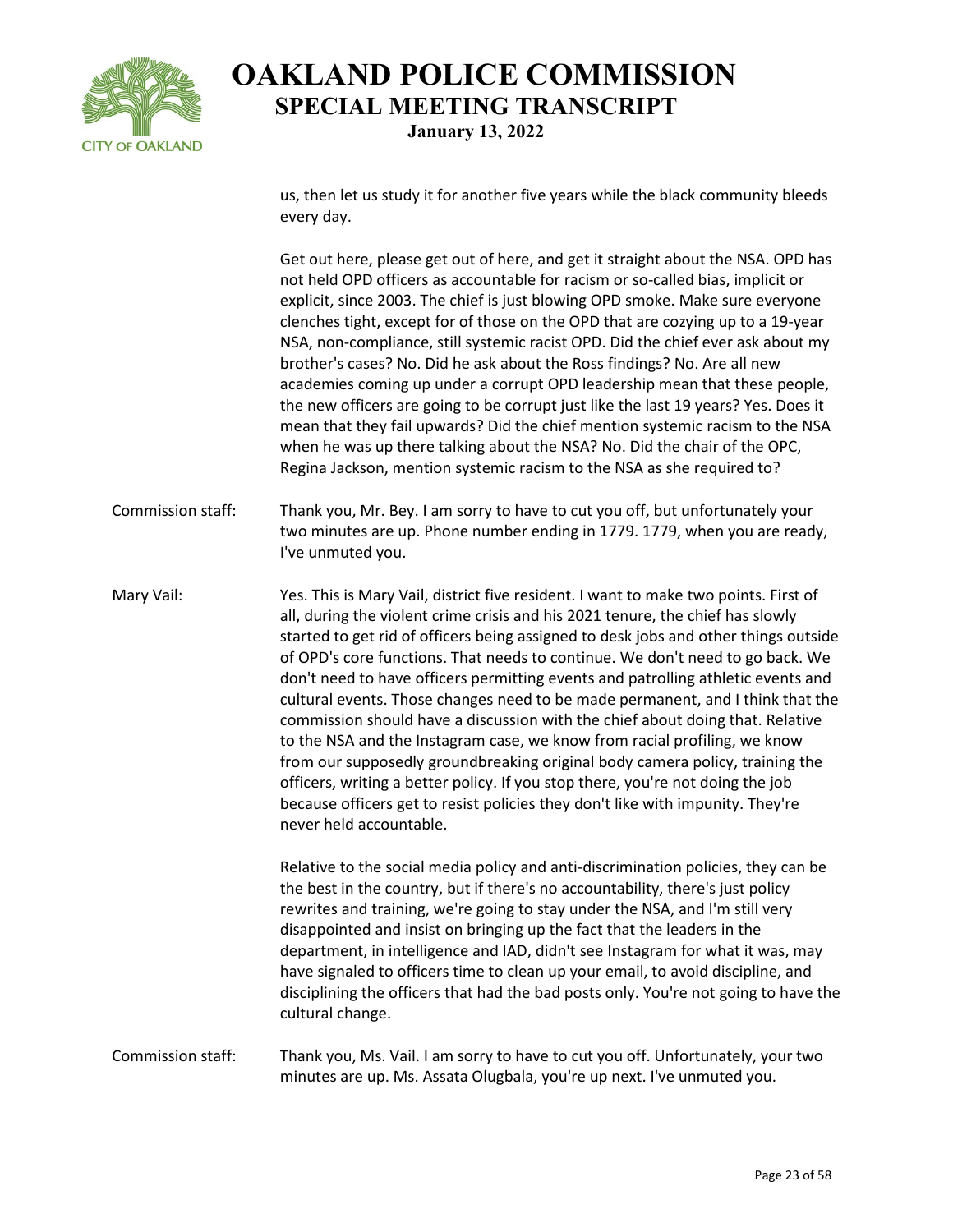

Assata Olugbala: It's very despairing that we don't get any updates on the black police officers grievance. When you give the report on staffing and you talk about hiring the openers and women, you don't talk about black officers being hired, at what rate. As it relates to the crime reduction team, how they involved in the Instagram issue and what we're going to do to deal with the vile behavior and the slap on the wrist that they got, most of them white and Latino officers and their attacks on blacks, race and sexist attacks, doesn't get any real discussion.

> The stop data, the continual statements that we're make in progress, 47% of the stops African Americans, and we 23% of the population. Of course, there's going to be an increase in Latinos. In East Oakland, they 60% of the population, we 40%, but we get stopped more than they do. Rashidah's worried about a five percent increase. They're going to be an increase. They are increasing in numbers. We decreasing in numbers, and we still have more stops than any other racial ethnic group. Lake Merit, it's a disgrace how you try to make it seem like Lake Merit officers sitting around in cars on Saturday and Sunday on their phones and doing nothing, because there was nothing for them to do that we have this high crime that's going on around Lake Merit. They were put there to watch black people and discourage them from the large numbers of them that were appearing at the lake. There's a study that says training on its own cannot change behavior, so after you have the training, what are the accountability methods that are used to hold people accounting to the training that they have been given? Never discussed.

Commission staff: Thanks for your comment, Ms. Olugbala. I am sorry to have to cut you off. Your two minutes are up. Last up, Anne Janks. When you're ready.

Anne Janks: Good evening. I hope that I misunderstood what Chief Armstrong was saying about upcoming policy work, because it sounded to me like, with the exception of the social media policy, which already has an ad hoc, that he was saying that the police department was again, going to work on the policy internally before engaging the commission and hopefully, when the commission would then also make a more public process available. I think that what we've seen in policy development is that the best policies were developed in the open and with a broad engagement. When policies were developed by the police and then the commission felt a need to rush them through, we've heard more than once the commissioners say, "Well, we can go back and we can fix it." This is an opportunity to insist on your need to be involved and to have the public involved early on, rather than letting the police departments spend a lot of time on their own.

Commission staff: Anything else? Ms. Janks?

Anne Janks: First in... I'm sorry. Did I cut off?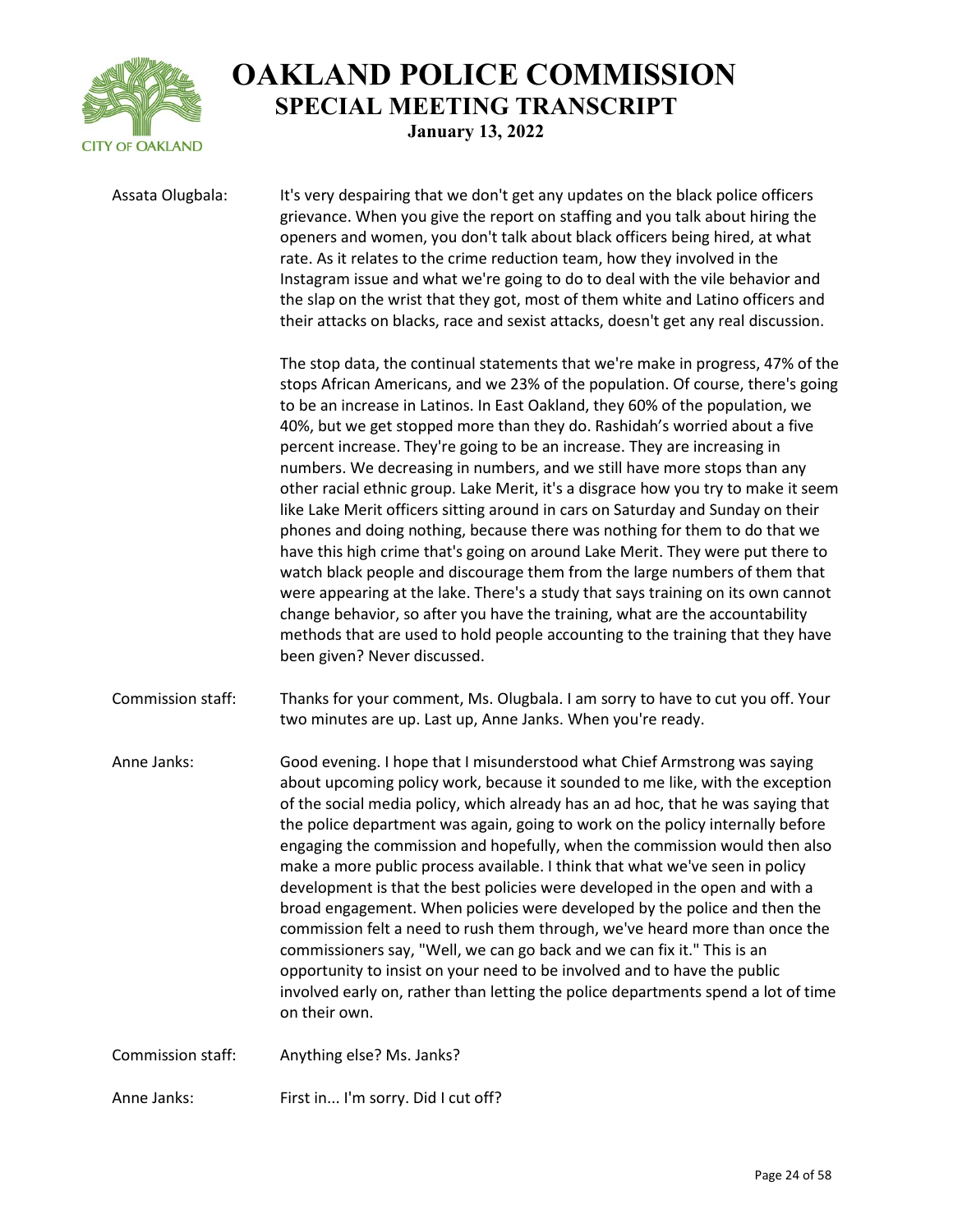

Commission staff: Yeah, you did. Sorry. Let me pause here. Okay, go ahead. Anne Janks: I don't know where I cut, and I'm very, very hopeful that I simply misunderstood the chief and it's not their intention to continue to develop a policy before bringing it to the commission, and it's not the intention of the commission to let that happen. Additionally, I just wanted to say that I would be very interested, and I think other members of public would be very interested in hearing the discussions that were being asked around how to determine what the outcomes are. I hope that all of those conversations don't happen without some of it being in the public. Thank you. Commission staff: Thank you, Ms. Janks. Chair Jackson, that's it for public comment on this item. Chair Jackson: Thank you very much. A couple things before we go to the NSA case management. I wanted to identify two things. One, which is I heard Chief Armstrong identify progress in terms of the tests. We've gone from nine to five, that's in the right direction. Secondly, I wanted to have Chief Armstrong address the increase in Latinos. I do understand Ms. Olugbala's point that the number is larger, but I'd like to hear Chief Armstrong correlate if there's more than just the number scenario. Chief Armstrong? Chief Armstrong: Yes, Chair. We have been looking at the increase in Latino stops over the last six months, and we attribute the increase directly to a couple of very specific investigations out of our ceasefire. We've been using the intelligence. We've seen a couple of conflicts between Latino groups and gangs that have led us to actually take our ceasefire approach to enforcement. We also did conduct a call in with only Latino groups and gangs, and so our violence interrupters and our department of violence prevention had a chance to offer services to those Latino groups and gangs, but we have seen an uptick in violence related to our Latino groups and gangs and we have taken some enforcement action that has led to an increase. We have been monitoring it, the IMT and our team had a discussion about this back in September, specifically about the increase in Latino stops. It's something that we've been monitoring at our monthly risk management meetings and having discussions about the increase in what is driving that increase. Chair Jackson: Thank you for that clarification. Let's see, did any of the other commissioners have any follow up questions based upon that report? Okay. I see none, so we can go ahead and move to the next item on the agenda, the NSA Case Management Conference report out. I do want to say since the commission asked that I work with counsel to send a

letter to the federal monitor, which is in your packet today, our letter to the federal monitor was about beginning a new chapter of the negotiated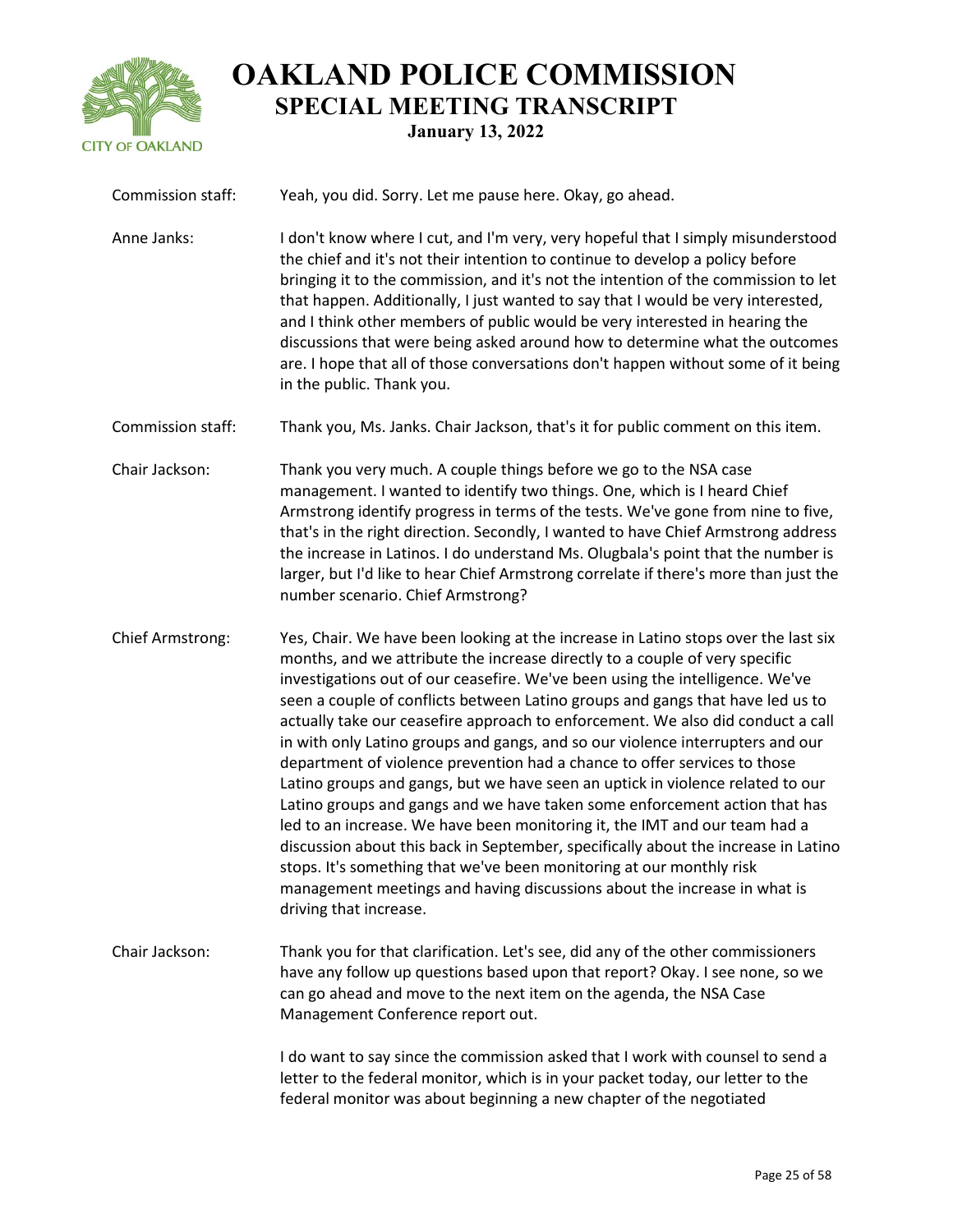

|                   | settlement agreement. As the letter said, the monitor should deliver on clear,<br>predictable, and consistent metrics for this police department and its new<br>leadership to achieve on a sustainable basis. We also said that the commission,<br>the CPRA, and the OIG stand ready to continue driving police reform in Oakland,<br>and so the monitor should better coordinate with us and support our<br>operational effectiveness. That has to start with a baseline expectation that the<br>monitor and his team incorporate the commission's charter authorities when<br>they impose new requirements and new deadlines. We also expressed that<br>under new leadership, this department is ready to be held accountable to<br>metrics once they're nailed down.                                                                                                                                                                                                                                                                                                                                                                                                                                                                                                                                                  |
|-------------------|--------------------------------------------------------------------------------------------------------------------------------------------------------------------------------------------------------------------------------------------------------------------------------------------------------------------------------------------------------------------------------------------------------------------------------------------------------------------------------------------------------------------------------------------------------------------------------------------------------------------------------------------------------------------------------------------------------------------------------------------------------------------------------------------------------------------------------------------------------------------------------------------------------------------------------------------------------------------------------------------------------------------------------------------------------------------------------------------------------------------------------------------------------------------------------------------------------------------------------------------------------------------------------------------------------------------------|
|                   | Our role, and our goal, is to eliminate the need for an NSA by holding this<br>department accountable. That means predictable, transparent reform tasks and<br>sub-tests, and a clear, easy to understand method to define when sustainable<br>compliance must result in full resolution. With that, I will to turn to public<br>comment and note that the commission will continue to review monitor reports<br>and respond if it's appropriate going forward.                                                                                                                                                                                                                                                                                                                                                                                                                                                                                                                                                                                                                                                                                                                                                                                                                                                          |
| Commission staff: | Thank you chair. Shall I start public comment?                                                                                                                                                                                                                                                                                                                                                                                                                                                                                                                                                                                                                                                                                                                                                                                                                                                                                                                                                                                                                                                                                                                                                                                                                                                                           |
| Chair Jackson:    | Yes. I don't see any hands up from the commissioner, so that would be good.<br>Thank you.                                                                                                                                                                                                                                                                                                                                                                                                                                                                                                                                                                                                                                                                                                                                                                                                                                                                                                                                                                                                                                                                                                                                                                                                                                |
| Commission staff: | Okay. Members of the public wishing to make public comment about this item,<br>the negotiated settlement agreement, please raise your hand, and I'll call on<br>you in the order that they've appeared. Ms. Olugbala, I see you up first. Please<br>go ahead. I've unmuted you my end.                                                                                                                                                                                                                                                                                                                                                                                                                                                                                                                                                                                                                                                                                                                                                                                                                                                                                                                                                                                                                                   |
| Assata Olugbala:  | Yeah. Let me start with this number thing about going from nine to five. Two<br>years ago, we were at three. Then we went to four, and now we at five. It is<br>absolutely ridiculous and unacceptable that we are in 19 years of dealing with<br>having to have a police department eliminate behaviors that result in excessive<br>force and racial profiling. Racial profiling of who? African Americans. It is almost<br>ridiculous that now that you got a five percent increase in Latinos being<br>stopped, and the stop data has nothing to do with ceasefire. Stop data or<br>stopping pedestrians and stopping automobiles or cars, and we have a large,<br>undocumented community. I would assume that we would be stopping people<br>because they don't have driver's licenses, but that's not happening. But going<br>back to the NSA, this is a document that is impacting a disparate group. It's<br>African Americans, and there is nothing that's going on in this city, where it<br>impacts African Americans, talking about gentrification, talking about<br>homelessness, talking about the education at the school board meeting. They<br>refuse to interact with the issues around African Americans. I was just in a<br>meeting before this one, about how the Regional Center of the East Bay is |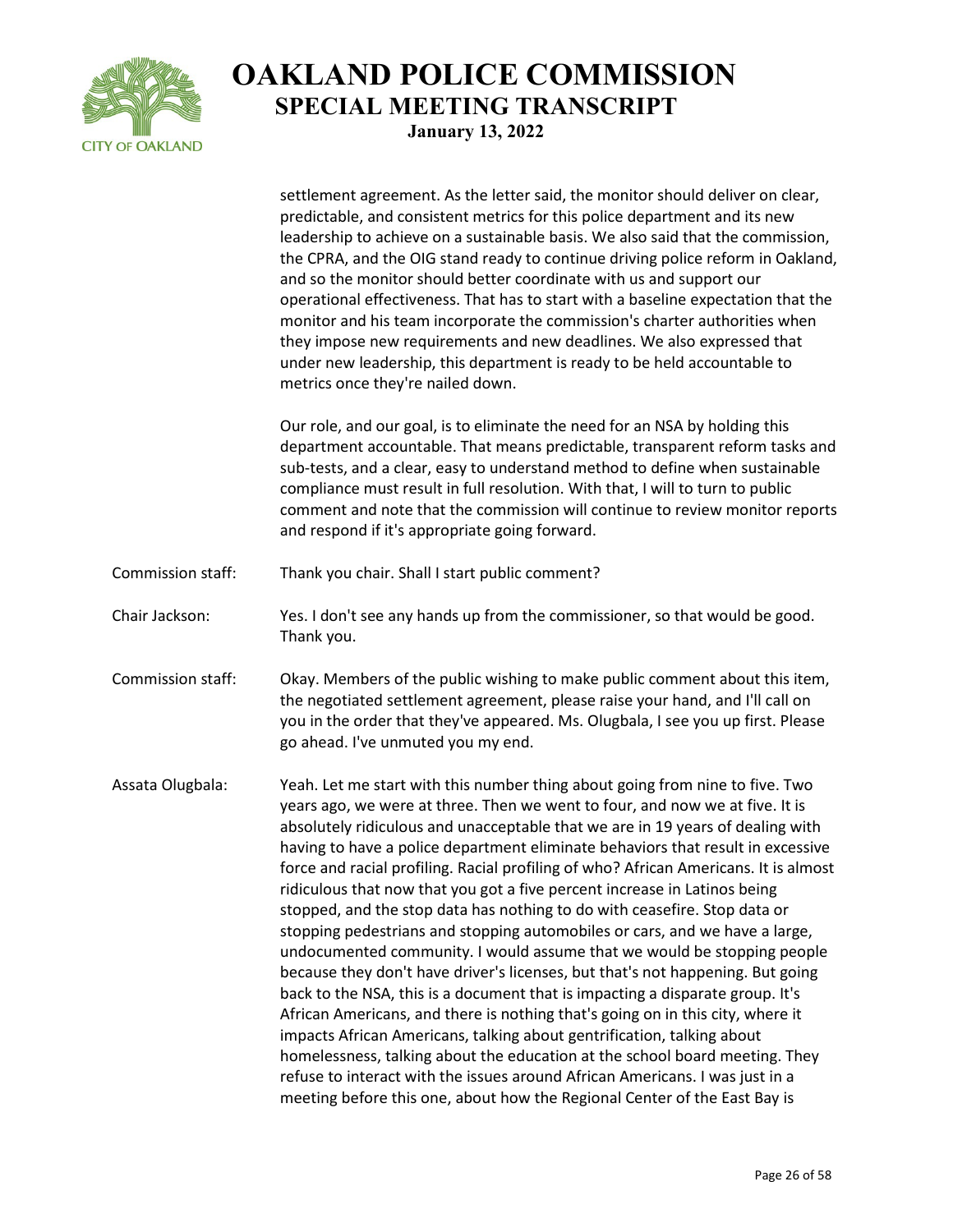

denying services to the disabled African Americans. It's unconscionable, how we continue to avoid the issue of the impact... The bay case is another, of African Americans in this city under any umbrella. We're worried about 5% of Latinos increase. Come on.

Commission staff: Thank you, Ms. Olugbala. Up next phone number ending in 7935. 7935 when you're ready.

John Bey: Good evening. This is John bay. Yes, that is absolutely correct. This 19 years of a negotiated settlement agreement. That's 19 years of federal oversight. Since 2013, I believe, when Warsaw took over as compliance director as well, his company has been met and over 2 million a year before that, when he was only in his soul duty, he was getting over 1 million a year, let alone the police overtime, over budget. This police department has cost the city of Oakland so much money, and we still get disparate service. It's disgusting. 2022 and we thought in 2003, this thing would be resolved. And they tried to celebrate cause they caught... they penalized three officers and the other dude is still a felon, living a wonderful life in Mexico or wherever he is. [inaudible] and ain't been seen or heard from since they could have spent money trying to find him.

> That would be at least something we could say they put an effort into, but yes, welcome Ms. Phillips. Please listen to who you meet, but weigh what they say with what they do on their job performance. This is a city that pays for its department. Well more than they deserve, and they don't discipline the officers. Black citizens in the city of Oakland, since it was at one point, a predominantly black city have had disparate treatment, underserved. The police department that so-called Rider's case was just an outgrowth of what chain of command, how they operate as an old boys network. There's a lot of skeletons that got to come out of the closet, but 2022, our case-

- Commission staff: Thank you Mr. Bey. So sorry to have to cut you off, but unfortunately your time is up. Phone number ending is in 5802, 5802.
- Saleem Bey: Good evening. Saleem Bay. Where is the OPC, NSA letter regarding the Bay investigation, independent investigations and the Ross report. Painful silence. The OPC, which represents the defendant city of Oakland in the NSA lawsuit via a charter amendment answers to the NSA, which is a federal consent decree. Ever since the mayor's taken over the OPC, the OPC has supported OPD over the community. This OPC supposedly noticed the NSA in 2018, 2 years before the Ross report via a letter that was never followed up. This OPC has never followed up and has had the Ross report since July with evidence of racial and religious profiling, that would negatively affect the NSA metrics and standing of disparity policing against the black community. This federal oversight of OPD is akin to 1960 southern intervention by the feds here in Oakland.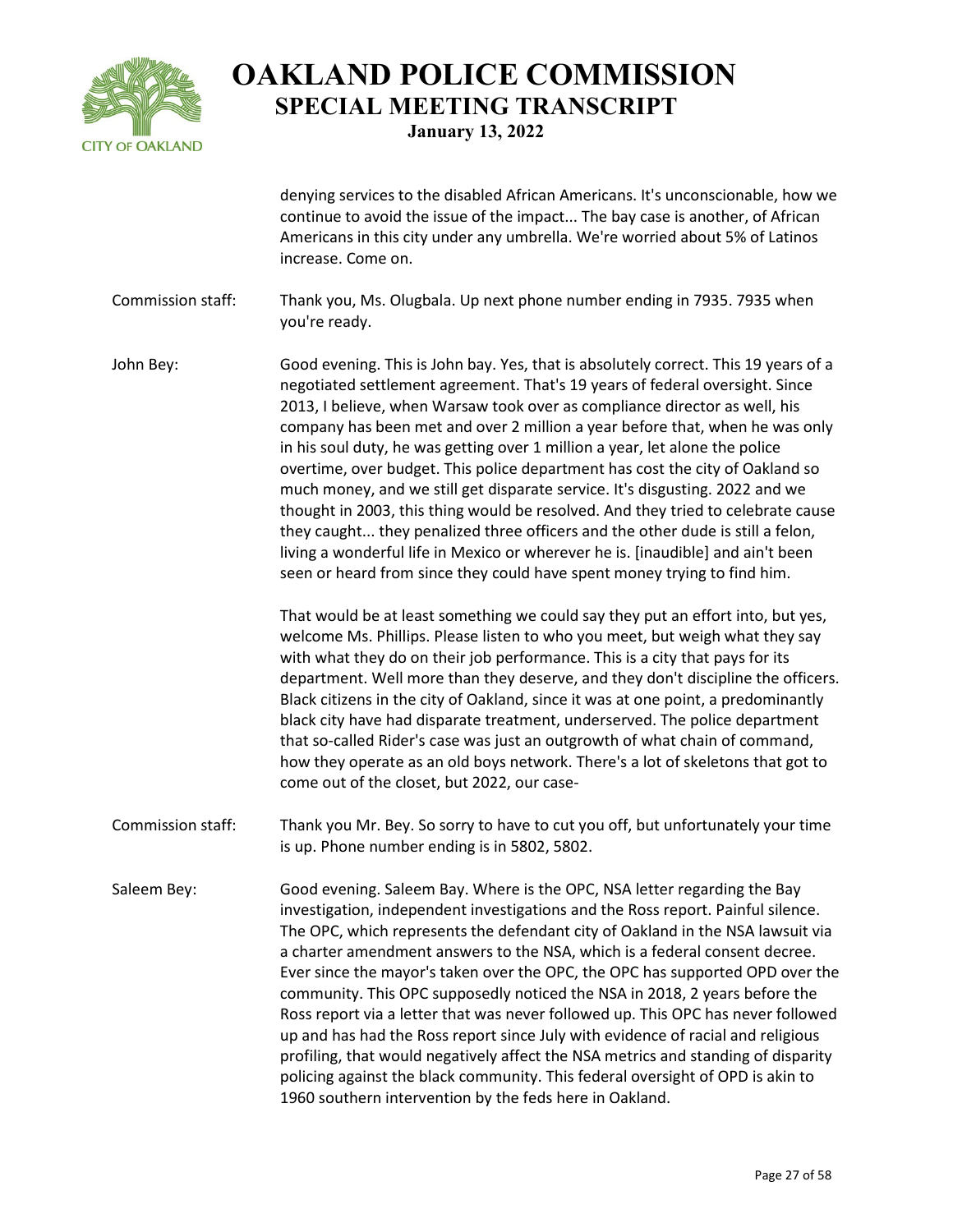

|                   | It's a shame that it's 2022. The federal court is clear. It says, "Likewise, the city<br>agreed and the court ordered that the compliance director has authority over<br>tactical initiatives that may have a direct or indirect impact on the NSA." Right?<br>December 12th 2012. The compliance director will be empowered to review,<br>investigate, and or take corrective action with regard to OPD. December 5th,<br>2012. The compliance director will have the power to review, investigate, and<br>take corrective actions regarding OPD policies, procedures, and practices. Why<br>hasn't the NSA been noticed in violation of this? And it says 2012, any city<br>officials or personnel without exception who failed to do so will be subject to<br>show cause hearing before this court as to why sanctions should not be imposed<br>against them. And that counts specifically against everybody on the OPC sitting<br>up on that virtual [inaudible] that they have failed to notice the NS- |
|-------------------|--------------------------------------------------------------------------------------------------------------------------------------------------------------------------------------------------------------------------------------------------------------------------------------------------------------------------------------------------------------------------------------------------------------------------------------------------------------------------------------------------------------------------------------------------------------------------------------------------------------------------------------------------------------------------------------------------------------------------------------------------------------------------------------------------------------------------------------------------------------------------------------------------------------------------------------------------------------------------------------------------------------|
| Commission staff: | Thank you, Mr. Bey. I'm sorry to have to cut you off. Unfortunately, your two<br>minutes are up. Chair Jackson, that was the last of public comment.                                                                                                                                                                                                                                                                                                                                                                                                                                                                                                                                                                                                                                                                                                                                                                                                                                                         |
| Chair Jackson:    | Okay. Thank you very much. So yeah, no, no, no. Go back. Okay. Go one<br>forward. Yes.                                                                                                                                                                                                                                                                                                                                                                                                                                                                                                                                                                                                                                                                                                                                                                                                                                                                                                                       |
| Commission staff: | I'm sorry.                                                                                                                                                                                                                                                                                                                                                                                                                                                                                                                                                                                                                                                                                                                                                                                                                                                                                                                                                                                                   |
| Chair Jackson:    | Where's the missing persons. That's what I have as next. Eight.                                                                                                                                                                                                                                                                                                                                                                                                                                                                                                                                                                                                                                                                                                                                                                                                                                                                                                                                              |
| Commission staff: | I don't know. Sorry about that.                                                                                                                                                                                                                                                                                                                                                                                                                                                                                                                                                                                                                                                                                                                                                                                                                                                                                                                                                                              |
| Chair Jackson:    | No, no, no. Okay. So it looks like you have the wrong slide maybe.                                                                                                                                                                                                                                                                                                                                                                                                                                                                                                                                                                                                                                                                                                                                                                                                                                                                                                                                           |
| Commission staff: | Yeah. It seems so.                                                                                                                                                                                                                                                                                                                                                                                                                                                                                                                                                                                                                                                                                                                                                                                                                                                                                                                                                                                           |
| Chair Jackson:    | Okay. So item eight is actually just for the public. Consider approval of revised<br>policy for missing and abducted person's, policy DGO-6. 0-6. So given the fact<br>that commissioner Jordan is under the weather, I'd like to provide just a little<br>overview on the missing persons ad hoc. First off, I think that some really<br>incredible work was done on this ad hoc and partially it was because we actually<br>had the families that had been affected by missing and abducted persons who<br>wanted to have impact on the policy moving forward to ensure that no future<br>family had to go through the kinds of pain that they did.                                                                                                                                                                                                                                                                                                                                                        |
|                   | And that was an extraordinary lift on their part. In addition, we had the<br>contributions of Michelle Lazaneo and former commissioner Harris, but even in<br>addition to that, we did something different, having the department of violence<br>prevention come aboard to help with the sharing of the traumatic storytelling in<br>a protected space, so that the families and those who have been affected could                                                                                                                                                                                                                                                                                                                                                                                                                                                                                                                                                                                          |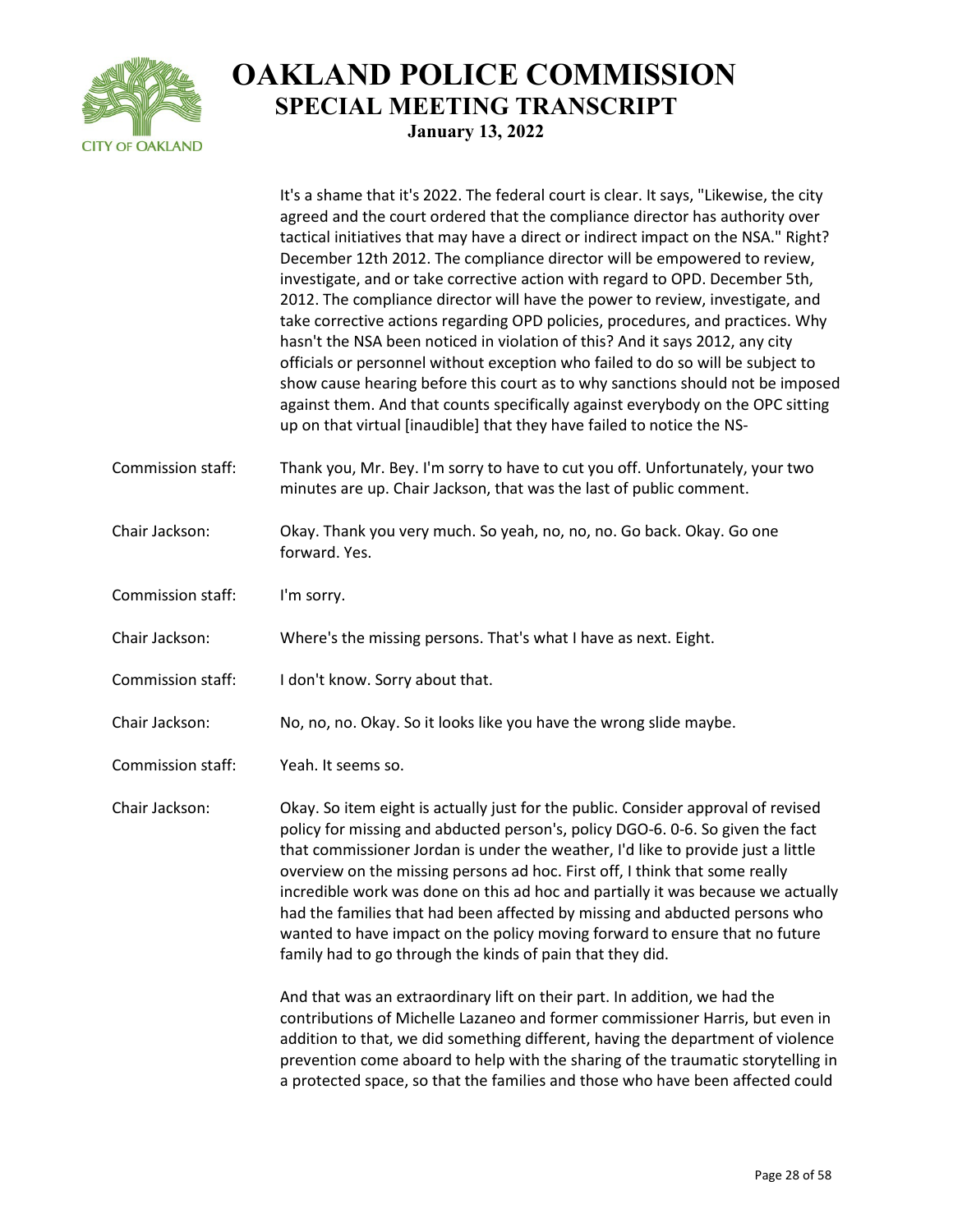

share their story and still create some very strong language and recommendations to make the policy that much stronger.

We met with several different subject matter experts. And that was also very helpful. And then just as we were finalizing the policy, I believe it was Michelle and Janelle that found several best practice policies that had just been updated. So we were able to reference those as well. And we obviously had the assistance of CPR, a attorney, the police department, Bridget had just come on board. So it was a wide range of folks in addition to incredible community insight. I'm not sure if anyone else would like to comment on the policy from the commission perspective or if we should go to public comment, but it certainly is my hope that folks have taken a look at this and feel like it's ready to be voted upon.

Okay. I see no hands. So Rania, why don't we go to public comment, please.

Commission staff: Thank you. And again, apologies about that. The title was wrong. Members of the public wishing to make public comment on this item, the missing persons policy, please raise your hands and I'll call on you in the order that they've appeared. I'll get the stopwatch ready. And first up, Ms. Olugbala. When you are ready, please go ahead.

Assata Olugbala: I don't know if the policy is inclusive of the national disparity of how when a missing person is black or non-white. Police departments tend to not put the same type of emphasis when the individual is white. Do we have within the policy, the capacity to move away from this national stigma of how, when you are a black person or non-white the police department doesn't respond. I don't know if that can be put into a policy, but that is an actuality of what is happening all around this country. I have to uplift the family of Jonathan Bandabaila, who is still very diligent, even worked with HBO on a documentary and has done many things to continue to outreach on this issue of missing persons. One of the drawbacks for the city of Oakland is when a person is missing, the need for an AMBER alert has to go through the California highway patrol.

> The Oakland police department can't on its own the issue, an AMBER alert, and sometime that is time consuming. But the fact that you need to get permission from the California highway patrol to issue an AMBER alert is something that needs to be changed. And I know of a case when an individual, a four year old boy was missing and tried to get some information and they didn't even have records of it even happening. So Jonathan Bandabaila family, this opportunity to thank you and Michelle and Ms. Harris for the work you've done on this, because they are the catalyst for how this got started.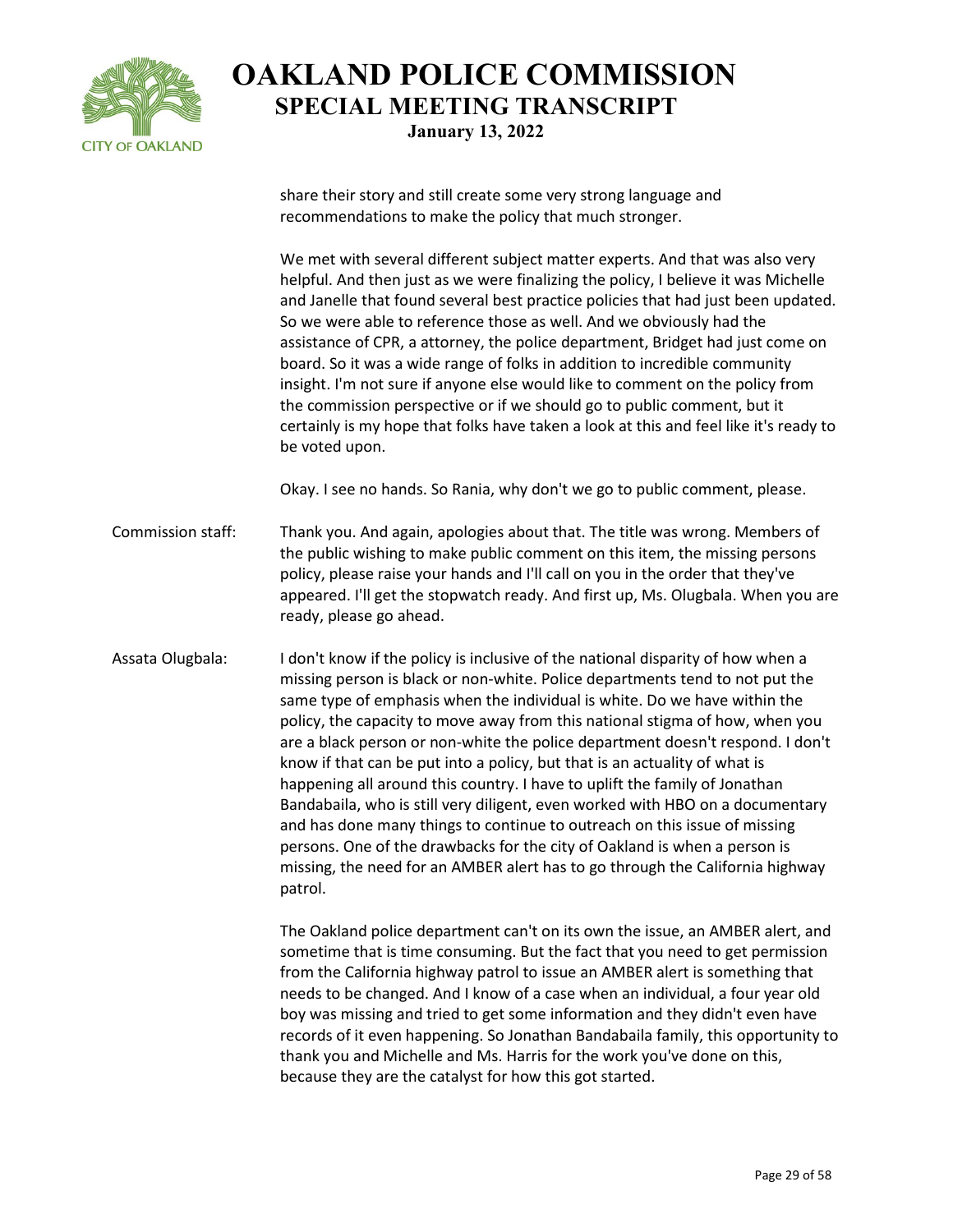

| Commission staff: | Thank you Ms. Olugbala. Phone number ending in 0185. When you are ready, |
|-------------------|--------------------------------------------------------------------------|
|                   | 0185. I have unmuted you on my end.                                      |

Mary Vail: This is Michele Lazaneo, spokesman for the Bandabaila family, and believe it or not, 987 days have passed since Jonathan Bandabaila was seen. It's been almost three years and we are no closer to finding him or knowing what happened, but there is good news. Jonathan's family spoke up and continued to demand accountability and change. And as a result, OPD has this new missing person's policy being presented to you tonight. This policy incorporates the current best standard practices. Post recommendations just updated in 2021 and input from families of missing persons. OPD has already implemented these changes and it has resulted in a significant increase in their case closure rate. Unlike other agencies, OPD decided to continue to have their media relations office oversee and control their social media platforms and public alerts. These policies need to be prioritized next by this commission. Once departmental general order O-6 is approved, the next task is to bring OPD's communication dispatchers up to date with policy, procedures, and training.

> The California penal code and post updates also impact how dispatchers receive document and prioritize missing persons calls. The bad news, OPD currently has only one dedicated missing persons investigator. The other resigned from the department, and yet they still receive approximately 100 cases each month. They need to continue to hire more staff so that eventually they can assign three to four full-time investigators to this division. But what can we do until then?

> We need a plan B or a backup plan to address the current understaffing and consider cross training other staff in missing person's investigations. We need you to continue to monitor the missing person's division semi-annually, checking on staffing, open cases, case closure rates, or other significant issues. The Bandabaila family uncovered this issue and his policy is a labor of love for their son, Jonathan. Now they need our support. Soledad O'Brien is featuring a segment about Jonathan Bandabaila on her show, Matter of Fact, TV this weekend. Please tune in and share it on your social media. Someone knows something, and Jonathan deserves justice. Thank you for everyone who participated in this ad hoc committee and provided insight and suggestions, and we already see it working. So thank you.

- Commission staff: Thank you so much Ms. Lazaneo. 5802, when you are ready, phone number ending in 5802.
- Saleem Bey: Good evening. Saleem Bay. Dr. [inaudible] and Ginale Harris in the back and ignoring Michelle Lazaneo, for all these years in resourcing, the missing persons, which is primarily people of color. It's [inaudible] that is just now coming about.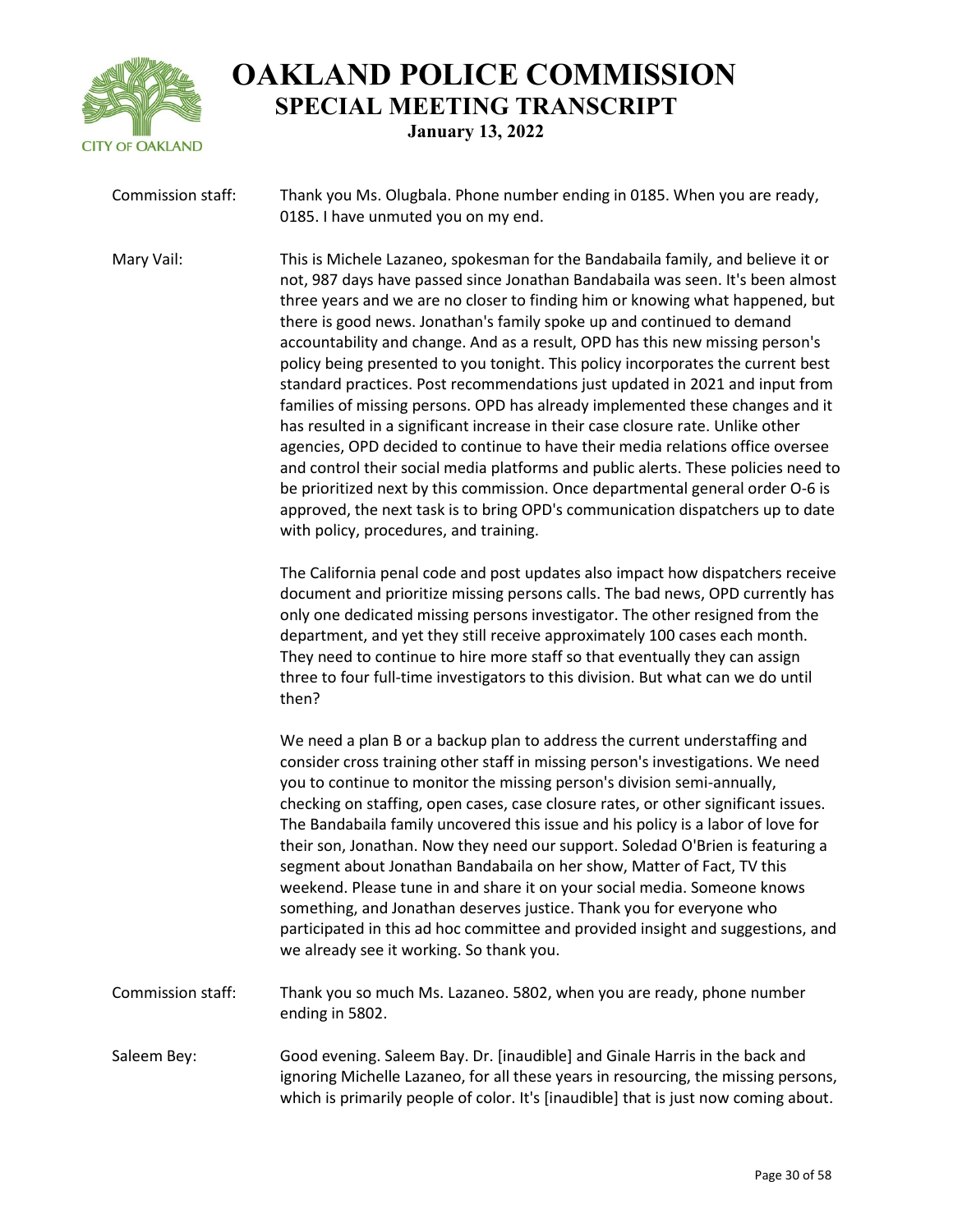

I have my own missing person story. In 2004, my brother [inaudible] failed to show up. He was 51 years old. Failed to show up for. He never missed a day in over a decade. My house called to initiate the missing persons to OPD from 3104. My brother was a rare thing in the US, a black CEO who was responsible for over 200 black jobs. OPD failed to investigate his case. The OPD officer ultimately stole his case file and left OPD to become an investigator for the DA. We didn't find out about this for over 10 years until we sued the city of Oakland and got discovery to find out that this was happening.

This took us another three years to get an independent investigation based, on evidence that we know is racial and religious profiling. That became the Ross report. To this day, my brother [inaudible] case has never been investigated by OPD. We don't want OPD to even fake like they're trying to investigate it in 2022, when my brother was murdered in 2004. His body was found six months later by a person walking their dog, in a shallow grave in the Oakland Hills. And since that point OPD hasn't done anything. My brother John took up his case and he was ambushed because OPD didn't investigate the case of the people who killed my brother. My brother was ambushed in Montclair in 2005 by four gunmen in Montclair and OPD closed John Bay's case in 63 days, and then told us they were working on it, but we didn't find out until 2011 that they closed it in 63 days. The same weapon that was used against John Bay ended up two years later, murdering Chauncy Bailey, who-

Commission staff: Thank you, Mr. Bey. I am so sorry to have to cut you off. Unfortunately, your two are up. Anne Janks, you're up next. When you're ready.

Anne Janks: This police commission exists with the strength and the independence and the resources and the power that it has because of the rape scandal of an underaged sex worker in Oakland. And I was disappointed that the sex worker community was not engaged in terms of this policy, because we hear a lot that their concerns when somebody is missing are dismissed or they're threatened since they were arguably engaged in a criminal activity at the time that they disappeared. And I just hope that the commission in the future will remember the unique needs of the sex worker community, especially in engaging with OPD, given that history.

> And now that we have an IG, maybe we could have some follow up about how missing persons is functioning with an analysis of the missing person's race, et cetera, as well. And maybe even look into missing people having to do with the sex work community. I encountered a grandmother who was trying to retrieve a child who was being trafficked, and she had evidence of that and having gotten no help from OPD, I connected her with Darrell Allens who got her child home within 72 hours. And I think that we can continue to pay some attention to this in the hopes that we strengthen OPD's effectiveness in this area.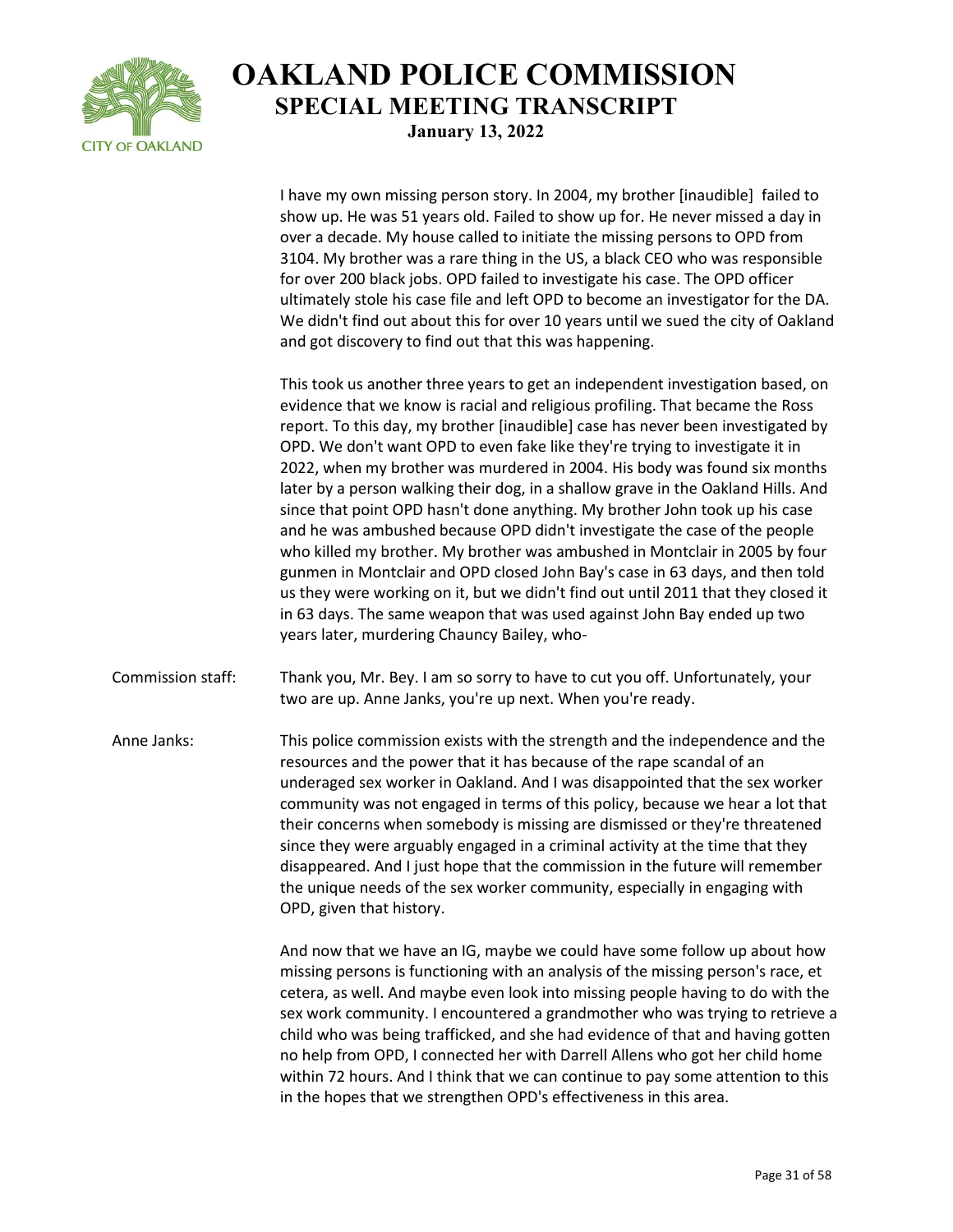

| Commission staff:   | Thank you Ms. Janks. Regina Jackson, that was the last of public comment.                                                                                                                                                                                                                                                                                                                                                                                                                                                                                                                                                                                                                                                      |
|---------------------|--------------------------------------------------------------------------------------------------------------------------------------------------------------------------------------------------------------------------------------------------------------------------------------------------------------------------------------------------------------------------------------------------------------------------------------------------------------------------------------------------------------------------------------------------------------------------------------------------------------------------------------------------------------------------------------------------------------------------------|
| Chair Jackson:      | Thank you very much. So based upon the public comments and the overview of<br>the policy, can I get a motion to approve this policy, please?                                                                                                                                                                                                                                                                                                                                                                                                                                                                                                                                                                                   |
| Comm. Harbin-Forte: | I will madam chair.                                                                                                                                                                                                                                                                                                                                                                                                                                                                                                                                                                                                                                                                                                            |
| Chair Jackson:      | Yes.                                                                                                                                                                                                                                                                                                                                                                                                                                                                                                                                                                                                                                                                                                                           |
| Comm. Harbin-Forte: | Sorry. I will so move. And I will also like to point out, this is for the chief perhaps,<br>that under the definition of the missing persons policy, it includes Ronald Rays.<br>So I would hope that in the future, irrespective of what the parents view or tell<br>the police department, that they can describe this person as a missing person,<br>because it does fall within the definition of the commission. I think people are<br>much more inclined to get involved and worry and start looking if they see it as<br>a missing person, rather than just somebody who's gotten mad at their parents<br>and runaway, which is, I think what many people think of when someone is<br>described as a runaway. But I do- |
| Chair Jackson:      | [crosstalk] is well taken, but I'd like for you to go ahead.                                                                                                                                                                                                                                                                                                                                                                                                                                                                                                                                                                                                                                                                   |
| Comm. Harbin-Forte: | I did make the motion.                                                                                                                                                                                                                                                                                                                                                                                                                                                                                                                                                                                                                                                                                                         |
| Chair Jackson:      | But can you just clarify it since there was so much other verbiage?                                                                                                                                                                                                                                                                                                                                                                                                                                                                                                                                                                                                                                                            |
| Comm. Harbin-Forte: | No, I made the motion to adopt the policy.                                                                                                                                                                                                                                                                                                                                                                                                                                                                                                                                                                                                                                                                                     |
| Chair Jackson:      | To abduct it? Oh, to adopt it. Got it. Is there a second please?                                                                                                                                                                                                                                                                                                                                                                                                                                                                                                                                                                                                                                                               |
| Vice Chair Milele:  | I'll Second.                                                                                                                                                                                                                                                                                                                                                                                                                                                                                                                                                                                                                                                                                                                   |
| Chair Jackson:      | Thank you. So it has been moved and properly seconded. We have taken public<br>comment and now I'd like to take a vote. So commissioner, excuse me, vice<br>chair Milele.                                                                                                                                                                                                                                                                                                                                                                                                                                                                                                                                                      |
| Vice Chair Milele:  | Yes.                                                                                                                                                                                                                                                                                                                                                                                                                                                                                                                                                                                                                                                                                                                           |
| Chair Jackson:      | Thank you. Commissioner Gage.                                                                                                                                                                                                                                                                                                                                                                                                                                                                                                                                                                                                                                                                                                  |
| Comm. Gage:         | Yes.                                                                                                                                                                                                                                                                                                                                                                                                                                                                                                                                                                                                                                                                                                                           |
| Chair Jackson:      | Thank you. Commissioner Harbin-Forte.                                                                                                                                                                                                                                                                                                                                                                                                                                                                                                                                                                                                                                                                                          |
| Comm. Harbin-Forte: | Yes.                                                                                                                                                                                                                                                                                                                                                                                                                                                                                                                                                                                                                                                                                                                           |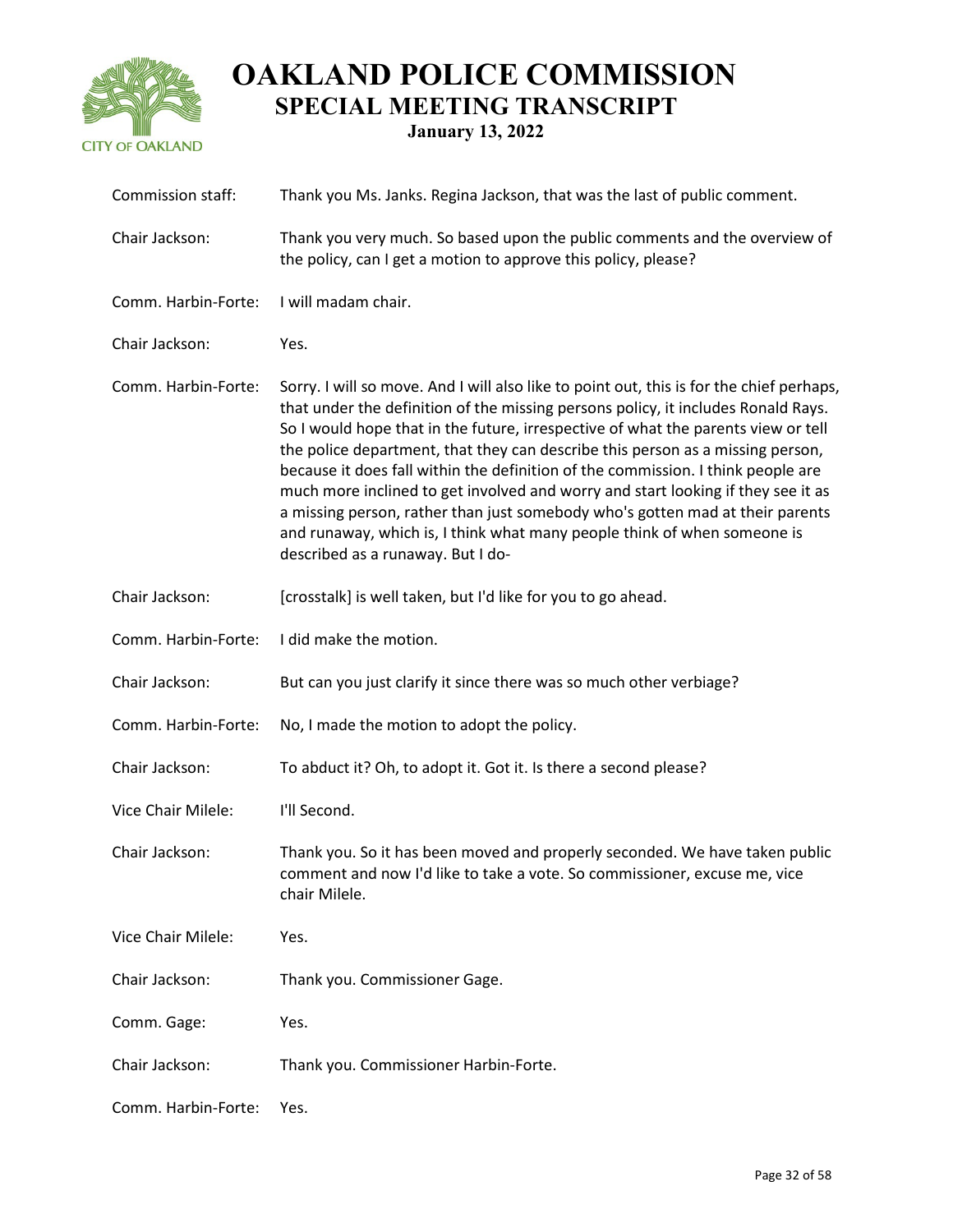

| Chair Jackson:  | Thank you, commissioner Howell?                                                                                                                                                                                                                                                                                                                                                                                                                                                                                                                                                                                                                                                                                                                                            |
|-----------------|----------------------------------------------------------------------------------------------------------------------------------------------------------------------------------------------------------------------------------------------------------------------------------------------------------------------------------------------------------------------------------------------------------------------------------------------------------------------------------------------------------------------------------------------------------------------------------------------------------------------------------------------------------------------------------------------------------------------------------------------------------------------------|
| Comm. Howell:   | Yes.                                                                                                                                                                                                                                                                                                                                                                                                                                                                                                                                                                                                                                                                                                                                                                       |
| Chair Jackson:  | Thank you, commissioner Jordan?                                                                                                                                                                                                                                                                                                                                                                                                                                                                                                                                                                                                                                                                                                                                            |
| Comm. Jordan:   | Yes.                                                                                                                                                                                                                                                                                                                                                                                                                                                                                                                                                                                                                                                                                                                                                                       |
| Chair Jackson:  | Thank you. Commissioner Peterson?                                                                                                                                                                                                                                                                                                                                                                                                                                                                                                                                                                                                                                                                                                                                          |
| Comm. Peterson: | Yes.                                                                                                                                                                                                                                                                                                                                                                                                                                                                                                                                                                                                                                                                                                                                                                       |
| Chair Jackson:  | And yes, for myself, we are unanimous and I want to give a great vote of<br>appreciation to commissioner Jordan. He led most of this work, often in my<br>absence, but as I mentioned, I think that this was one of the best processes of<br>participation from all of the different perspectives of people that have been<br>impacted and, or are concerned about missing and abducted persons. So thank<br>you very much commission. Thank you to the public as well. And we now have a<br>new policy. So the next item, I think Mr. Alden, are you addressing us on this?<br>The commission budget and resourcing.                                                                                                                                                      |
| John Alden:     | I am. Took me a moment there to get the mute off. Thank you for your patience<br>with me. Is my sound quality okay tonight? Can you hear me well?                                                                                                                                                                                                                                                                                                                                                                                                                                                                                                                                                                                                                          |
| Chair Jackson:  | Just fine. Thank you.                                                                                                                                                                                                                                                                                                                                                                                                                                                                                                                                                                                                                                                                                                                                                      |
| John Alden:     | Wonderful, thanks. So yes, I do have this next item. Thank you, madam chair.<br>Good evening. Commissioner's happy new year. Good to see all of you. We have<br>in October and December of last year, had some conversations about how to<br>approach staffing in general, because we're now in January and we have some<br>budget submissions due soon. I do need to lock down that I have correct<br>direction from you on two items. So after talking to the chair and counsel as<br>well, and Ms. Adwan a little bit, I've narrowed that down to two specific<br>questions that I would like to make sure I have clear guidance on from you<br>tonight. So the first is this next slide that I believe Miss Adwan has, should be up<br>on the screen in just a moment. |
|                 | And that is to confirm the conversation that we had in December, that staff<br>recommended that we ask the mayor and the city council, as the budgets<br>created this year, to add administrative assistant two and a project manager<br>one, to better support the commission around all of the work that it has to do<br>with ad hocs. We've had several conversations about how it's challenging to<br>support ad hocs and policy work, and keep up with the administrative work of                                                                                                                                                                                                                                                                                     |

the commission. We had suggested these two positions I understand from our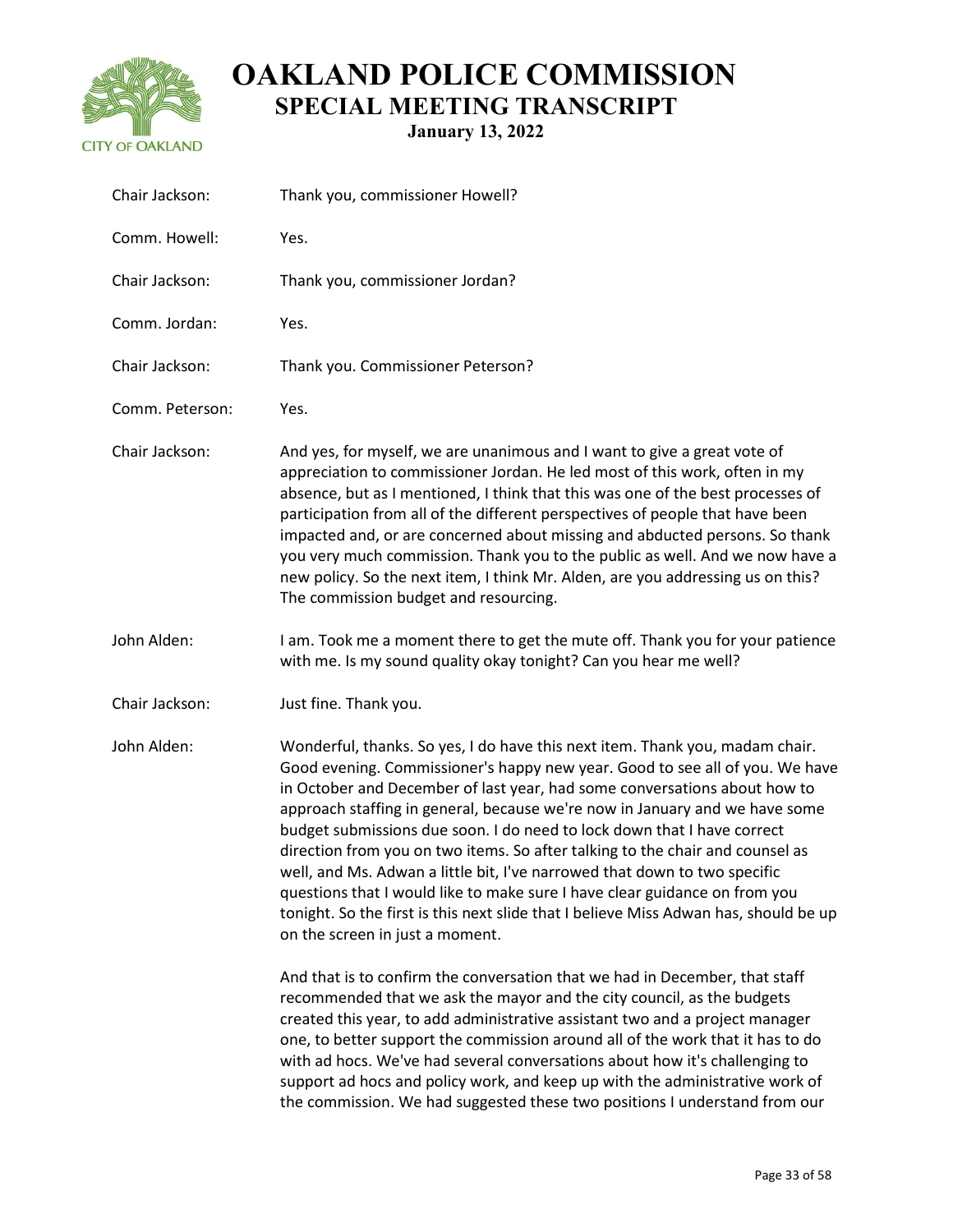

|                     | last meeting was that the commission agreed that those two positions were the<br>ones to add, but I wanted to make sure we actually had that communication<br>explicitly. Because I just didn't hear any negative feedback and I want to make<br>sure that affirmatively that's what the commission wants us to do. Is that a<br>correct understanding of where the commission is right now?                                                             |
|---------------------|----------------------------------------------------------------------------------------------------------------------------------------------------------------------------------------------------------------------------------------------------------------------------------------------------------------------------------------------------------------------------------------------------------------------------------------------------------|
| Chair Jackson:      | I believe it is. Is this just for CPRA or are you providing an overview on all three<br>of the components IG-                                                                                                                                                                                                                                                                                                                                            |
| John Alden:         | Right.                                                                                                                                                                                                                                                                                                                                                                                                                                                   |
| Chair Jackson:      | Commission and CPRA.                                                                                                                                                                                                                                                                                                                                                                                                                                     |
| John Alden:         | Right now I'm only talking about staff who would be helping the commission<br>with its work and not staff changes we might make at the Inspector General's<br>office or CPRA. I know that Ms. Phillips is on the IG. I'm sure she'll want talk to<br>you at some future date about her budget presentation. And we can bring back<br>to you some more conversation about CPRA staff changes. This is just<br>commission serving commission facing staff. |
| Chair Jackson:      | Yes, no, I definitely remember that and I appreciate it. I just want to make sure<br>that we can be also efficient and kind of not piecemeal so that we can get all of<br>our asks in at once. But I appreciate your clarifying. Are there any<br>commissioner Harbin-Forte's hand is up. Commissioner Harbin-Forte, did you-                                                                                                                            |
| Comm. Harbin-Forte: | Sorry. Sorry. It was up from the last comment, from the last motion. I apologize.                                                                                                                                                                                                                                                                                                                                                                        |
| Chair Jackson:      | Got it. That's all right. Thank you. Are there any other questions from the<br>commissioners? Commissioner. Excuse me, vice chairman Milele.                                                                                                                                                                                                                                                                                                             |
| Vice Chair Milele:  | This isn't exactly a question to the commission, but to John. You're asking for us<br>to direct you to ask the council for budget to support two new staffers under<br>Rania's position. Is this something that we could vote on today?                                                                                                                                                                                                                  |
| John Alden:         | Yes. The budget submission, the initial budget submission to the city<br>administrator's office, which is the first step in the process is likely to be due at<br>the very beginning of March, end of February. It would be helpful to me if you<br>had a motion saying that you would like to direct us to submit and ask for these<br>two positions in the upcoming budget task, please.                                                               |
| Vice Chair Milele:  | I definitely support that and I would absolutely move that we do that, madam<br>chair.                                                                                                                                                                                                                                                                                                                                                                   |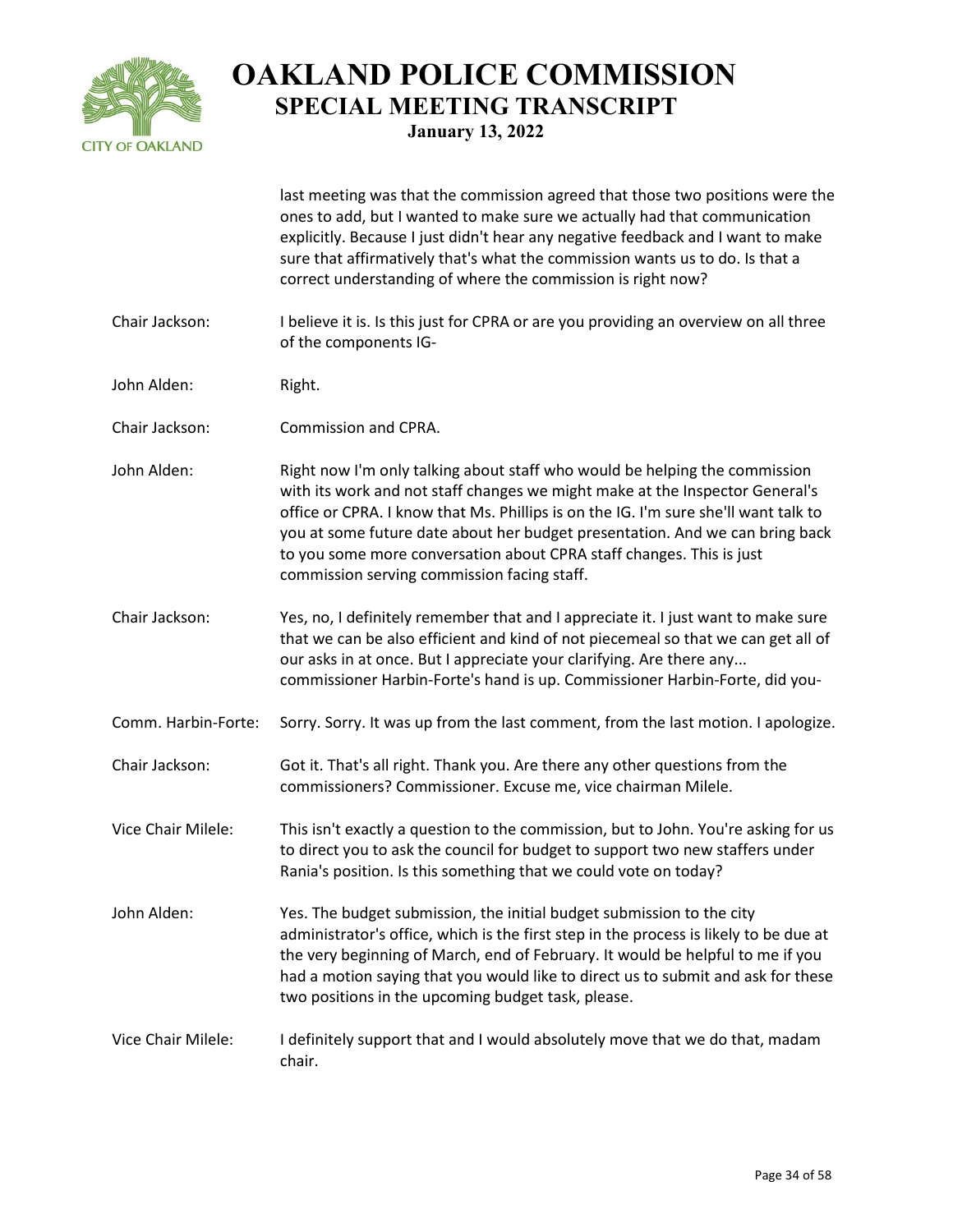

| Chair Jackson:    | Okay. Thank you. It is moved and I will second, but before we move forward, am<br>I missing the approximate amount that we're asking for?                                                                                                                                                                                                                                                                                                                                                                                                                                                                                                                                                                                                                                                                                                                                                                                                                                                                                                                             |
|-------------------|-----------------------------------------------------------------------------------------------------------------------------------------------------------------------------------------------------------------------------------------------------------------------------------------------------------------------------------------------------------------------------------------------------------------------------------------------------------------------------------------------------------------------------------------------------------------------------------------------------------------------------------------------------------------------------------------------------------------------------------------------------------------------------------------------------------------------------------------------------------------------------------------------------------------------------------------------------------------------------------------------------------------------------------------------------------------------|
| John Alden:       | These are in the supporting material and the memorandum and the agenda.                                                                                                                                                                                                                                                                                                                                                                                                                                                                                                                                                                                                                                                                                                                                                                                                                                                                                                                                                                                               |
| Chair Jackson:    | Okay.                                                                                                                                                                                                                                                                                                                                                                                                                                                                                                                                                                                                                                                                                                                                                                                                                                                                                                                                                                                                                                                                 |
| John Alden:       | I can talk to that if you want run through the cost figures.                                                                                                                                                                                                                                                                                                                                                                                                                                                                                                                                                                                                                                                                                                                                                                                                                                                                                                                                                                                                          |
| Chair Jackson:    | Yeah. I just want an overview. You don't have to break out both of them, but I<br>think since it's on the slide that it might be nice to have kind of a grand total so<br>that we can keep it in our heads.                                                                                                                                                                                                                                                                                                                                                                                                                                                                                                                                                                                                                                                                                                                                                                                                                                                           |
| John Alden:       | Sure. The top end salary for the administrative assistant two is \$75,000, which<br>makes the carrying cost with benefits and the like a little over a \$100,000 total<br>for the city. The project manager, one tops out at \$159,000, which makes the<br>carrying cost of that position just about \$200,000 in a year.                                                                                                                                                                                                                                                                                                                                                                                                                                                                                                                                                                                                                                                                                                                                             |
| Chair Jackson:    | Okay. Thank you very much for that clarification. So I think unless there are any<br>other questions from the commissioners, we can go to public comment and<br>then take action. I see no questions, I mean, no hands so Rania.                                                                                                                                                                                                                                                                                                                                                                                                                                                                                                                                                                                                                                                                                                                                                                                                                                      |
| Commission staff: | You got it. Members of the public wishing to make public comment on this part<br>of this item, please raise your hand and I'll call on you in the order that they<br>have appeared. Give me just a second. I see two. Ms. Olugbala you're up first,<br>when you're ready.                                                                                                                                                                                                                                                                                                                                                                                                                                                                                                                                                                                                                                                                                                                                                                                             |
| Assata Olugbala:  | I can't believe this, but you have reviewed before you without a job<br>description. What are these people going to be doing? Because that's very<br>important. That's a lot of money for people to be making. And what happened<br>to the auditor's position that you eliminated in order to put somebody else in<br>the place. We need an order. You need a performance order, and you need a<br>fiscal auditor, especially people making 170 and \$200,000. You need to make<br>sure they're doing their job. I don't know how much the inspector general is<br>making, but why did you eliminate the auditor? And you haven't done anything<br>to put it back in place. What is the accountability for this commission and for<br>the people who are with the administrative part in [inaudible]. That's what an<br>auditor would do. And so you keep hiring these administrative people, a lot of<br>money, but there's no accountability in place. Put the auditors position back in<br>place so we can see accountability, which is much needed. I'm finished. |
| Commission staff: | Thank you Ms. Olugbala. Phone number ending in 5802. You are unmuted when<br>you're ready.                                                                                                                                                                                                                                                                                                                                                                                                                                                                                                                                                                                                                                                                                                                                                                                                                                                                                                                                                                            |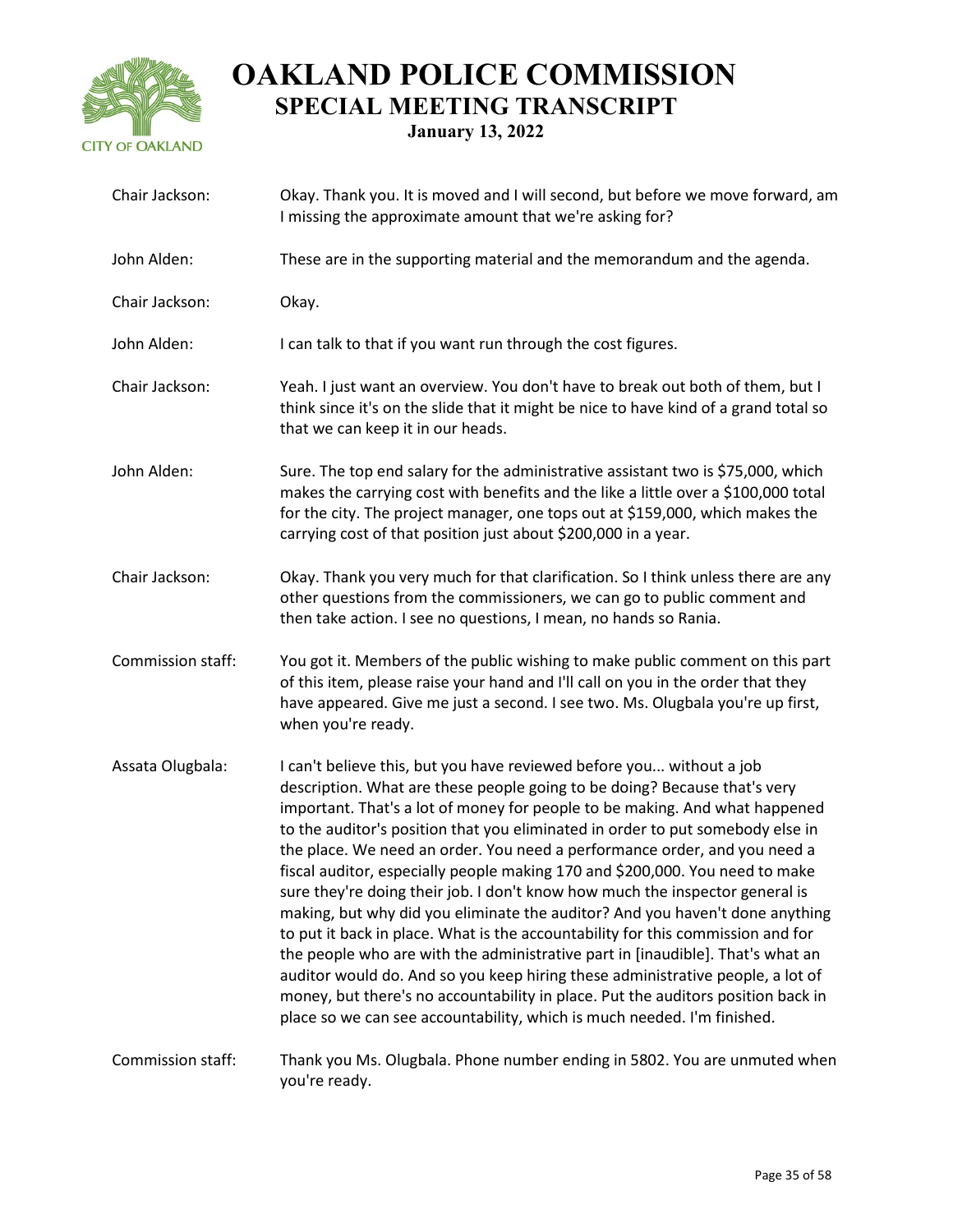

Saleem Bey: Good evening. Saleem Bay. 100 black man of the Bay area. CPRA has a notorious history of not hiring black candidates. What has Mr. Alden done to address the fact that there are no black senior investigators or any black persons in CPRA management? What has Mr. Alden done to address the fact that CPRA has closed 100% of discrimination complaints made against racist OPD officers by CPRA. If there's a change in law that needs to be made to address this, he needs to be the person that puts forth what the OPC needs to do to change this whole thing. Mr. Alden's silence is complicit with OPD disfunction and negligence. I put in a public records request for the Ross report, citing Senate bill 16 and Senate bill 1421 for transparency. The contact was said to be Mr. Alden, who is actually a subject of the Ross report and intervened when contacting the city council regarding the Ross report to tell the city council that they can't see the Ross report. Mr. Alden is in conflict of interest. And that's an ethics violation on top of it. The fact that black people make up the vast majority of complaints to the CPRA and yet there's a non-black majority of people who are addressing black complaints and closing them means that the CPRA is getting paid while the NSA, which is about racial, religious profiling, biased, implicit, and explicit racism. You're closing every single one of those cases. If you're not addressing that, that means you're collecting a check and you're not doing anything for the community, which is black, which is the most affected by racial and religious profile. Thank you. Commission staff: Thank you, Mr. Bey, Ms. Janks I've unmuted you on my end. Anne Janks: Sorry. I too failed to lower my hand from last time. Commission staff: Thank you, chair Jackson. That's it for public comment on this section. I do believe director Alden has another section for you. Chair Jackson: Okay. Thank you very much. And Mr. Alden, just for clarification, you did say that these positions were to support the commission, not the CPRA correct? John Alden: Absolutely. I'm sure that's one reason I'm bringing this to you. I want to make sure I'm you the support you want. Absolutely are commission serving positions, yeah. Chair Jackson: And go ahead. John Alden: Yes ma'am. The second question that I wanted to make sure to resolve. I might need a little help from Mr. Kennedy on this next one. Connor Kennedy: Right here.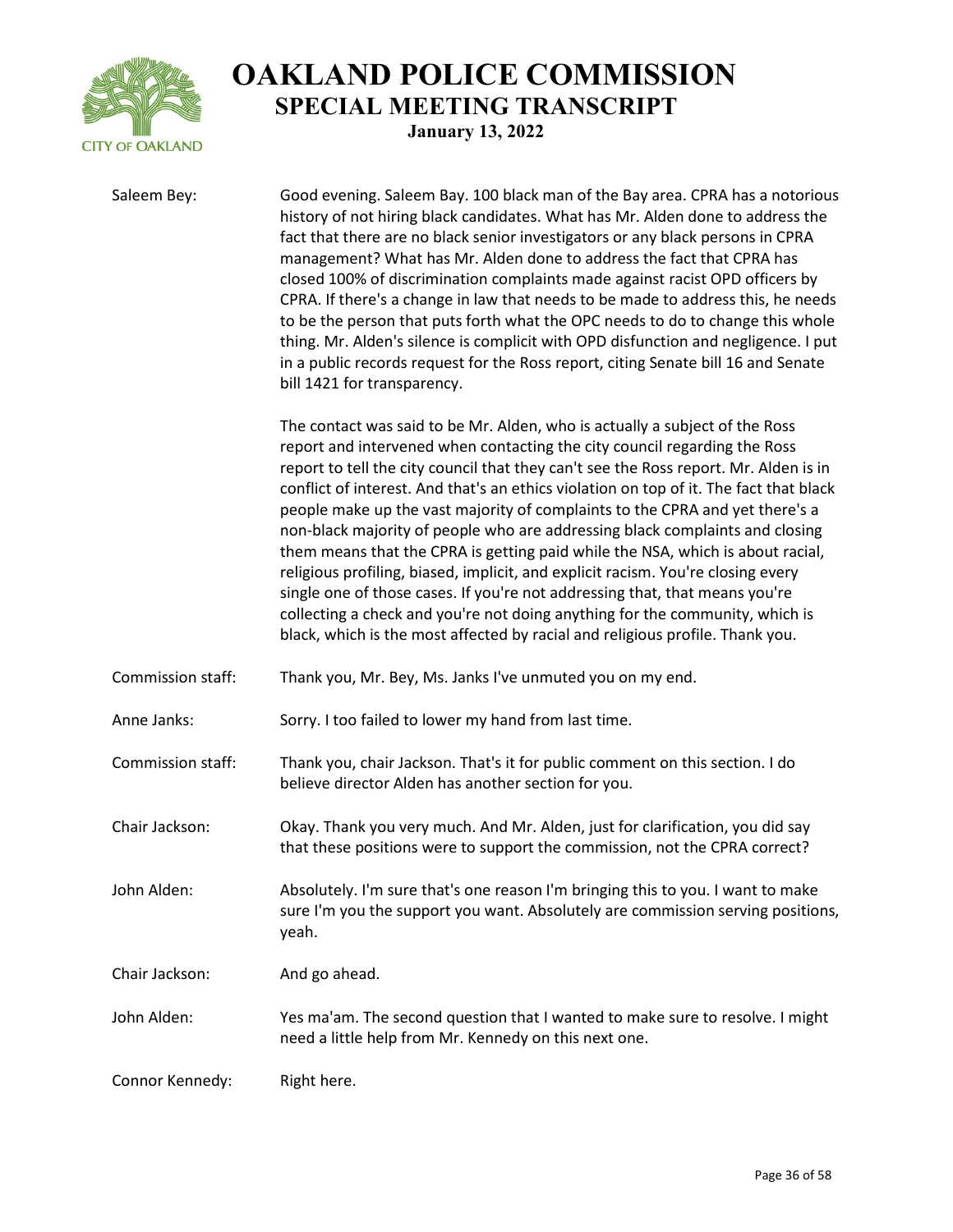

| John Alden:         | It has to do thank you, sir. This has to do with the question about what to do<br>with standing committees. We had had some robust discussion in October and<br>December about whether to perhaps drop the two standing committees that<br>are currently on the books, but haven't been used recently and likewise, a<br>conversation about whether to approve a new standing committee with regards<br>to militarized equipment. I ask only because as we're going through the budget<br>process, that will be a question that will naturally come up with council, city<br>council that is to say. And so I want to be sure to have your direction in that<br>regard. I know that the commission had some questions for Mr. Kennedy about<br>how the Brown Act might affect some of those thoughts. And I know he's gotten<br>some material to you. Perhaps Mr. Kennedy might be in a position to speak<br>next, or at least answer any questions if there are some about that topic. |
|---------------------|-----------------------------------------------------------------------------------------------------------------------------------------------------------------------------------------------------------------------------------------------------------------------------------------------------------------------------------------------------------------------------------------------------------------------------------------------------------------------------------------------------------------------------------------------------------------------------------------------------------------------------------------------------------------------------------------------------------------------------------------------------------------------------------------------------------------------------------------------------------------------------------------------------------------------------------------------------------------------------------------|
| Connor Kennedy:     | I'll be happy to-                                                                                                                                                                                                                                                                                                                                                                                                                                                                                                                                                                                                                                                                                                                                                                                                                                                                                                                                                                       |
| Chair Jackson:      | Excuse me, Mr. Kennedy. I'm sorry. I know that we had a motion on the first<br>item. And so I think now that we've taken public comment, we need to go<br>ahead and take action on that. And then we can take action-                                                                                                                                                                                                                                                                                                                                                                                                                                                                                                                                                                                                                                                                                                                                                                   |
| John Alden:         | Pardon me.                                                                                                                                                                                                                                                                                                                                                                                                                                                                                                                                                                                                                                                                                                                                                                                                                                                                                                                                                                              |
| Chair Jackson:      | On the second piece. I'm sorry. I missed that.                                                                                                                                                                                                                                                                                                                                                                                                                                                                                                                                                                                                                                                                                                                                                                                                                                                                                                                                          |
| John Alden:         | So did I. Apologies.                                                                                                                                                                                                                                                                                                                                                                                                                                                                                                                                                                                                                                                                                                                                                                                                                                                                                                                                                                    |
| Chair Jackson:      | That's okay. Thank you. These packets are so big sometimes I can't what's<br>coming next. So anyway, as it relates to the motion on the floor that has been<br>properly seconded and public, we've received public comment, I'd like to take a<br>vote on item number one, which is to confirm the budget ask for additional<br>commission support of an admin assistant and project manager. Vice chair<br>Milele?                                                                                                                                                                                                                                                                                                                                                                                                                                                                                                                                                                     |
| Vice Chair Milele:  | Yes.                                                                                                                                                                                                                                                                                                                                                                                                                                                                                                                                                                                                                                                                                                                                                                                                                                                                                                                                                                                    |
| Chair Jackson:      | Okay. Thank you. Commissioner Gage?                                                                                                                                                                                                                                                                                                                                                                                                                                                                                                                                                                                                                                                                                                                                                                                                                                                                                                                                                     |
| Comm. Gage:         | Yeah.                                                                                                                                                                                                                                                                                                                                                                                                                                                                                                                                                                                                                                                                                                                                                                                                                                                                                                                                                                                   |
| Chair Jackson:      | Thank you. Harbin-Forte?                                                                                                                                                                                                                                                                                                                                                                                                                                                                                                                                                                                                                                                                                                                                                                                                                                                                                                                                                                |
| Comm. Harbin-Forte: | Yes.                                                                                                                                                                                                                                                                                                                                                                                                                                                                                                                                                                                                                                                                                                                                                                                                                                                                                                                                                                                    |
| Chair Jackson:      | Thank you. Commissioner Howell?                                                                                                                                                                                                                                                                                                                                                                                                                                                                                                                                                                                                                                                                                                                                                                                                                                                                                                                                                         |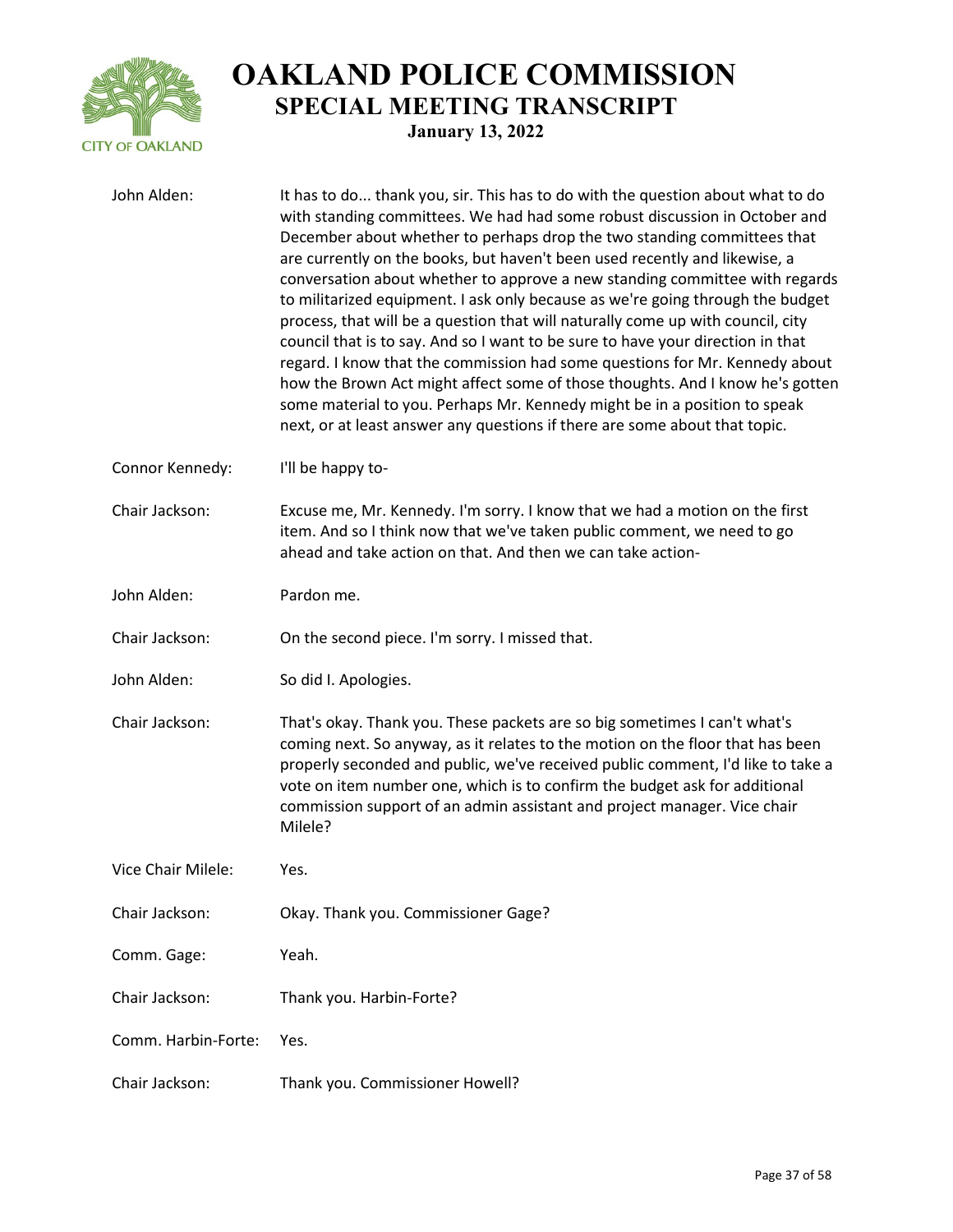

**January 13, 2022**

| Yes.                                                                                                                                                                                                                                                                                                                                                                                                                                                                                                                                                                                                                                                                                                                                                                                                                                                                                                                                                                                                                                                                                                                                                                   |
|------------------------------------------------------------------------------------------------------------------------------------------------------------------------------------------------------------------------------------------------------------------------------------------------------------------------------------------------------------------------------------------------------------------------------------------------------------------------------------------------------------------------------------------------------------------------------------------------------------------------------------------------------------------------------------------------------------------------------------------------------------------------------------------------------------------------------------------------------------------------------------------------------------------------------------------------------------------------------------------------------------------------------------------------------------------------------------------------------------------------------------------------------------------------|
| Thank you. Commissioner Jordan?                                                                                                                                                                                                                                                                                                                                                                                                                                                                                                                                                                                                                                                                                                                                                                                                                                                                                                                                                                                                                                                                                                                                        |
| Yes.                                                                                                                                                                                                                                                                                                                                                                                                                                                                                                                                                                                                                                                                                                                                                                                                                                                                                                                                                                                                                                                                                                                                                                   |
| Thank you. Commissioner Peterson?                                                                                                                                                                                                                                                                                                                                                                                                                                                                                                                                                                                                                                                                                                                                                                                                                                                                                                                                                                                                                                                                                                                                      |
| Yes.                                                                                                                                                                                                                                                                                                                                                                                                                                                                                                                                                                                                                                                                                                                                                                                                                                                                                                                                                                                                                                                                                                                                                                   |
| Thank, thank you, and I am yes as well, and so the vote is unanimous. Now,<br>maybe we can really begin to move forward. Now back to you, Mr. Alden, on<br>point number two.                                                                                                                                                                                                                                                                                                                                                                                                                                                                                                                                                                                                                                                                                                                                                                                                                                                                                                                                                                                           |
| Thank you madam chair. So again the issue I want to be sure to be following the<br>commission's instructions on here are what we should be as a group,<br>communicating to the city council about whether to keep the two existing<br>standing committees and whether to add another. I recall the commission's<br>conversation. There was perhaps adding one for militarized equipment, and this<br>will also be an issue that'll come up as the budget process moves forward. So I<br>want to be sure I'm communicating your intentions in that regard. I'm not sure<br>in our previous two meetings that I heard a clear statement of the commission's<br>preferred course of action here.                                                                                                                                                                                                                                                                                                                                                                                                                                                                          |
| Yeah, and I'll jump on with what director Alden just said, if that's all right chair?                                                                                                                                                                                                                                                                                                                                                                                                                                                                                                                                                                                                                                                                                                                                                                                                                                                                                                                                                                                                                                                                                  |
| Yes, please.                                                                                                                                                                                                                                                                                                                                                                                                                                                                                                                                                                                                                                                                                                                                                                                                                                                                                                                                                                                                                                                                                                                                                           |
| Excellent. Excellent. And so, yeah, I think we have a um I think that we need to<br>have in some way shape [inaudible] or form a motion, sort of a final motion,<br>because this item is sort of related to budgeting, it's related to resourcing, about<br>whether we need to go and ask city council to create a new standing<br>committee, because those are the rules that apply to the police commission.<br>Now there was a direction to our firm to get some advice about the way that<br>standing committees work and the way that ad hoc committees work. We've<br>provided that. We also recirculated that today. So what I would advise is, at<br>least for the current purposes of discussing this issue, as you've discussed it in<br>the agenda, you take the motion today. It certainly isn't the last time that you<br>can revisit the question of whether to create any new standing committees.<br>Another juncture in the future when that question will come back up is after<br>you hear back from the mayor and the city council about the two positions that<br>you all just voted to request budgeting for and to create. But for right now, I |
|                                                                                                                                                                                                                                                                                                                                                                                                                                                                                                                                                                                                                                                                                                                                                                                                                                                                                                                                                                                                                                                                                                                                                                        |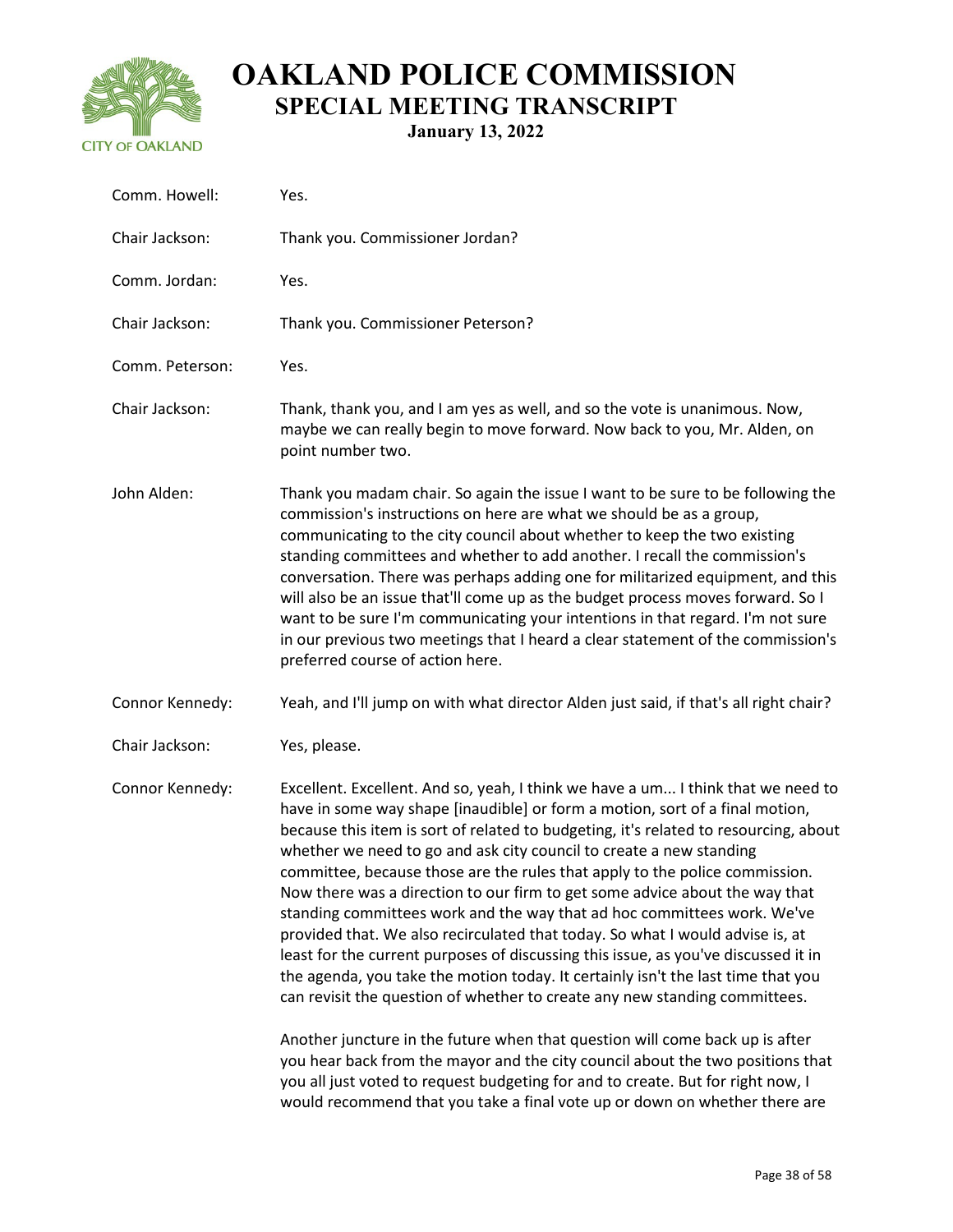

any motions to create new standing committees, or if instead the commission is satisfied with the current number of standing committees, and instead we use

ad hoc committees to handle anything else that pops up under the questions that it's been discussing now for a few meetings. Thank you. Chair Jackson: Thank you Mr. Kennedy. So based upon that advice I'm happy to accept a motion on whether or not to create a new standing committee. I expect that... Okay. Sorry. My garage door is open. I expect that once we have staff, we might possibly be able to staff and support a new standing committee, but until then it seems like we're stretched with our one staffer. That said, I see a vice chair Milele's hand. Vice Chair Milele: Thank you, chair. Yeah. You, you sort of preempted my reasoning for my motion. I figure that one of the things that has slowed us down on so much that we're doing right now is the staffing, not having enough staff, and new standing committees would commit us to activities that need actual staff to support them. So I move that we do not create a new standing committee at this time. Chair Jackson: I'll second that. Let's see, you've gone to public comment already, right? Sorry. It's getting a little late for me. So let's go ahead and take a vote. Vice chair Milele. Comm. Harbin-Forte: Excuse me madam chair, I don't know that everybody on the commission has had an opportunity to weigh in on the issue. Chair Jackson: Oh, okay. Go ahead, I-Comm. Harbin-Forte: I don't have any comments myself on it, but others may, others may, we have not invited other commissioners to weigh in. Chair Jackson: Okay. I see no hands so that's what I'm going on. Thank you. Does anyone else... Commissioner Gage? Comm. Gage: Thank you chair. I have to say I'm a bit disappointed in our inability to field more standing committees at present, and I certainly recognize the administrative reality we're faced with. That said, I am aware that currently the police department is reporting that they are unable to move forward with some of the initial activities that are contemplated by the controlled equipment ordinance, and unless and until the PD is able to change that position, we find ourselves with a question that's been somewhat mooted in that the militarized equipment

ad hoc would in essence be on pause until the PD is able to provide some initial

activities such as a initial list and early policies.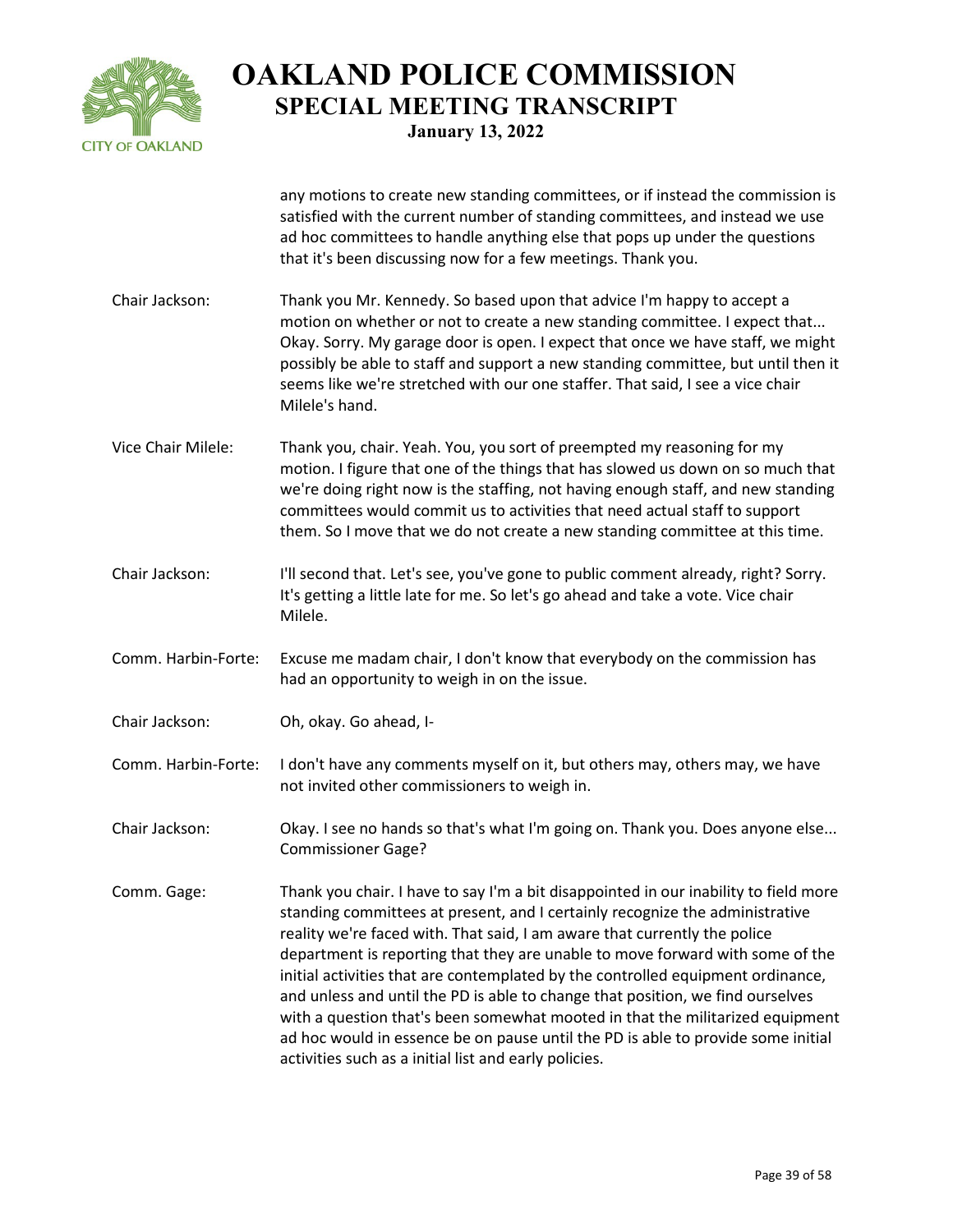

So for those reasons, I think it makes sense to take no action at this time. I would say that in addition to taking no action to form a new standing committee, that we should also dissolve the current standing committees that have not been active because there may be a need for some other subject matter committee to use that administrative cap space. I recognize there's a motion on the floor. I hope we can vote on that motion and then move to discuss the current but inactive standing committee. Thank you.

- Chair Jackson: Thank you. Commissioner Jordan.
- Comm. Jordan: Yeah, just a point of order. I wanted to confirm with Connor whether public comment should be, is tied within the agenda. My understanding was that there needs to be public comment before any vote, but I will take his expertise. Thank you.
- Connor Kennedy: Thank you commissioner Jordan. Chair, I'm happy to field that question.
- Chair Jackson: Please. I thought it was just one item. So...
- Connor Kennedy: Yeah, look, I think that you take comment before or during each agendized item. This is unique. This is a multi-motion agendized item. We broke it up into discrete parts so that we can take action on really what the entire recommended course of action was. So I don't think you under the Brown Act are literally legally required for each specific motion to go back to public comment. I also though understand that the commission as a best practice loves to hear from the public on everything that it does, and so that's always an option for you chair if you'd like to go to public comment on this question. Ultimate answer, the Brown Act does not require you to do anything further with respect to public comment.
- Chair Jackson: Okay. Thank you very much. I think that in terms of the secondary recommendation that commissioner Gage made about dissolving the other standing committees, I think that we should agendize that and deal with that as a separate issue since it is not spoken to in terms of the agenda that is currently here. Now, I will go ahead and hear public comment on item two, but I think moving forward, if we're going to break them up, we should actually agendize them separately, but that's for us to learn from. [Rania].
- Commission staff: Let me go... Absolutely. Members of the public wishing to make public comment on this item or this section of this item, please raise your hand. I'll call on you in the order that they've appeared. I see two so far, Ms. Rashidah Grinage you're up first when you're ready.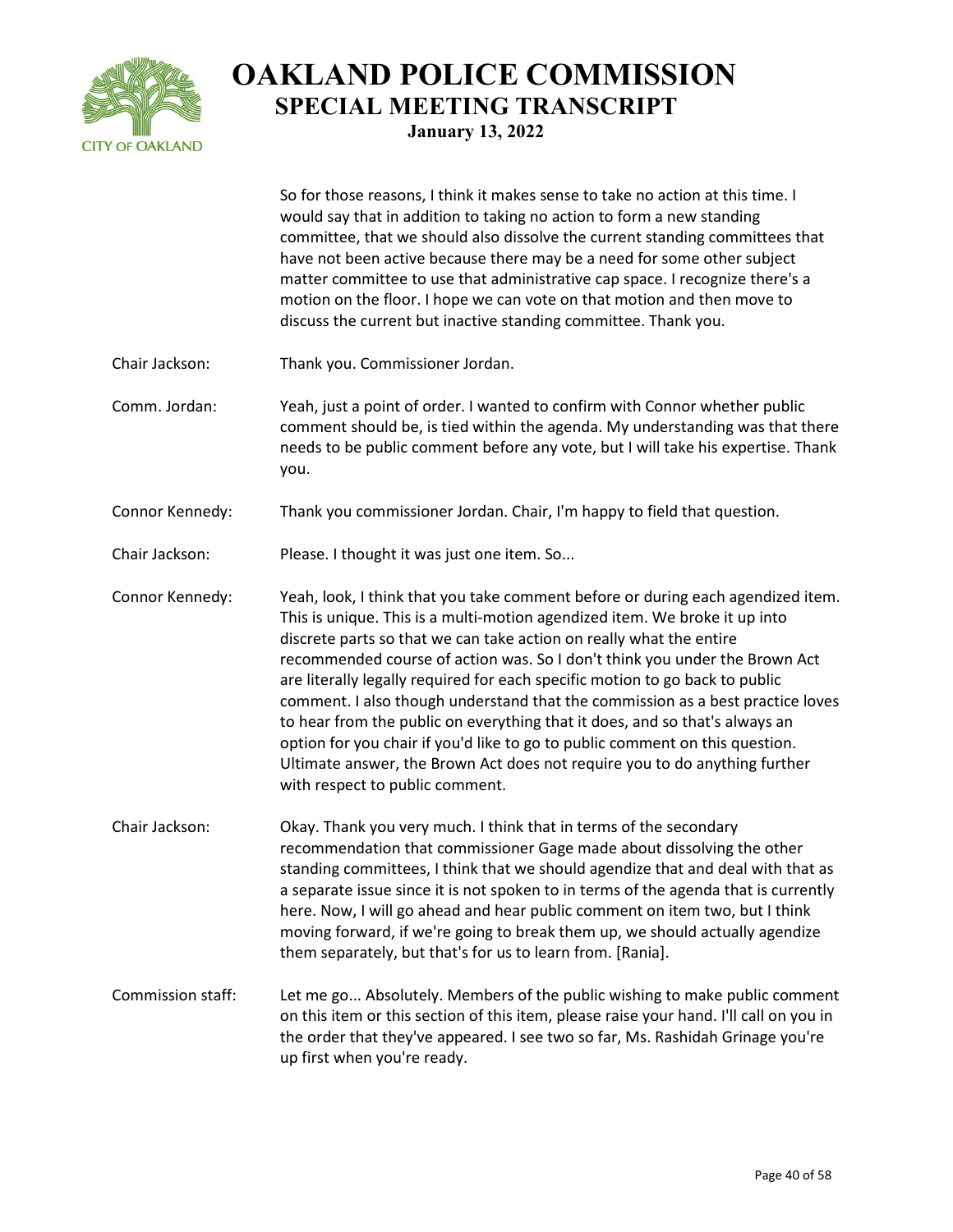

| Rashidah Grinage: | Thank you. I wanted to suggest that a couple of the ad hocs that have to do with<br>creating performance evaluation templates for the IG and the police chief and<br>the [inaudible] director be folded in to the personnel standing committee. You<br>know, if you're not going to be doing a whole lot of additional hiring, which I<br>think is likely that you're not going to do any major hires, that doing the<br>evaluations for these three positions should be the subject and the topic of the<br>personnel standing committee. And in that way, you can basically collapse the<br>ad hocs into that standing committee for greater efficiency. So I just wanted to<br>offer that thought. Thank you.                                                                                                                                                                                                                                                                                                                                                                                                                                                                                                                                                                                                                                                                                                                                                                                                                                                                                                                                                                                                                                                                                                                                                                          |
|-------------------|-------------------------------------------------------------------------------------------------------------------------------------------------------------------------------------------------------------------------------------------------------------------------------------------------------------------------------------------------------------------------------------------------------------------------------------------------------------------------------------------------------------------------------------------------------------------------------------------------------------------------------------------------------------------------------------------------------------------------------------------------------------------------------------------------------------------------------------------------------------------------------------------------------------------------------------------------------------------------------------------------------------------------------------------------------------------------------------------------------------------------------------------------------------------------------------------------------------------------------------------------------------------------------------------------------------------------------------------------------------------------------------------------------------------------------------------------------------------------------------------------------------------------------------------------------------------------------------------------------------------------------------------------------------------------------------------------------------------------------------------------------------------------------------------------------------------------------------------------------------------------------------------|
| Commission staff: | Thank you, Ms. Grinage. Phone number ending in five eight zero two, I believe<br>that's Give me just a second. Phone number ending in five eight two, when<br>you're ready.                                                                                                                                                                                                                                                                                                                                                                                                                                                                                                                                                                                                                                                                                                                                                                                                                                                                                                                                                                                                                                                                                                                                                                                                                                                                                                                                                                                                                                                                                                                                                                                                                                                                                                               |
| Saleem Bey:       | Good evening, Saleem, 100 Black Men of the Bay Area. Why isn't there a racial<br>profiling standing committee? This is something we have emails from the chair<br>committing to last year, but then again, this committee racial profiling would<br>necessitate addressing the racial profiling and the Ross report regarding the bay<br>case, which is persona non grata and can't be mentioned by anybody out there.<br>Lack of a profiling committee means the OPC is ignoring the charter. The stated<br>reason for measure LL was addressing the fact that OPD and CPRB was still<br>failing to address racial profiling and still failing an IED to respond to public<br>complaints. The vast majority of which are from the black community. Why isn't<br>there a standing committee for racial profiling which is the continued basic<br>failure of the NSA for 19 years. If you are upset in hearing me, you are ignoring<br>19 years of failed OPD reform regarding racism against the black community.<br>As of 2021 CPRA closes 100 percent of discrimination complaints as a matter of<br>policy. In 2016 a super majority of Oakland voters voted that the then current<br>CPRB investigators Joan Saupe and Karen Tom were doing a terrible job. In 2022<br>Mr. Alden supervises the same Joan Saupe and Karen Tom that were doing a<br>terrible job and simply change the name from CPRB to CPRA, keeping the same<br>flawed and racist investigators who have coordinated all their closures with OPD<br>for decades like the [inaudible] case. The Ross report investigates these same<br>investigators and found them lacking in all of the bay cases that were<br>complained about from 2007 through 2020, right? At some point we will get to<br>the point that the OPC will understand that when I say that your credibility is<br>based on your investigative arm- |
| Commission staff: | Thank you, Mr. Bey. Sorry to have to cut you off. Chair that was it for public<br>comment.                                                                                                                                                                                                                                                                                                                                                                                                                                                                                                                                                                                                                                                                                                                                                                                                                                                                                                                                                                                                                                                                                                                                                                                                                                                                                                                                                                                                                                                                                                                                                                                                                                                                                                                                                                                                |
| Chair Jackson:    | Thank you very much. So commissioner Gage is your hand up from before or<br>new?                                                                                                                                                                                                                                                                                                                                                                                                                                                                                                                                                                                                                                                                                                                                                                                                                                                                                                                                                                                                                                                                                                                                                                                                                                                                                                                                                                                                                                                                                                                                                                                                                                                                                                                                                                                                          |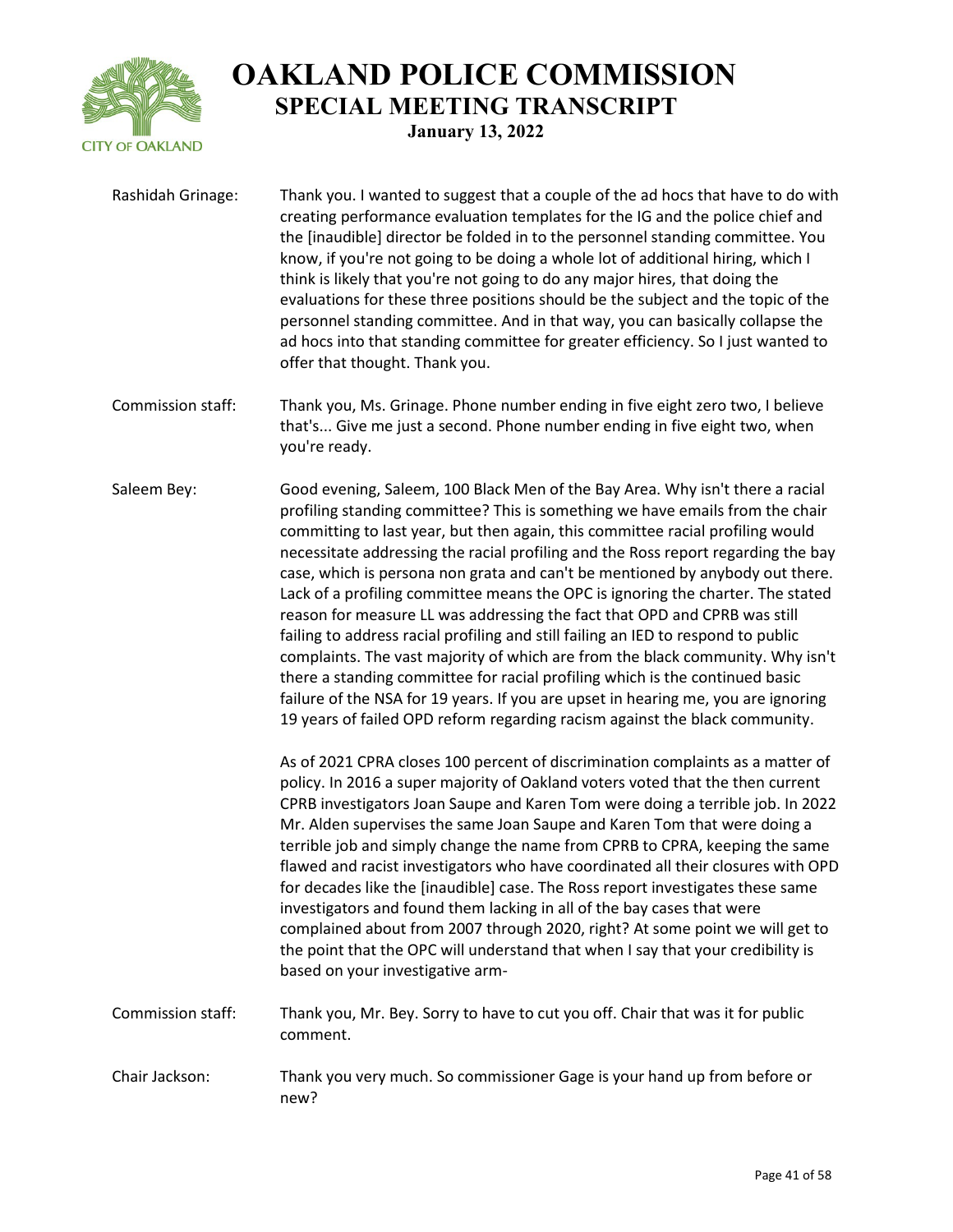

| Comm. Gage:     | This is new chair. Thank you.                                                                                                                                                                                                                                                                                                                     |
|-----------------|---------------------------------------------------------------------------------------------------------------------------------------------------------------------------------------------------------------------------------------------------------------------------------------------------------------------------------------------------|
| Chair Jackson:  | Okay.                                                                                                                                                                                                                                                                                                                                             |
| Comm. Gage:     | Your comment about the agenda earlier caused me to take a look at it more<br>closely, and after looking at the agenda again, I actually don't think we can have<br>a vote on this item as agendized at all. It is agendized to hear a report. It's not<br>agendized as an action item.                                                            |
| Chair Jackson:  | But it does say possibly action if any.                                                                                                                                                                                                                                                                                                           |
| Comm. Gage:     | Indeed, but the language itself seems to be slightly different. I would defer to<br>counsel, but it's a concern.                                                                                                                                                                                                                                  |
| Chair Jackson:  | Okay. No problem. Connor, can you weigh in please?                                                                                                                                                                                                                                                                                                |
| Connor Kennedy: | I'll review the agenda promptly, if you'll just give me a second to take a look at<br>it.                                                                                                                                                                                                                                                         |
| Chair Jackson:  | Okay. Thank you.                                                                                                                                                                                                                                                                                                                                  |
| John Alden:     | You know madam chair, if it's a help while Mr. Kennedy's doing that, obviously<br>defer to him about what he thinks about Brown Act compliance, that's<br>important to always meet, but this particular motion that's before you now is<br>one of the options that was specifically laid out as an ask in the written<br>materials in the packet. |
| Chair Jackson:  | Right, I remember.                                                                                                                                                                                                                                                                                                                                |
| John Alden:     | So to [crosstalk] the opportunity to look at the packet, right, exactly. I don't<br>know if that cures issue, but I do want to make sure that you and the public are<br>aware.                                                                                                                                                                    |
| Chair Jackson:  | Yeah, no, I think that is one thing that I think that commissioner Gage's question<br>is another and I don't want to not take a vote and find out that I should have.<br>And I also don't want to take a vote and realize is that we shouldn't have.                                                                                              |
| Connor Kennedy: | Just to be clear, the motion on the floor is to not create any new standing<br>committees.                                                                                                                                                                                                                                                        |
| Chair Jackson:  | Correct.                                                                                                                                                                                                                                                                                                                                          |
| Connor Kennedy: | Yeah. I think that the default here is really just to express a consensus on not<br>taking any action. So if you don't take action today, you still have not created                                                                                                                                                                              |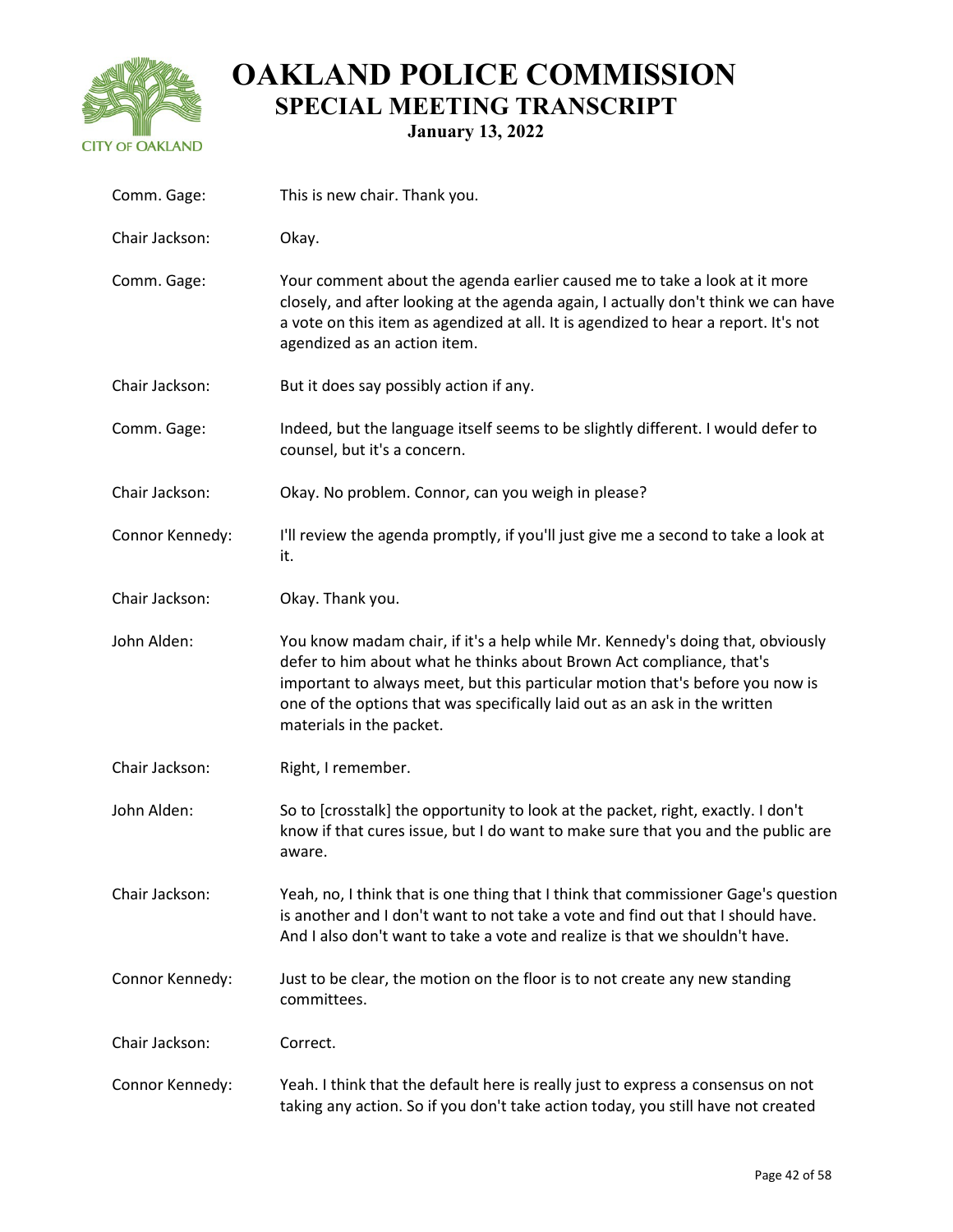

|                     | any standing committees, but also there won't be any expectation to bring that<br>question back, because what you're doing is you're voting on whether to not<br>take action. I think the outcome would be the same whether or not you vote on<br>this or not. I still want to say commissioner Gage, I think that's a good reading of<br>the agenda, and so it's always important for us to be vigilant about any action<br>that we take and whether it completely tracks the language in the caption on<br>the Brown Act. I think though that if you don't take a vote, you still won't have<br>created any standing committees. So yeah, that's my response to the current<br>motion, which has been seconded and you've gone to public comment on. |
|---------------------|--------------------------------------------------------------------------------------------------------------------------------------------------------------------------------------------------------------------------------------------------------------------------------------------------------------------------------------------------------------------------------------------------------------------------------------------------------------------------------------------------------------------------------------------------------------------------------------------------------------------------------------------------------------------------------------------------------------------------------------------------------|
| Chair Jackson:      | Okay, so do we need to rescind the motion or just let it not have action?                                                                                                                                                                                                                                                                                                                                                                                                                                                                                                                                                                                                                                                                              |
| Connor Kennedy:     | I think that you can rescind the motion. You can also just give direction to staff<br>after taking the consensus about whether to come back with this same agenda<br>item or not if there's a consensus about it. It would seem I think I'll pause<br>there, and my answer to that is that you can rescind the motion. Yes.                                                                                                                                                                                                                                                                                                                                                                                                                            |
| Chair Jackson:      | Vice chair, do you want to leave the motion as is? Do you want to rescind it?                                                                                                                                                                                                                                                                                                                                                                                                                                                                                                                                                                                                                                                                          |
| Vice Chair Milele:  | Sorry, I just need to, thank you chair, I need to clarify, do we need to rescind the<br>motion or is this just a hunch?                                                                                                                                                                                                                                                                                                                                                                                                                                                                                                                                                                                                                                |
| Chair Jackson:      | We don't have to. I just asked the question because we've not been in this<br>situation before. So you can leave it where it is, that's fine, I just wanted to ask.                                                                                                                                                                                                                                                                                                                                                                                                                                                                                                                                                                                    |
| Vice Chair Milele:  | Yeah, I-                                                                                                                                                                                                                                                                                                                                                                                                                                                                                                                                                                                                                                                                                                                                               |
| Connor Kennedy:     | You can take a vote on it. It's not going to violate the Brown Act.                                                                                                                                                                                                                                                                                                                                                                                                                                                                                                                                                                                                                                                                                    |
| Chair Jackson:      | Okay. So let's go ahead and take a vote. So vice chair Milele?                                                                                                                                                                                                                                                                                                                                                                                                                                                                                                                                                                                                                                                                                         |
| Vice Chair Milele:  | Yes.                                                                                                                                                                                                                                                                                                                                                                                                                                                                                                                                                                                                                                                                                                                                                   |
| Chair Jackson:      | Okay. Commissioner Gage?                                                                                                                                                                                                                                                                                                                                                                                                                                                                                                                                                                                                                                                                                                                               |
| Comm. Gage:         | Yes.                                                                                                                                                                                                                                                                                                                                                                                                                                                                                                                                                                                                                                                                                                                                                   |
| Chair Jackson:      | <b>Commissioner Harbin-Forte?</b>                                                                                                                                                                                                                                                                                                                                                                                                                                                                                                                                                                                                                                                                                                                      |
| Comm. Harbin-Forte: | Yes.                                                                                                                                                                                                                                                                                                                                                                                                                                                                                                                                                                                                                                                                                                                                                   |
| Chair Jackson:      | Thank you. Commissioner Howell?                                                                                                                                                                                                                                                                                                                                                                                                                                                                                                                                                                                                                                                                                                                        |
| Comm. Howell:       | Yes.                                                                                                                                                                                                                                                                                                                                                                                                                                                                                                                                                                                                                                                                                                                                                   |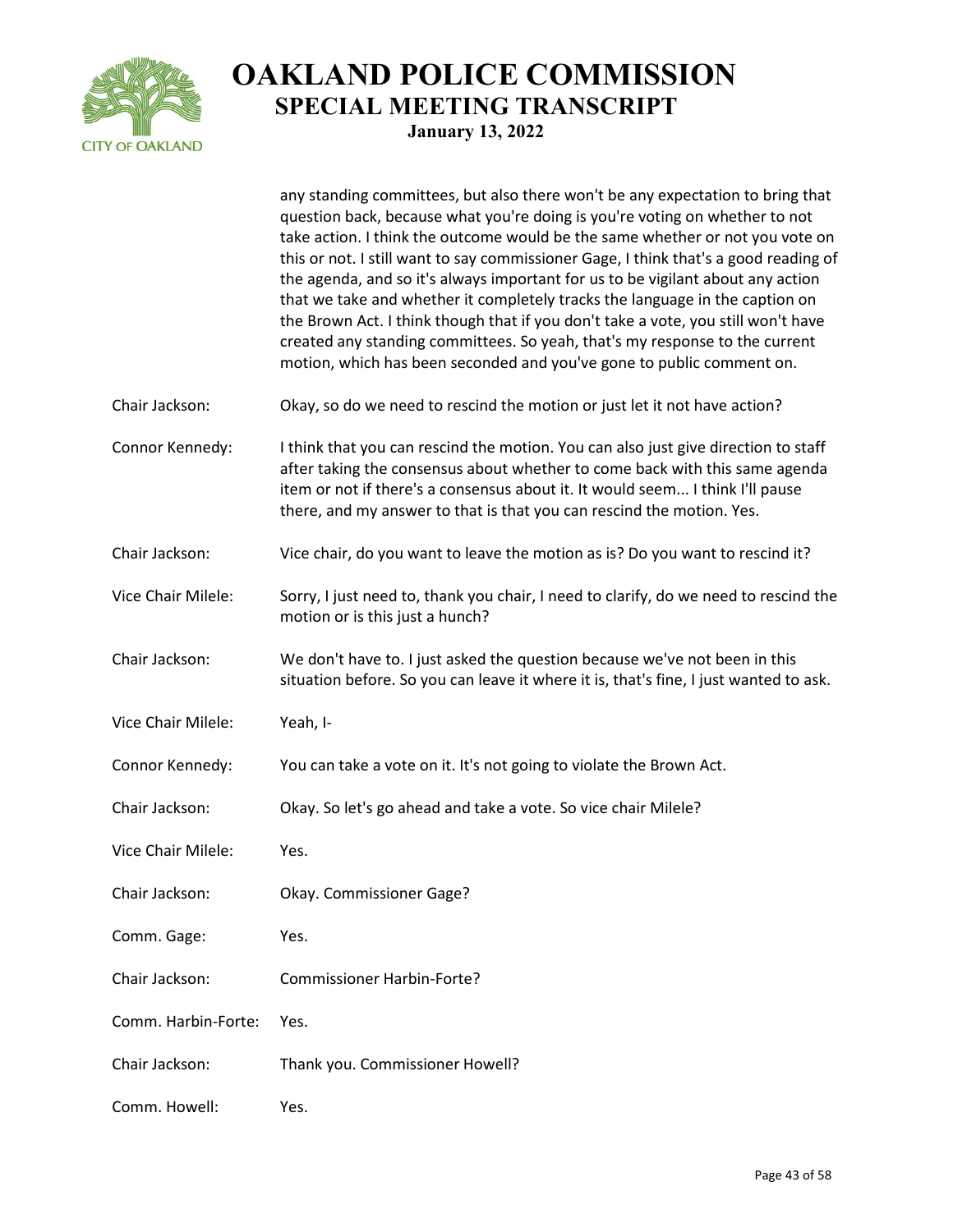

**January 13, 2022**

| Chair Jackson:      | Thank you. Commissioner Jordan?                                                                                                                                                                                                                                                                                                                                                                                                                                                                                                                                                                                                                                                                                                                                                                                                                                                                                                                                                                                                                                                                      |
|---------------------|------------------------------------------------------------------------------------------------------------------------------------------------------------------------------------------------------------------------------------------------------------------------------------------------------------------------------------------------------------------------------------------------------------------------------------------------------------------------------------------------------------------------------------------------------------------------------------------------------------------------------------------------------------------------------------------------------------------------------------------------------------------------------------------------------------------------------------------------------------------------------------------------------------------------------------------------------------------------------------------------------------------------------------------------------------------------------------------------------|
| Comm. Jordan:       | Yes.                                                                                                                                                                                                                                                                                                                                                                                                                                                                                                                                                                                                                                                                                                                                                                                                                                                                                                                                                                                                                                                                                                 |
| Chair Jackson:      | Thank you. Commissioner Peterson?                                                                                                                                                                                                                                                                                                                                                                                                                                                                                                                                                                                                                                                                                                                                                                                                                                                                                                                                                                                                                                                                    |
| Comm. Peterson:     | Yes.                                                                                                                                                                                                                                                                                                                                                                                                                                                                                                                                                                                                                                                                                                                                                                                                                                                                                                                                                                                                                                                                                                 |
| Chair Jackson:      | Thank you, and yes for myself, so we are unanimous that as of now, we are not<br>going to create new standing committees. Thank you everyone. To the next-                                                                                                                                                                                                                                                                                                                                                                                                                                                                                                                                                                                                                                                                                                                                                                                                                                                                                                                                           |
| John Alden:         | Thank you commissioners.                                                                                                                                                                                                                                                                                                                                                                                                                                                                                                                                                                                                                                                                                                                                                                                                                                                                                                                                                                                                                                                                             |
| Chair Jackson:      | Yes. Next agenda item. So we have actually been challenged in the four, hearing<br>four, committee reports each time that we have a board, a commission<br>meeting. And so I thought that it might be more helpful to us to reduce the<br>rules, or amend the rules, to hear three committee reports instead of four,<br>because we end up reporting out on something where action may not have<br>taken place at all. I'm not sure if there are any commissioners, yes there is.<br>Commissioner Harbin-Forte.                                                                                                                                                                                                                                                                                                                                                                                                                                                                                                                                                                                      |
| Comm. Harbin-Forte: | Thank you madam chair. I think I speak for both members of the Rules<br>Committee that we are surprised that this item is on the agenda without having<br>referred it over to the Rules Committee first. As you know, the Rules<br>Committee, the task of the Rules Committee, is to make recommendations<br>regarding operations of the commission and also make recommendations to<br>better enable the commission to fulfill its charter mandated oversight duties. I<br>think there is a misunderstanding regarding why the Rules Committee proposed<br>monthly report outs from each committee and why we require that committee's<br>report. So I think had this been referred over to the Rules Committee, I think<br>this is what we would've pointed out to, and this is what we would've covered,<br>in making any recommendation. I'm going to ask, madam chair I do hope you'll<br>indulge me in terms of providing some information to the commissioners and to<br>the public regarding the rationale for having the meetings specified and<br>meetings and reports from the committee. |
| Chair Jackson:      | I will allow you to do that, but I just want to clarify, there is no referral<br>jurisdiction here and that's why I did it. But go ahead.                                                                                                                                                                                                                                                                                                                                                                                                                                                                                                                                                                                                                                                                                                                                                                                                                                                                                                                                                            |
| Comm. Harbin-Forte: | All right. I do Reasonable minds can differ on that, but nonetheless, this<br>relates to rules of procedure and the operations of the commission. I'm going to<br>ask [Rania] if she would put up first the agenda. When the Rules Committee in<br>March requested that the agendas be reformatted, and if you can, Rania, if you<br>can put up the proposed reformatted agenda on the screen, one of the reasons                                                                                                                                                                                                                                                                                                                                                                                                                                                                                                                                                                                                                                                                                    |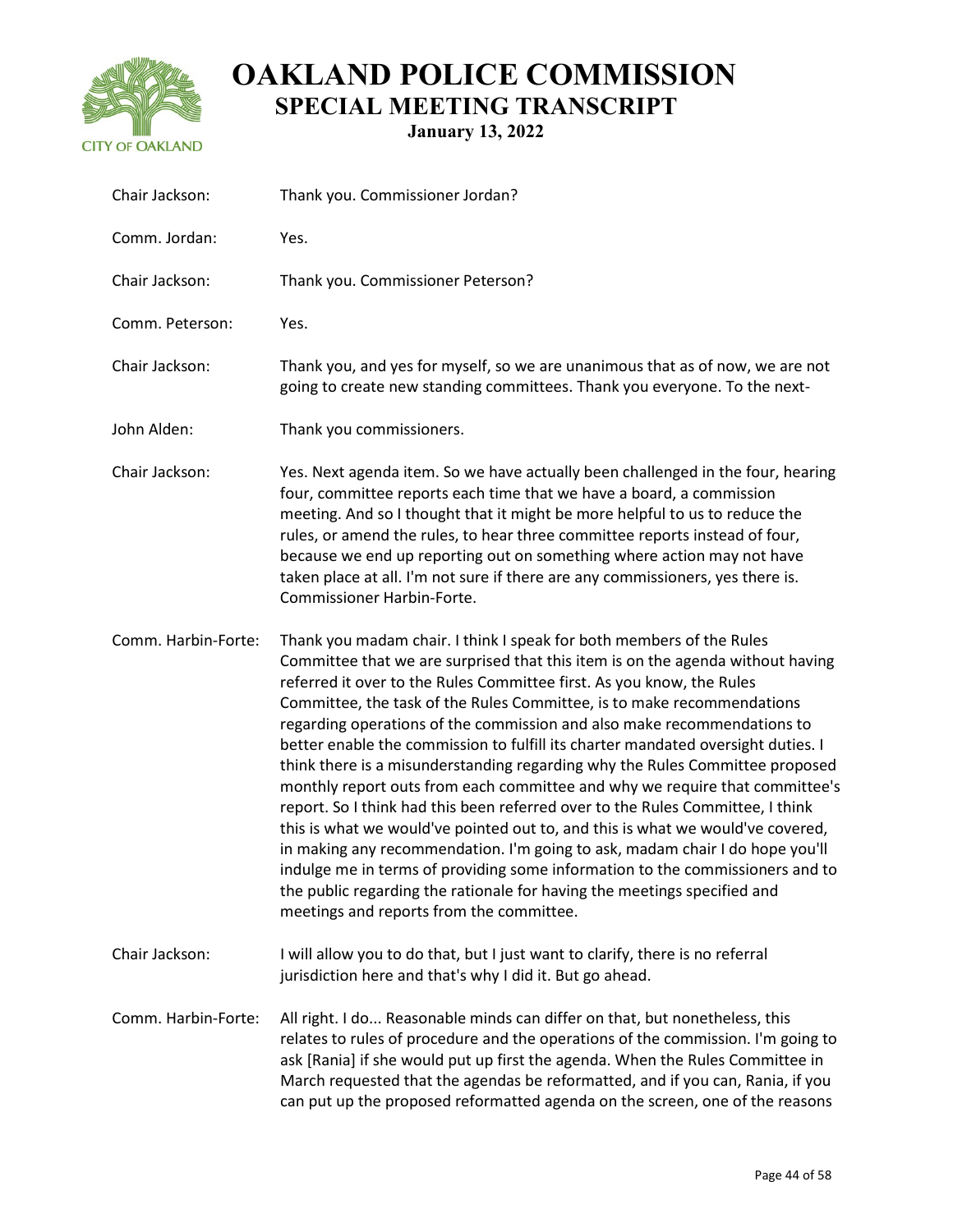

we made that recommendation, and that the commission adopted, although I believe madam chair that you objected to having this spelled out, was that we wanted accountability from each of our ad hoc committees. And in the past there would just be a general description of committee reports with no committees being specified. That meant that sometimes a committee would report, sometimes they wouldn't. The chairs of the committee would not know if they needed to give a presentation that night or not, It was sort of volunteer.

So when we asked and recommended that the agenda be reformatted, we spelled out those active committees at the time, and this happened in March. And if you will see, Ms. [Adwan] If you can try to, if you can enlarge that, I think it will help people. But in any event, we explained in our draft proposal the rationale, that for the first meeting of the month, those at active committees would report, and that was four, and then at the second meeting of the month, the additional active committees would report. So it was four at the beginning of the month, three at the second meeting of the month. But that covered all meetings so that we would make sure that we heard from each ad hoc once a month. When we also made a recommendation, the Rules Committee, for the ad hoc protocol, we also recommended that each committee report once each month.

And Ms. Adwan, if you would put up the next document that I sent you, what we've done is kind of go through and look at which committees have been reporting. And there are too many committees in our view that we don't hear from, and certainly we don't hear from once a month. So, and Ms. Adwan, again, if you can please enlarge that so that we can hear, so that everybody can see, what the distribution has been. And I'll point out for example, that... And I went kind of did a quick and dirty look through past agendas to try to see which committees aren't giving monthly reports.

I look at social media policy, for example, it's been a while since we heard from that. It was formed a little while ago, not too many months ago, but certainly after Instagram Gate. The racial profiling policy ad hoc, and I'm looking at the last six months, I couldn't find anything in an agenda where we'd heard anything from the racial profiling ad hoc. Other ad hocs have not been reporting regularly and community outreach, that standing committee, what we see for community outreach seems, what I could find, was just one report in October. I point out with respect to community outreach that we, the Rules Committee proposed in September, I believe, the ad hoc protocol that was concerned about the inability for public engagement, so that was referred over to the community outreach committee. And we've not heard anything back from them as to what they are going to propose about an ad hoc protocol or about community engagement and involvement.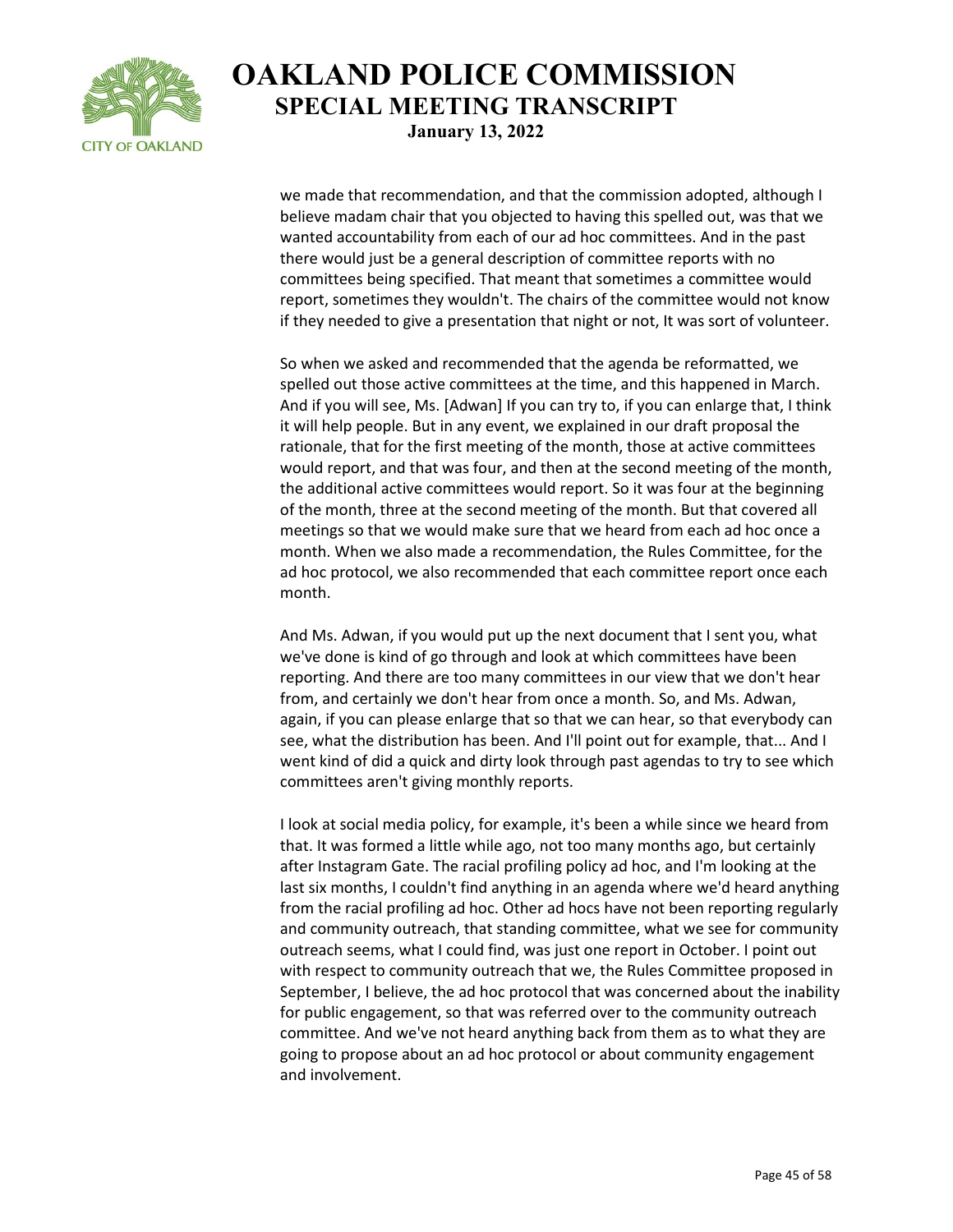

|                     | One of our concerns, our recommendation, Rules Committee recommendation,<br>was our community engagement, basically be gauged by the chair because of<br>limited staff resources, et cetera, cetera. But in any event, we need to get on<br>those kinds of things. So our recommendation is not that we try to specify any<br>number, a minimum or maximum number, of reports each month, but that the<br>committee ensure that the council, the commission rather, ensure that each ad<br>hoc report to the public and to the other commissioners, what they're doing, if<br>anything. And certainly sometimes those reports will simply be, since our last<br>meeting when we addressed whatever issue we've been on hold, there's not<br>been anything else, but at least the public knows we have these items on our<br>agenda. And again, we hear about racial profiling and the racial profiling policy<br>and what we're going to do about it. I think probably at every meeting,<br>someone raises that issue and wants to know what we're doing. So I would<br>suggest that we not specify a number. Let's not worry about whether it's 3, 4, 5,<br>if we have 10 ad hocs, for example, then five should report on the first at the<br>first meeting and the other five are the second meeting so that we hear from<br>each one. |
|---------------------|-------------------------------------------------------------------------------------------------------------------------------------------------------------------------------------------------------------------------------------------------------------------------------------------------------------------------------------------------------------------------------------------------------------------------------------------------------------------------------------------------------------------------------------------------------------------------------------------------------------------------------------------------------------------------------------------------------------------------------------------------------------------------------------------------------------------------------------------------------------------------------------------------------------------------------------------------------------------------------------------------------------------------------------------------------------------------------------------------------------------------------------------------------------------------------------------------------------------------------------------------------------------------------------------------------------------------------------------|
| Chair Jackson:      | Okay. So the challenge is that some things don't need to be done regularly. So<br>for example, the annual report, or even the budget, those things don't have to<br>be worked on twice a month or even once a month because they only come up<br>once a year. And we also have some like the inspector general search that we're<br>closing out ad hocs as well. So the number is moving regularly.                                                                                                                                                                                                                                                                                                                                                                                                                                                                                                                                                                                                                                                                                                                                                                                                                                                                                                                                       |
| Comm. Harbin-Forte: | Exactly. And if I may, I've indicated-                                                                                                                                                                                                                                                                                                                                                                                                                                                                                                                                                                                                                                                                                                                                                                                                                                                                                                                                                                                                                                                                                                                                                                                                                                                                                                    |
| Chair Jackson:      | I've got We went all the way down. I did indulge you cause we still have some<br>other items.                                                                                                                                                                                                                                                                                                                                                                                                                                                                                                                                                                                                                                                                                                                                                                                                                                                                                                                                                                                                                                                                                                                                                                                                                                             |
| Comm. Harbin-Forte: | I understand madam chair, but what you said was that we don't have enough.<br>I'm not sure what you're saying. We have enough to have-                                                                                                                                                                                                                                                                                                                                                                                                                                                                                                                                                                                                                                                                                                                                                                                                                                                                                                                                                                                                                                                                                                                                                                                                    |
| Chair Jackson:      | If you just let me finish. There are some ad hocs that do not need to be reported<br>on because they are not active or the assignment is not a regular one.                                                                                                                                                                                                                                                                                                                                                                                                                                                                                                                                                                                                                                                                                                                                                                                                                                                                                                                                                                                                                                                                                                                                                                               |
| Comm. Harbin-Forte: | And I agree with you, but there are some where there are regular ongoing<br>responsibilities that we are not hearing from. And if you say, if you limit each<br>meeting to three, and we have seven ad hocs or eight ad hocs, where there is<br>some ongoing responsibility that ad hoc will not report in that month.                                                                                                                                                                                                                                                                                                                                                                                                                                                                                                                                                                                                                                                                                                                                                                                                                                                                                                                                                                                                                    |
| Chair Jackson:      | I hear you, but numbers three and six are finished. So we'll update that. And<br>you'll be able to see that ad hocs are going down and going up without<br>regularity based upon some of the challenges that were being handed by the                                                                                                                                                                                                                                                                                                                                                                                                                                                                                                                                                                                                                                                                                                                                                                                                                                                                                                                                                                                                                                                                                                     |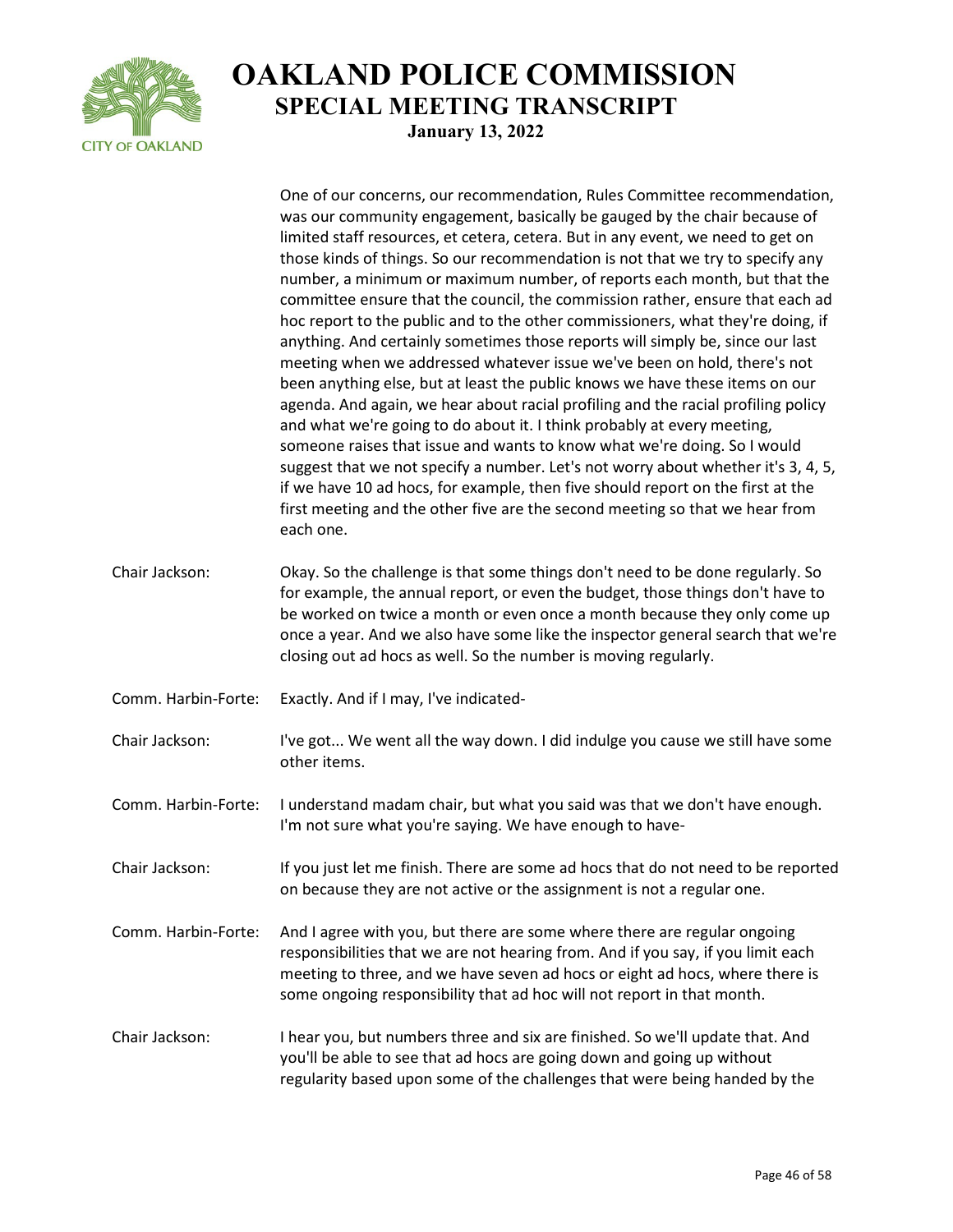

**January 13, 2022**

monitor. I [crosstalk] your recommendation. I have indulged you, I'm ready to move on now.

- Comm. Harbin-Forte: I understand. I'm not sure what action you are asking for.
- Chair Jackson: I'm asking you to finish up.

Comm. Harbin-Forte: All right. And so I am asking that you withdraw your request, again that was made without Rules Committee input and referral, that we specify a number of ad hocs to report each month, and that the commission take it up on itself in terms of its oversight responsibility to ensure, whatever steps it takes, to ensure that an ad hoc, each active ad hoc reports at least once per month. And if you, again, look at when we drafted the revised agenda, it says nothing about personnel or budget, those were not the types of ad hocs that we were saying should give a monthly report.

- Chair Jackson: Okay. Thank you very much. At this point I do not... I see commissioner Gage's hand.
- Comm. Harbin-Forte: Thank you chair. Could you briefly restate the issue we are having here? It sounds as if-
- Chair Jackson: So yeah, not a problem, let me clarify. We didn't have enough active ad hocs in the last two or three sessions such that we were going to have community policing on back to back. And it was resisted because there'd been no action because [inaudible]. We have ad hocs that once we are completing the work are being dissolved. And so the concept of having four each time was challenging because I had commissioners saying "Well, we haven't done anything, I don't want to report that." And not having done anything, if it's a part of the process moving, because you have a date that doesn't work or something that's been canceled, is not an issue of embarrassment, it's just an issue of non-action. So what I was trying to do was reduce the number of report outs so that we wouldn't be repeating two or three at the same time. That's all.
- Comm. Harbin-Forte: Okay. Okay. I think one of the struggles I'm having... I'm getting a bit of echo, sorry. Okay. One of the struggles I'm having here is, well, as initial matter, I don't see the rules on our website and I don't see any language in the agenda. So we're all kind of working off of our understanding of what the rules are at this point. That given, I believe from my memory, I don't think there was an actual number specified. I thought the rule was that each committee should report out once a month, unless they'd already taken action that month. And that report-
- Chair Jackson: I'm sorry, Rania had been told that it was four, and so that was the issue.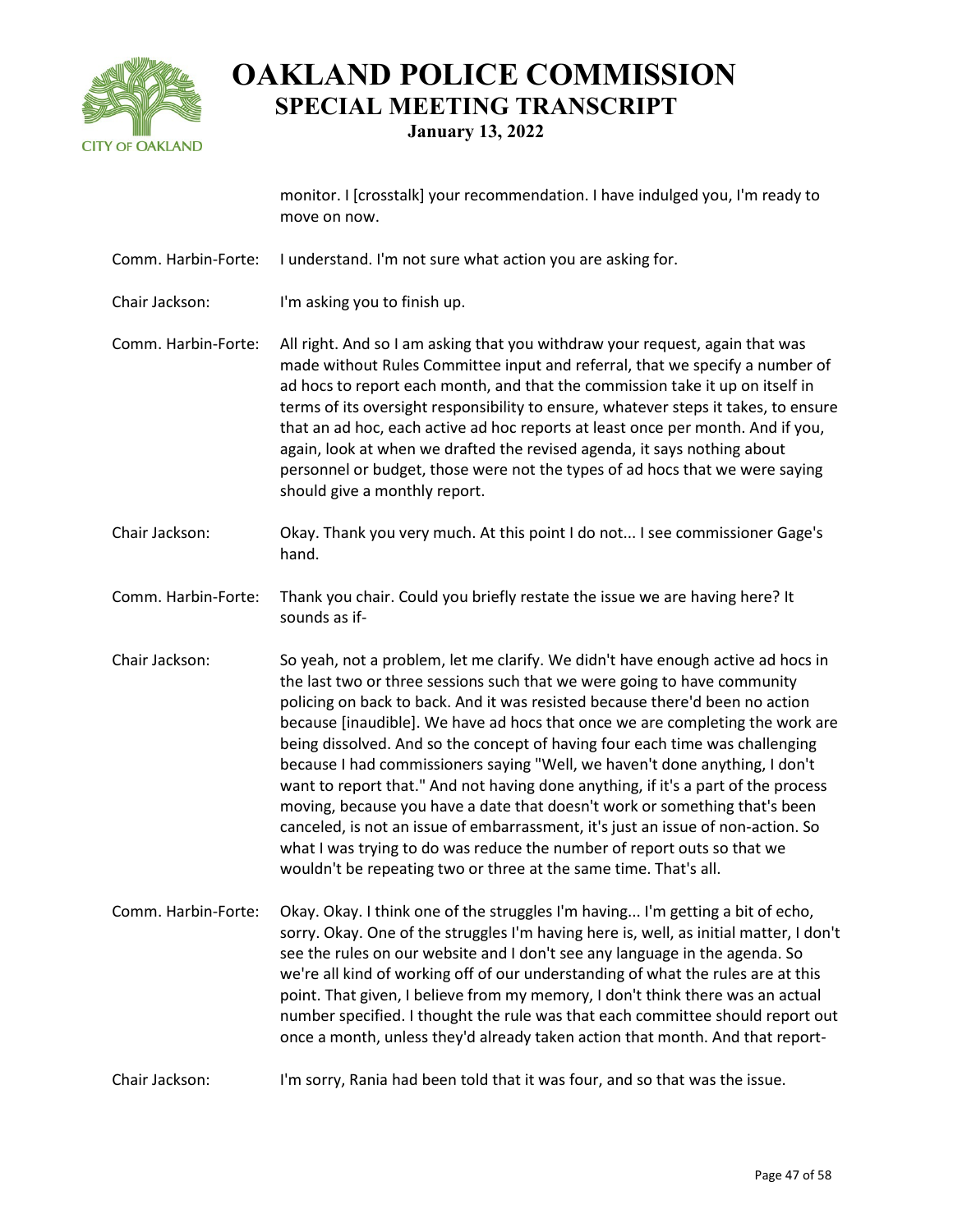

| Comm. Harbin-Forte: | Okay. My I can double check the rule.                                                                                                                                                                                                                                                                                                                                                                                                                                                                                                                                                                                    |
|---------------------|--------------------------------------------------------------------------------------------------------------------------------------------------------------------------------------------------------------------------------------------------------------------------------------------------------------------------------------------------------------------------------------------------------------------------------------------------------------------------------------------------------------------------------------------------------------------------------------------------------------------------|
| Chair Jackson:      | I really don't want to spend too much time on that.                                                                                                                                                                                                                                                                                                                                                                                                                                                                                                                                                                      |
| Comm. Harbin-Forte: | I don't think there's a hard and fast must be four rule. I think the idea was to<br>encourage regular reporting by saying everyone reports out, once a month<br>seemed to be a reasonable reporting period.                                                                                                                                                                                                                                                                                                                                                                                                              |
| Chair Jackson:      | Okay.                                                                                                                                                                                                                                                                                                                                                                                                                                                                                                                                                                                                                    |
| Comm. Harbin-Forte: | I certainly understand the point you're raising about not wanting to, if you don't<br>have a lot of action between meetings for annual ad hocs, that makes sense. I<br>do think it's still important to have people say that. You don't have to write up<br>anything, you just say that this is an annual ad hoc and the year to date, we've<br>done this, so we're planning to do this in quarter three or quarter four. That<br>seems like a very easy thing to do for a once a month report. I think there's a-                                                                                                       |
| Chair Jackson:      | Like I said, that was resisted, so that's why I was trying to find a different route.<br>That's all. But I think-                                                                                                                                                                                                                                                                                                                                                                                                                                                                                                        |
| Comm. Harbin-Forte: | I think maybe one way we can solve this issue is, it's an initial matter, we really<br>do need to have these rules posted on our website so that we're all working off<br>the same information. And I think that Rania's current understanding that it<br>must be four every meeting is just, we don't need that, as a long as people were<br>reporting at once a month, that fits the spirit and the letter, as far as I'm<br>concerned.                                                                                                                                                                                |
| Chair Jackson:      | Not a problem and Rania, if you can get the rules up, I don't know if there's a<br>challenge there, sometimes there's tech delays, then that will work just fine. At<br>this point, we can go to public comment.                                                                                                                                                                                                                                                                                                                                                                                                         |
| Comm. Harbin-Forte: | Madam chair I'm sorry. Point of information.                                                                                                                                                                                                                                                                                                                                                                                                                                                                                                                                                                             |
| Chair Jackson:      | I'm moving-                                                                                                                                                                                                                                                                                                                                                                                                                                                                                                                                                                                                              |
| Comm. Harbin-Forte: | I know you don't like this, but you just made an accusation. You just made an<br>accusation and Rania was told that different committees should report each<br>meeting and not the same committees. And Rania was told that it's<br>disingenuous to stick just four committees on because there are tons of<br>committees where we have not heard from anybody in many months. So the<br>resistance was, don't keep putting community resources on, and we had a<br>meeting I'm sorry, community policing on, when we haven't heard from<br>missing persons or community outreach. And it's very important for people to |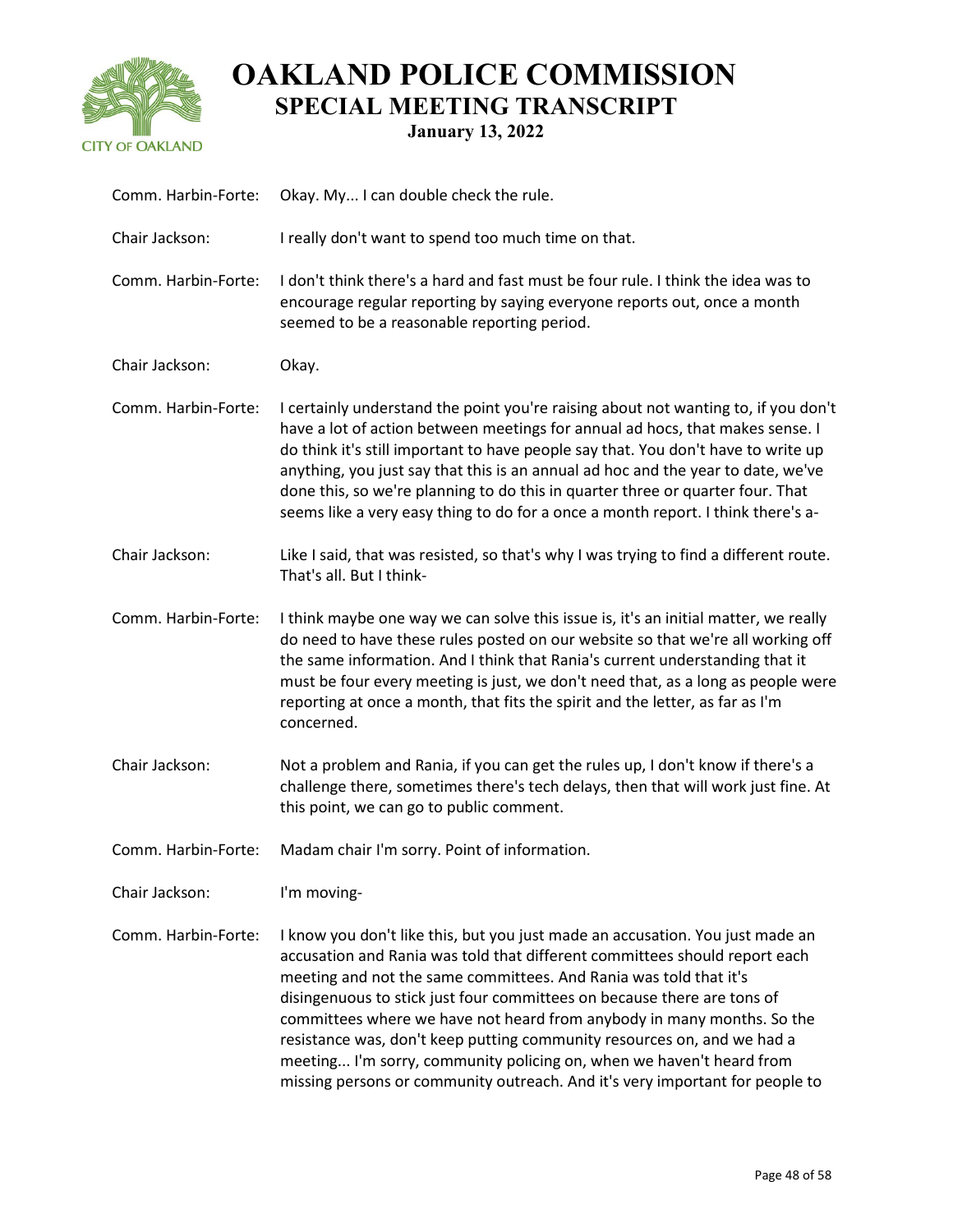

stand up and tell the members of the public, this ad hoc has not taken any action because of whatever reason.

Chair Jackson: Okay. Comm. Harbin-Forte: So yes, the agenda that we adopted put four meetings on, on the first of the month, three committees on the second of the month. But again, the policy is to make sure that different committees tell the public what they're doing. And again, I just point out racial profiling. We should have had something on that long before now, rather than repeating over and over again, what, getting a report over and over again, what community policing is doing from week to week. Chair Jackson: Okay. Thank you. Let's go to public comment, please. Commission staff: Thank you. Members of the public wishing to make public comment on this item, please raise your hand. I'll call on you in the order that they appeared in just one second. And I will also share the timer. I see one hand. Ms. Olugbala, I've unmuted you when you're ready. Assata Olugbala: I can agree with Judge Forte that there needs to be more accountability in terms of people reporting out. And along with that, something has to be said about how the work distribution is not equitably happening, has never been that way. And you have some people who are participating in a whole lot of work, and then you have others that are doing little to nothing. And the efforts of what's been addressed needs to get some support, some system. But the bigger picture is this. Some reporting at some point, some guidelines of what has changed as a result of all these committees meeting. We're looking for change. And so if you're meeting, you're meeting. You're having policies... Policies don't necessarily change behaviors or change misuse or the problems we're having. The policy is a step. But what actually changes has to be determined if that policy's working, if it's being enforced. And the bigger conversation is accountability of the public. Every chance you get is an important issue. And I agree with Harbin-Forte on that. I might not be stating exactly the way she was saying it, but the bottom line is equal distribution of the workload and actually getting something done at some point, with a time limit of where we going to end this and have something finished. Commission staff: Thank you, Ms. Olugbala For your comment. Next up, I do believe it's Saleem Bey, phone number ending in 5802. When you're ready. Saleem Bey: Good evening, Saleem Bey. No Racial Profiling Committee ad hoc, when actually it should be a standing committee. As Commissioner Harbin-Forte said, this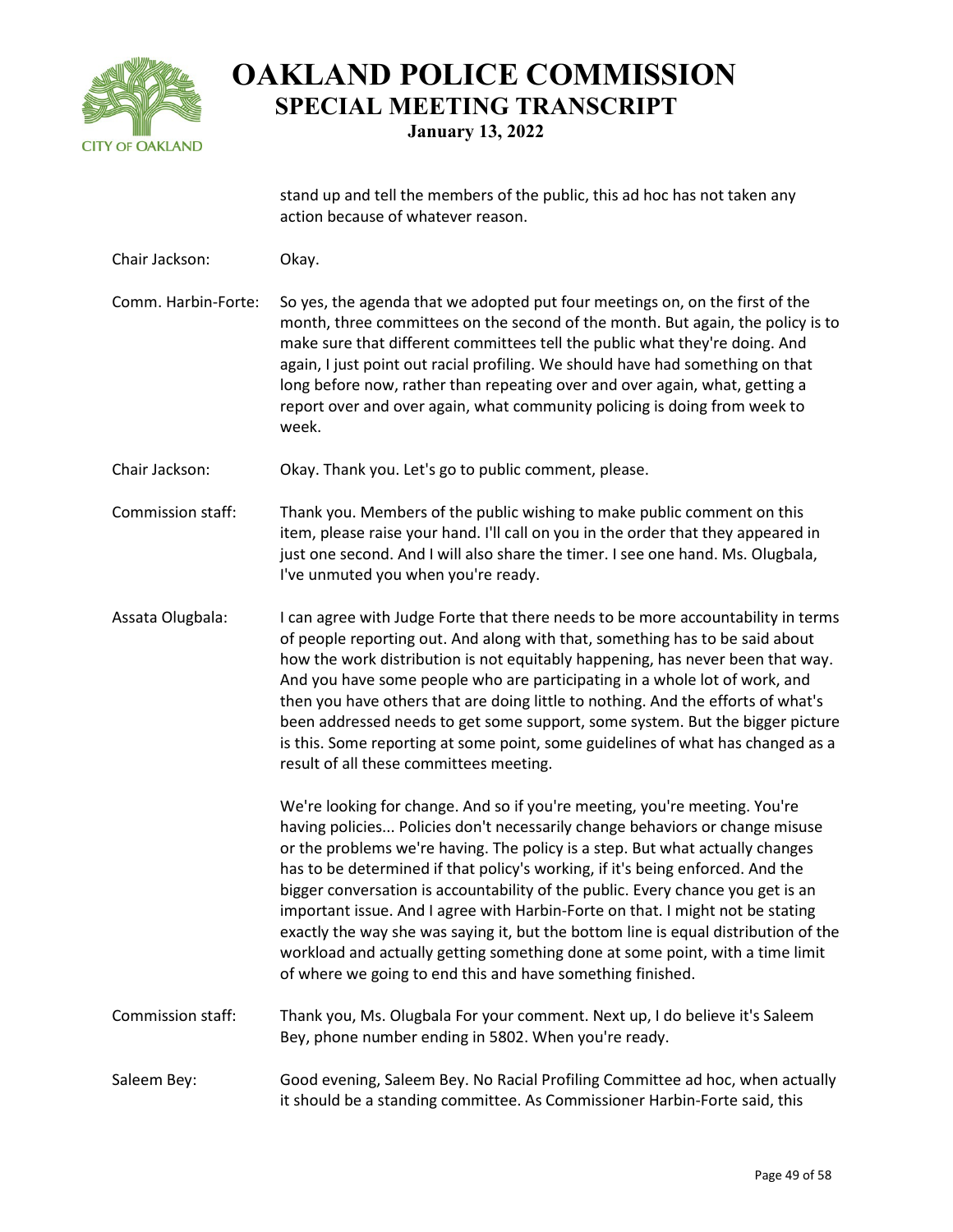

should have been done long before that. Why isn't this a priority? The answer is the mayor is against it, and that means also that you would have to address racial and religious profiling in the Bey cases, in the Ross report. The Ross report exposes racial and religious profiling of the Oakland black and Muslim community. LL makes regular ongoing responsibilities of the OPC racial profiling first. It is the main reason for the OPC creation. Why is OPC chair fighting so hard to not have a racial profiling standing committee? Answer, the mayor opposes it. It's definitely good for the profile of black communities. My family members were murdered, so I don't feel anything for you or anybody's hurt feelings if they are standing in between me and equal justice for my brother. If you do, there's verbal flames in your future until you get out of the way, hampering justice for my brother. And then onto the next one. We will never quit. Since we know you are covering up the truth. The truth is, is that OPD is responsible for murders in the black community. I can't waste time arguing with people who want to fight me for politics or self aggrandizement or ego. That's between the individual and their own karma. But the independent job, which is mine, which is love for my family and my brothers, means that justice is my primary mission, and I will never quit until we get this justice. Equal justice for my brothers whose cases have never been investigated. The silence of everybody up there who never say anything about this, or the fact that you keep kicking the ball down the road means that you're complicit in this. The silence of all the people who don't speak about this in the CPA and all the other organizations that call in here-Commission staff: Thank you, Mr. Bey. Chair Jackson, that's the last of your public comment. Chair Jackson: Okay. Thank you very much. So next up is the committee report. Oh. Commission staff: That's correct. Chair Jackson: The committee reports. Commission staff: Yes. Chair Jackson: Community policing. Comm. Harbin-Forte: Excuse me. Did we take action on that part? Where are we on that action? On that item? On the last item. Chair Jackson: We are going to review the rule.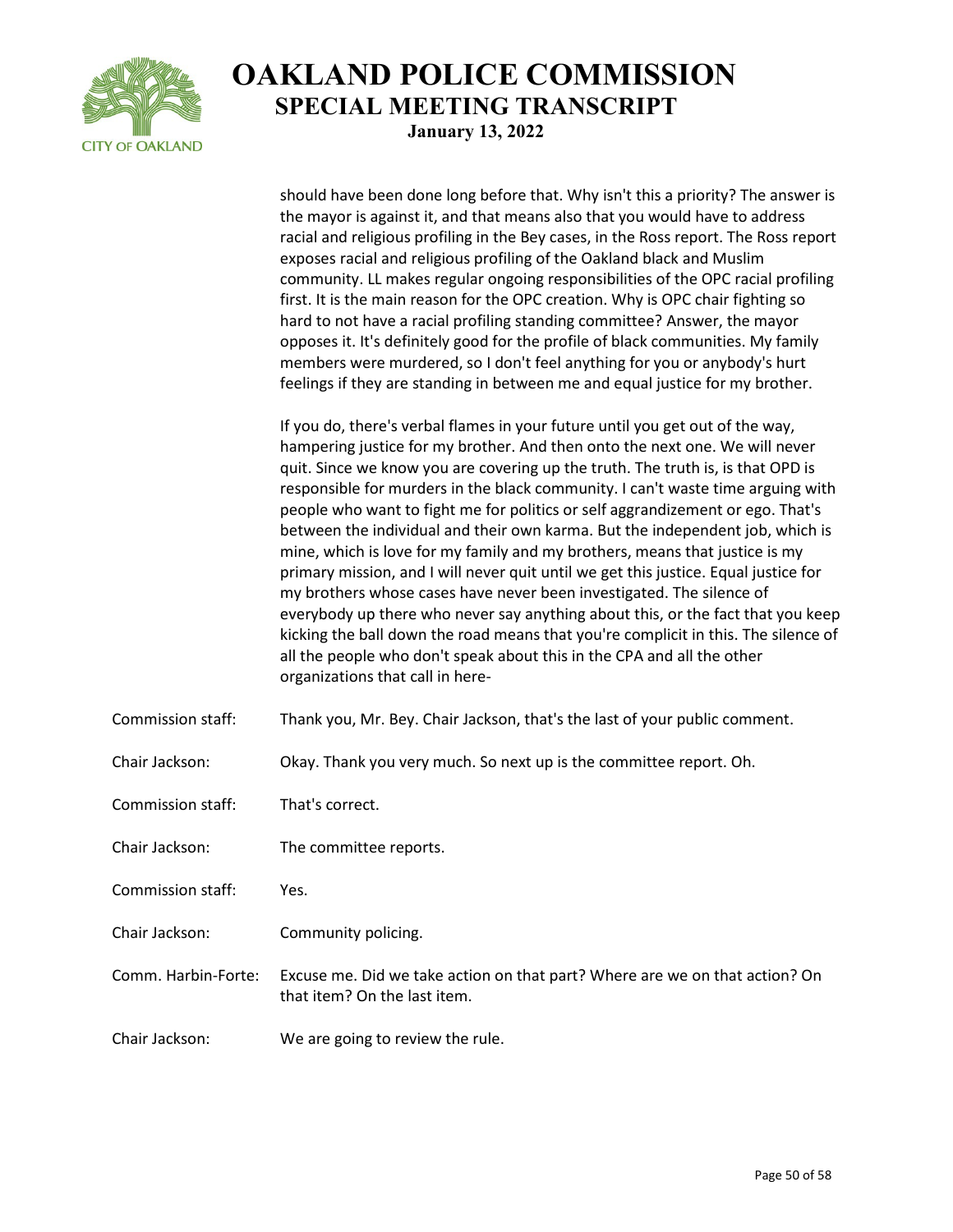

**January 13, 2022**

| Comm. Harbin-Forte: | The recommendation was that we've not approved having three report, but that<br>we ensure that the Commission and the Commission Chair ensure that each<br>committee gets on that agenda one each month. Each active committee.          |
|---------------------|------------------------------------------------------------------------------------------------------------------------------------------------------------------------------------------------------------------------------------------|
| Chair Jackson:      | So my record [crosstalk].                                                                                                                                                                                                                |
| Comm. Harbin-Forte: | And it's not going to be annual report or anything. It's going to be the people<br>that are doing. Something that people are waiting to hear about.                                                                                      |
| Chair Jackson:      | So I will recommend that you, the rules, consider that the commissions will<br>agendize a status update from each committee at least once every other month.<br>And that way we fold in all ad hocs and standing committees.             |
| Comm. Harbin-Forte: | I'm sorry, every other month?                                                                                                                                                                                                            |
| Chair Jackson:      | Yes. That we'll agendize a status update from each committee at least once<br>every other month. So that way the annual report gets in there and everybody<br>else gets in there.                                                        |
| Comm. Harbin-Forte: | May I ask that you refer it back to the Rules Committee for some appropriate<br>language?                                                                                                                                                |
| Chair Jackson:      | I am doing that. I am doing that right now.                                                                                                                                                                                              |
| Comm. Harbin-Forte: | We don't need to hear from the annual report committee every other month.                                                                                                                                                                |
| Chair Jackson:      | [crosstalk]. I will email you what it is that I'm saying right now, but I just wanted                                                                                                                                                    |
|                     | to alert you that that's what I will send.                                                                                                                                                                                               |
| Comm. Harbin-Forte: | That you will refer it to the Rules Committee for a recommendation?                                                                                                                                                                      |
| Chair Jackson:      | Yes.                                                                                                                                                                                                                                     |
| Comm. Harbin-Forte: | All right. Thank you. Thank you. That's all I wanted. Thank you.                                                                                                                                                                         |
| Chair Jackson:      | Okay, so let's go [inaudible] forward to the committee reports, please.<br><b>Community Policing Policy.</b>                                                                                                                             |
| Comm. Hsieh:        | Take this. Good evening, everyone. We took a bit of a hiatus in December due to<br>some scheduling issues, but we are back on. We had a meeting this past<br>Saturday. This past Saturday? Sorry, I'm already losing track of the weeks. |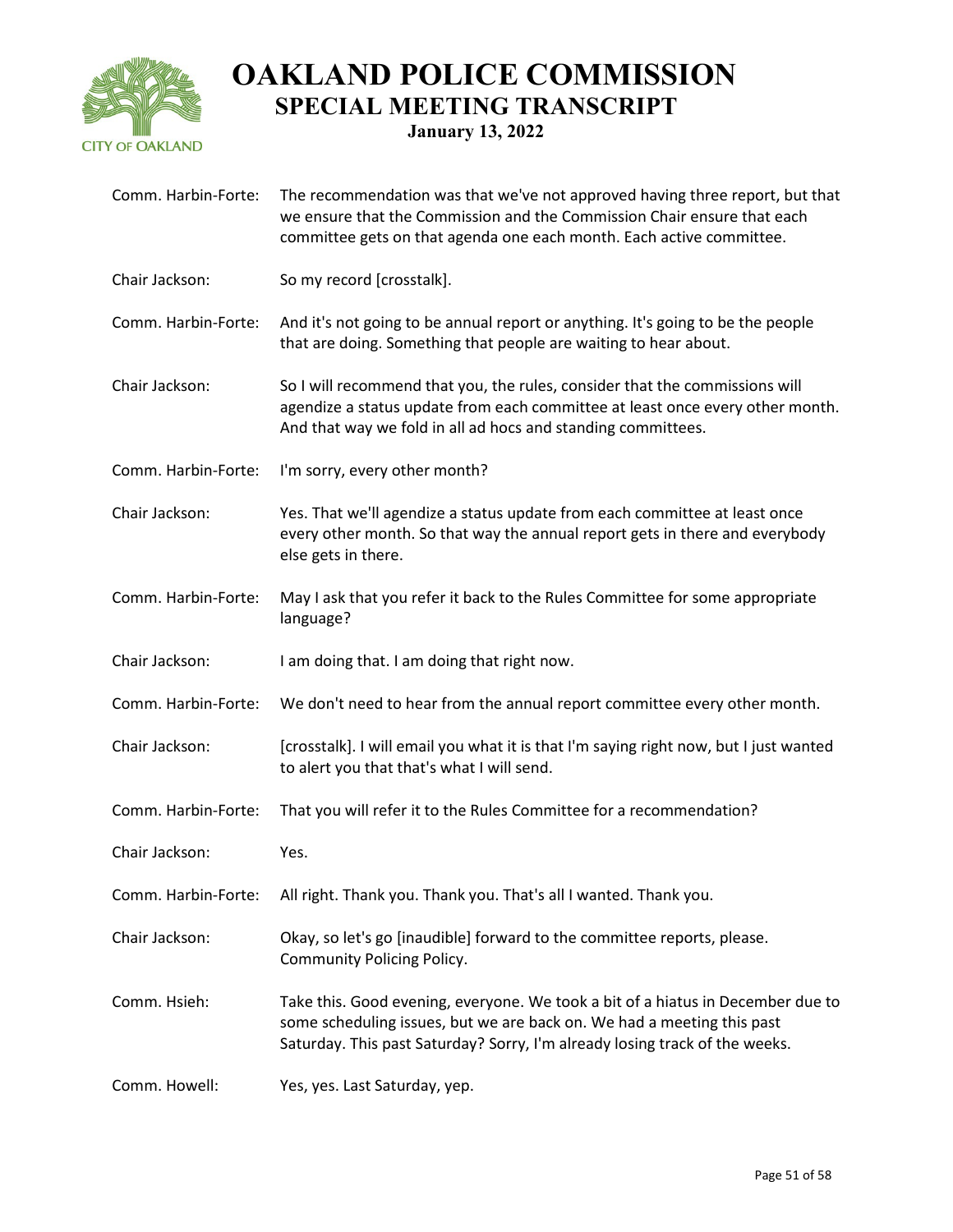

Comm. Hsieh: Thank you. This past Saturday at 10, we really drilled down on some of the language. We're going essentially line by line, having very robust discussion about all the key points and what's going into this policy and how we want our community policing program to look like. Our next meeting will be on January 22nd at 10:00 AM. The public link will be available shortly. Appreciate all of your patience as we work through this policy. Commissioners Harbin-Forte and Howell, any other additions? Comm. Harbin-Forte: No. Comm. Howell: Can I make a statement? Comm. Hsieh: Absolutely. Comm. Howell: Okay. So... Yeah. I'd just like to make the statement about what I believe about the Community Policing Program. It's like the nature of Community Policing is to continue to move away from the military-style policing towards a community empowerment. And that's a key idea is empower the community. It should be the role of the OPD in these different areas. And then strengthening the relationship with the community requires communication. So that was one of the things we talked about at that meeting Saturday, was more emphasis on communication. Because communication is central to relationship building. And then we can allow that relationship to be the intervention as opposed to military-type use of force. Comm. Hsieh: Well said. Thank you. I believe that completes our committee report. Chair Jackson: Thank you very much. Chief's Performance Evaluation. Marsha you're muted. Comm. Peterson: Sorry about that. Thank you, Chair Jackson, for the opportunity to report out on our progress. Commissioner Milele and I have been doing some solid work on this effort. And before the holiday break, we had developed a working draft of the document that we want to share with the Chief and the full Commission. And we do intend to design and promote a period for public review and input. We have a meeting scheduled for next week, so we are still moving forward and our intention remains to have this wrapped up very soon. Thank you. Chair Jackson: Thank you very much. So for the Social Media Policy, it was set up quite some time ago before we actually were able to move forward. So our first meeting will be this coming Tuesday, January 18th, at 6:00 PM. Anyone that would like to participate on the ad hoc, please email me or Rania. But we will also have the opportunity to listen into the meeting as it happens in the same kind of format as the Community Policing, so people can hear what's going on and send to the chat and then we can address those things as they come in the next meeting.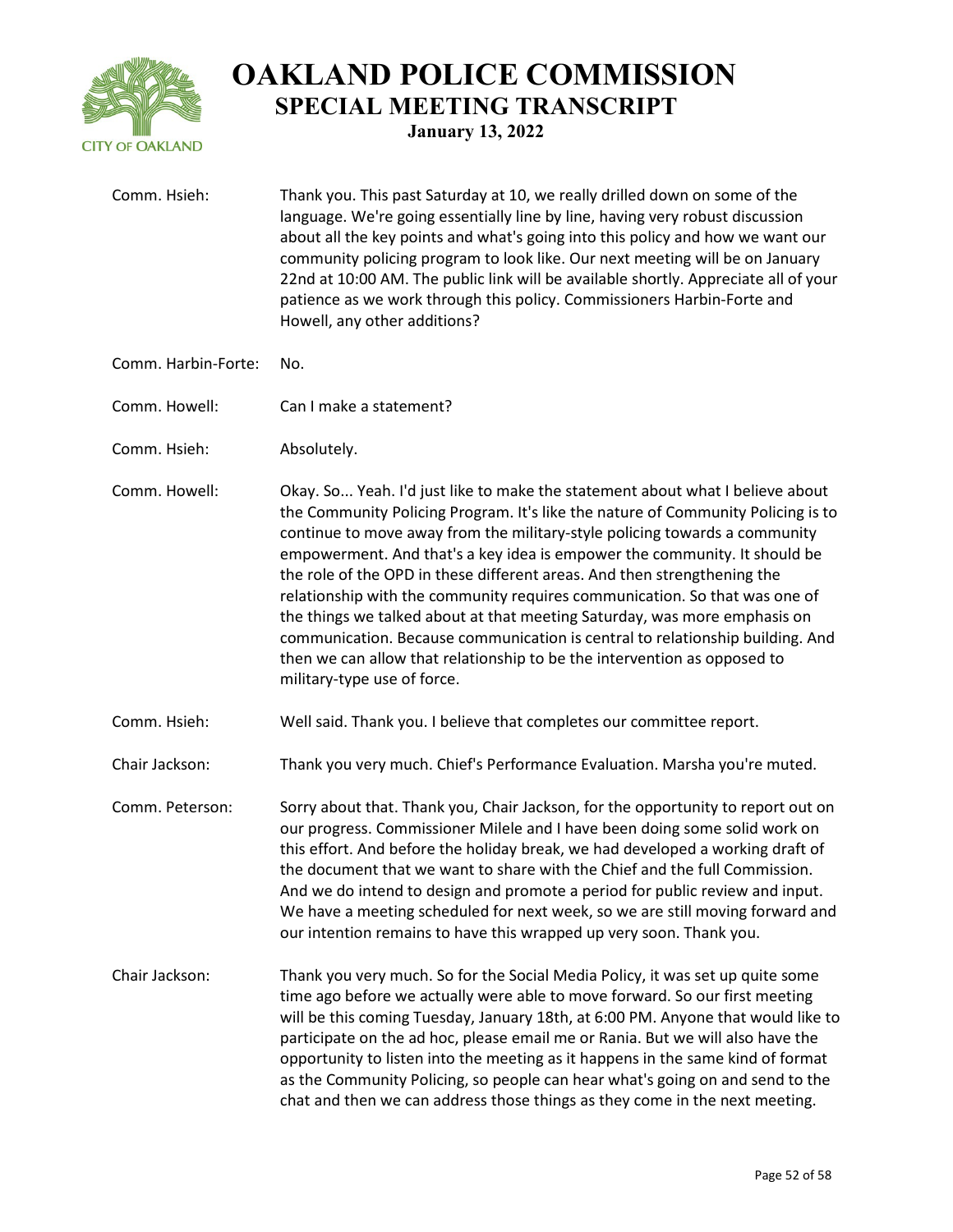

We want to move diligently on this because we are already looking for subject matter experts in order to facilitate a forum that will be coming soon. So that is the Social Media Policy update. Again, our first meeting will be January 18th at 6:00 PM, and feel free to email me or our Chief of Staff, Rania, if you're interested in participating on the ad hoc.

Missing Persons, now that we have passed the policy, we will retire that particular ad hoc. I was going to have Commissioner Jordan report out, but he had to leave the meeting just a few minutes ago. So that policy will close. I am announcing two more ad hocs in concert with the Judge's direction, and we will be doing those in conjunction with the police department, not after they finish the work. So that's the Risk Management Policy, and on that ad hoc will be Commissioner Peterson, Commissioner Howell, and Commissioner Gage. On the anti-discrimination ad hoc, that will be Commissioner Harbin-Forte, Commissioner Milele, and Commissioner Hsieh. I want to say that also we will... Sorry, I thought I heard someone. And so those are the committee reports as well as the new committee ad hocs and we will be getting the description of the ad hocs together to publish in the next agenda. Moving forward to the open forum, Rania.

- Commission staff: Chair, I do believe you need public comment, perhaps, on this particular item before we go into public forum.
- Chair Jackson: Oh, I'm sorry. Yes, absolutely. Thank you.

Commission staff: No worries. And can I also just add that I'll promote access to the social media meeting on Tuesday night, ahead of time.

Chair Jackson: Please.

Commission staff: So people can get the zoom details. Thank you for that.

Chair Jackson: That's great.

Commission staff: Members of the public wishing to make public comment on this item, the committee report-outs, please raise your hand and I'll call on you in the order that they've appeared. Sorry, I keep losing our timer. Okay, here we go. I see four hands. Anne Janks, you're up first. I've unmuted you, please go ahead.

Anne Janks: Thank you. Not to suggest postponing the social media upcoming meeting, but I would ask the commission to consider broadening that policy discussion and the outcome to include white supremacy and extremism. I mean, I just feel like the discussion... And that was an ad hoc that existed and I think it was disbanded. Much of what I think needs to be talked about in social media is what police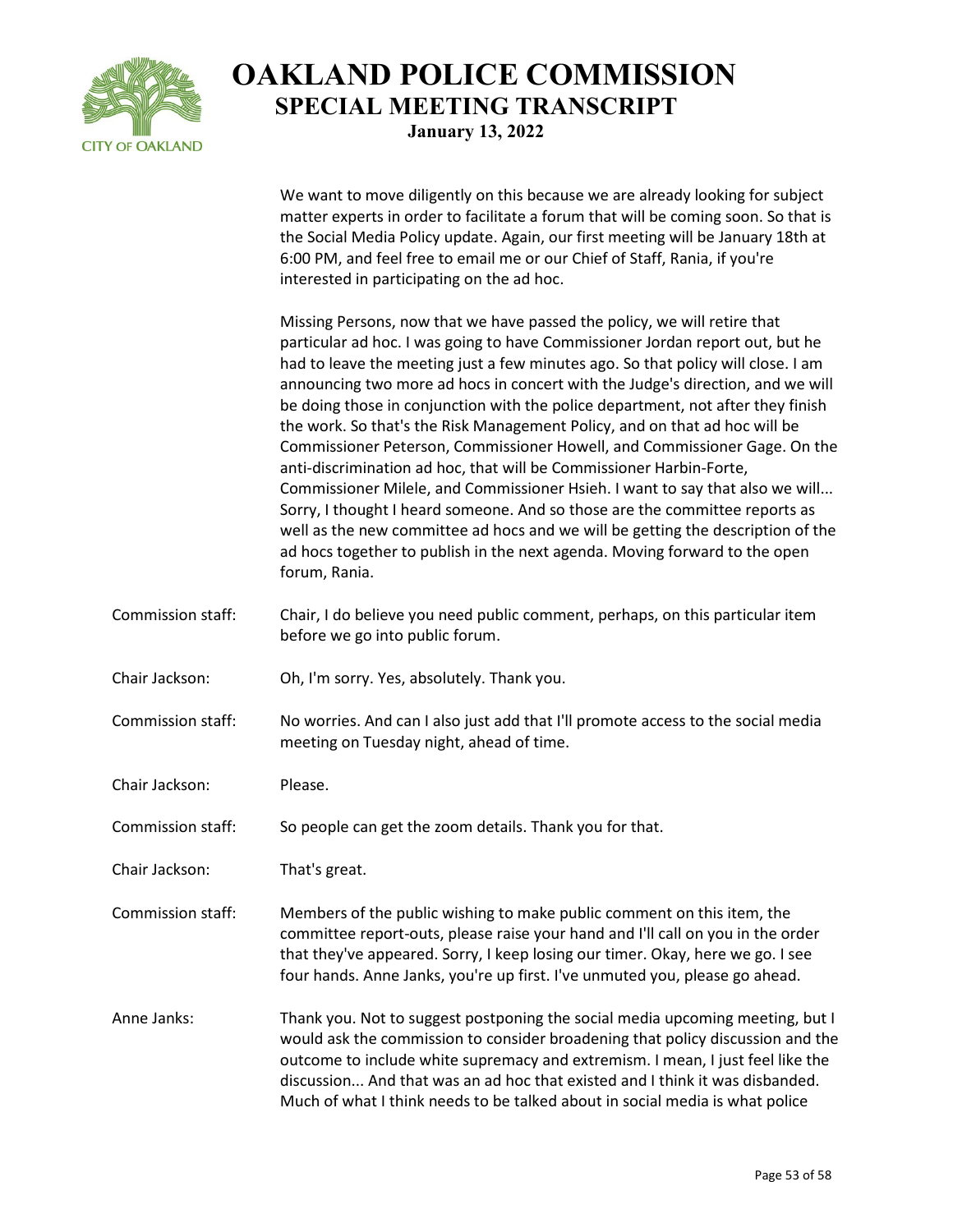

officers engage with and the issue isn't solely if they're engaging in social media versus expressing it in some other way that the public is aware of, and a lot of the concerns about what they're going to be saying, whether it's in social media or in another instance. Or one of the large areas, although there are certainly others, is going to be around issues of white supremacy and extremism. And expressing in no uncertain terms, and as clearly, and as specifically as possible, what officers cannot say while serving the City of Oakland. It seems to me that trying to separate the social media discussion from that broader discussion is not fruitful and it might be worth just having those discussions at the same time. Thank you.

Commission staff: Thank you, Ms. Janks. Ms. Olugbala, I've unmuted you when you're ready.

Assata Olugbala: This Community Policing Policy... I don't know if it strictly deals with the concept of our community resource officers, those 30 something officers. Is it a possibility, the recommendation, to rethink community policing as defined in Oakland? Because, in my opinion, Community Policing is every officer is trained on how to have a relationship when they're assigned to a particular area with the people they work with.

> I decided to join the NCPC year before last. I'm in Y 25. One of the things about the NCPCs is they don't have to meet... The minimum amount of times they meet is four times a year. And my Y 25 is a group that only meets four times a year. Went to one meeting, the Community Police Officer was... The Resource Officer was there on Zoom. After that, never saw him again. He was reassigned. After that second meeting, never heard from anybody telling me when the meetings are going to be [inaudible]. They have some NCPCs that are very effective, we got a lot of them that are not. So I want to broaden the opportunity for officers to have a relationship in their communities with the people they work with, are involved with. NCPCs are not broad enough to only have the focus on how we develop community policing. I personally took the effort to be a part of NCPC and it's not working in Y 25. And I don't know how many other ones it's not working. We need a broader understanding of community policing besides NCPC.

Commission staff: Thank you, Ms. Olugbala. Mr. Saleem Bey, phone number ending in 5802, when you're ready. Mr. Bey, phone number ending in 5802.

Saleem Bey: Yes. Good evening. I apologize for that. Saleem Bey. After all of that, the Chair still didn't create a Racial Profiling ad hoc nor standing committee. Racial profiling is actual language that is part of Measure LL that you, the commission that are listening to this, serve. Right? Profiling is written into the language as one of the things that the OPC must investigate. Any complaint that comes from the public that involves racial profiling, you must investigate it. It's not even an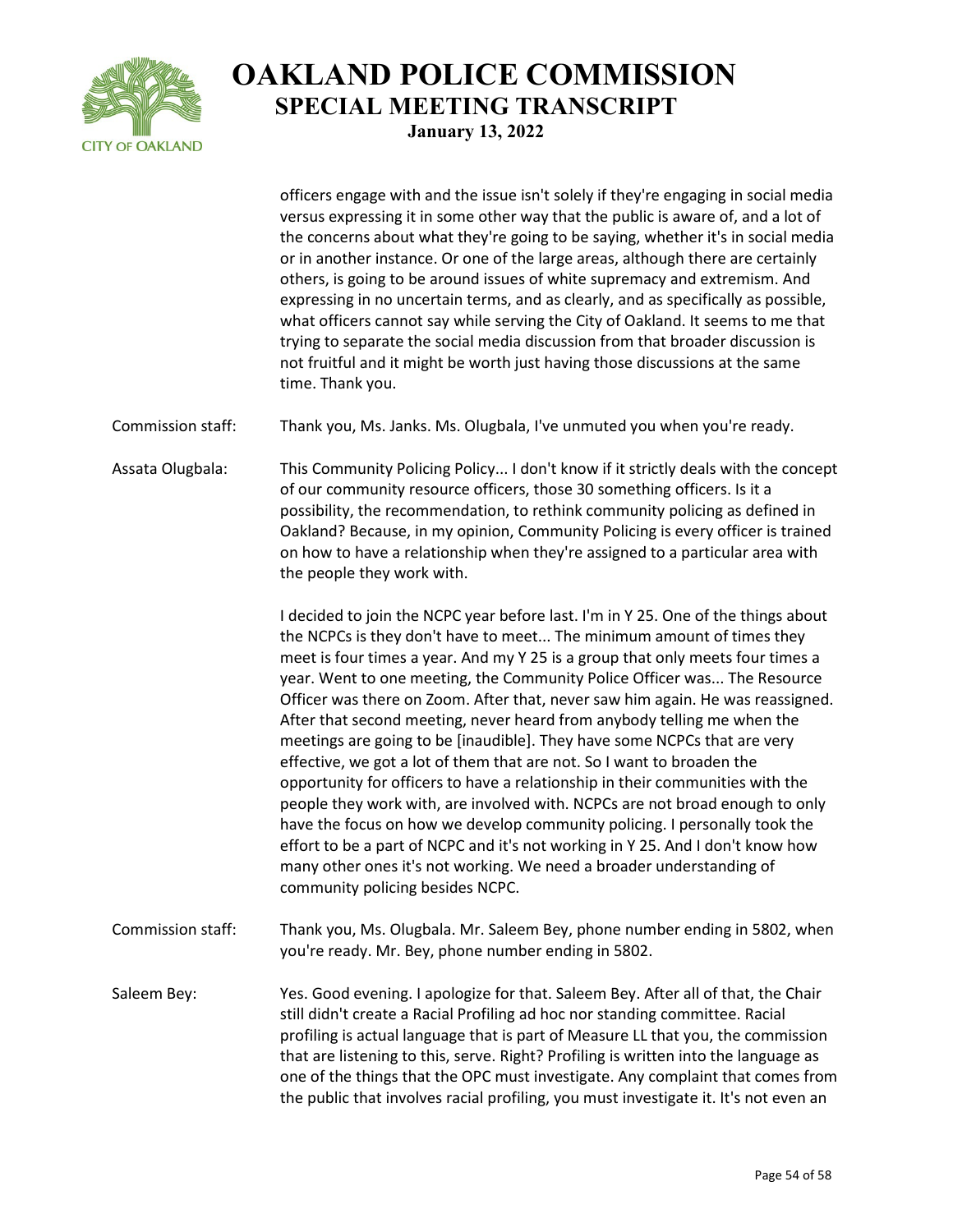

option. Right? But that's not happening right now. Read the law. Or ask Connor. Right? OPD profiling is at the core of Community Policing. If that is out of sync, anything you do or try will fail.

Look at the current status of safety in the black community. Compare safety in the black community versus safety in Piedmont, which is surrounded by Oakland. It's out of control, right? How long did it take for OPD to move people from writing tickets down in... Unnecessary racial profiling tickets, as the Stanford studies showed, to move them, to make sure that they're in the community that are most affected by violence, at the same time as they're crying crocodile tears that they don't have enough officers. It sounds like they actually do have enough officers to put attention into where the most violent parts of this community are. So the fact that police officers from OPD are being paid hundreds of thousands of dollars to stand around in community meetings when those hundreds of thousands of dollars should go into community programs that serve the children that OPD are lock up is a sham. Right? You're cutting headstart you're cutting progra-

Commission staff: Thank you, Mr. Bey. I am sorry to have to cut you off. I'm afraid your two minutes are up. Chair Jackson, that's it for public comment on this item. If you don't mind, can I just take us straight into open forum part two, which is the next one?

Chair Jackson: Yes, please. Yes.

Commission staff: Excuse me. Members of the public wishing to make public comment on this item, the open forum part two, please raise your hand and I'll call on you in the order that they have appeared. Just one second. Okay. Thank you for your patience. Ms. Olugbala, back to you. I've unmuted you my end.

Assata Olugbala: She just put it up. It can never be understated. How the value of worth of this Commission can never be at any substance until the Bey case is thoroughly resolved. If it wasn't for Ginale Harris, the Bey case would never been anywhere where it is now. It's been stagnated ever since Ms. Harris left, but you heard the brother say... Certain people are not going away. I'm not going away. I've been out on the streets, protesting for 30 days about an issue at the tiny homes at Lake Merritt, and I will be there until it's fixed. And I'll be in this meeting until it's fixed. So I'm going to take the time to bring up this issue. Whoever's the Inspector General needs to look at the Commission's Selection Panel. And at this coalition for police accountability and how much input they're having in this police commission and what they do.

> I don't think you're going to stretch it that far, but it needs to happen. Ginale Harris was sabotaged by Gay Cobb and other members of the Selection Panel,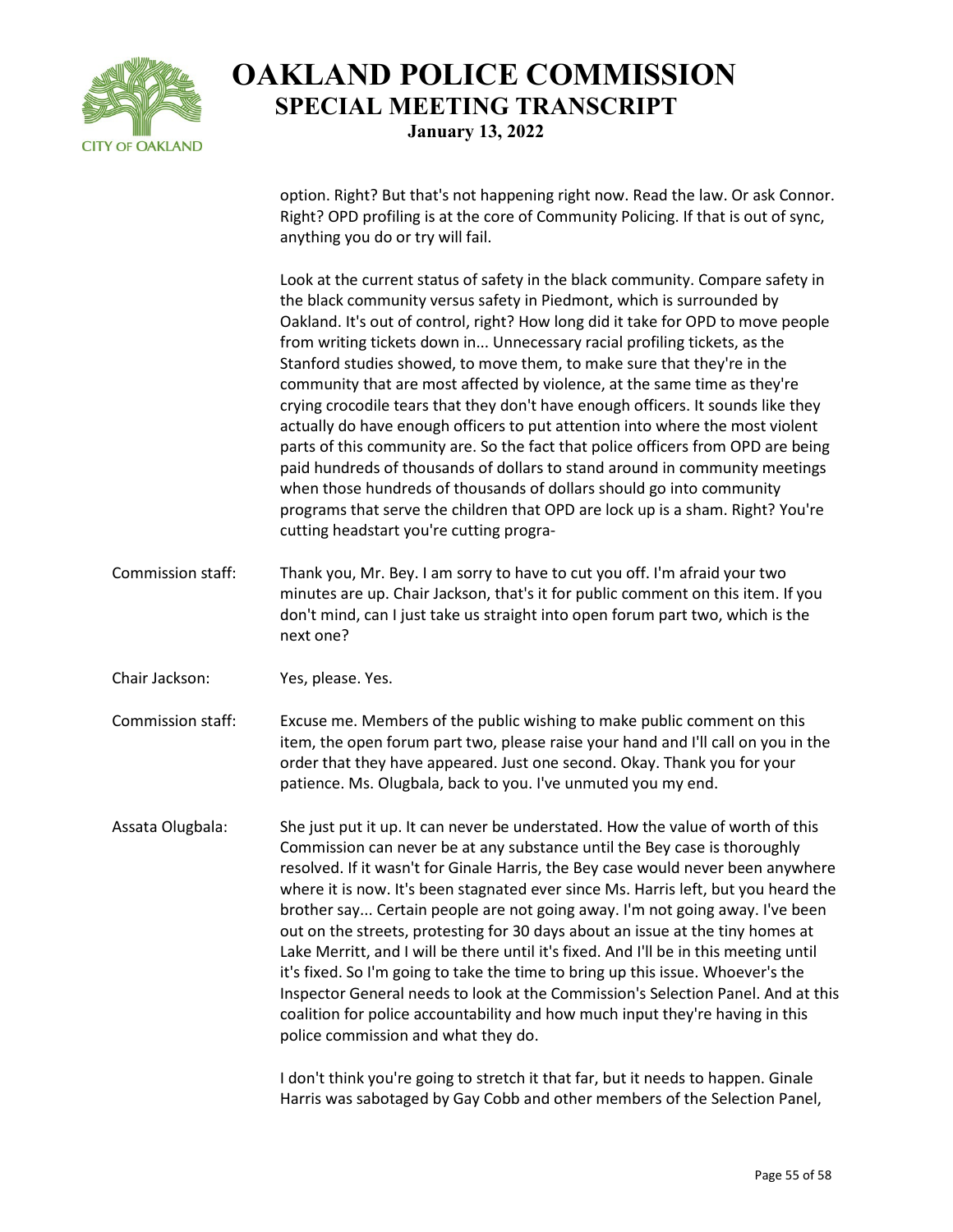

and it's been brought to your attention at the process had flaws. Same thing happened with James Farmer. The Coalition for Police Accountability decided they didn't want James Farmer on there, and they worked to sabotage him. So we are going to continue to bring up the fact that Ginale Harris deserved to be on this commission, but because of inappropriateness and fraudulent misstatements and back stabbing, she has not been able to do that. But it will not be forgotten and it will not be tolerated. You cannot have a police commission who turns their back on and avoids issues like this. That means you have the capacity to do it in other areas. We will be back.

- Commission staff: Thank you, Ms. Olugbala. Mr. Bey, 5802, when you're ready.
- Saleem Bey: Yes. Good evening. Saleem Bey. I echo what the sister say, 100%. I also want to put down there that the new IG, Ms. Phillips, I believe it is... She's responsible for reporting to the public safety committee, which is part of the city council, which is the boss of the Oakland Police Commission to which she actually serves. So somebody is expected to make a report in the 1st of February regarding the Bey investigations. And we expect a report to be made at that time. We also would like Mr. Kennedy, Connor, to research, or somebody on the commission to ask Mr. Kennedy to research whether or not SB-16 and SB-14-21 applies to the Ross investigation and transparency before the public safety committee. Thank you.
- Commission staff: Thank you, Mr. Bey. Chair Jackson, no more public comment. Can we take you back into the agenda?
- Chair Jackson: Thank you. So the next item is agenda setting and prioritization. So I want to offer that we're going to plan to agendize, at our next meeting, a referral of the Bey matter to the IG for policy recommendation. I see a hand up from Commissioner Gage.
- Comm. Gage: Thank you, Chair.
- Chair Jackson: Hello? Okay.
- Comm. Gage: A few years ago, I presented and Commission considered a policy that talked about grooming and appearance. And I'd like to bring that back up again because of some of the recent news having to do with recruitment and retention within the Oakland Police Department. There have been some changes in state law since the original proposal was brought forward that are easy to implement, are relatively straightforward, and I think would be an important symbolic step for the department to demonstrate that it is indeed looking to create a different-looking department. Now, the department is supposed to represent all of Oakland. I'm not sure when there'd be space on the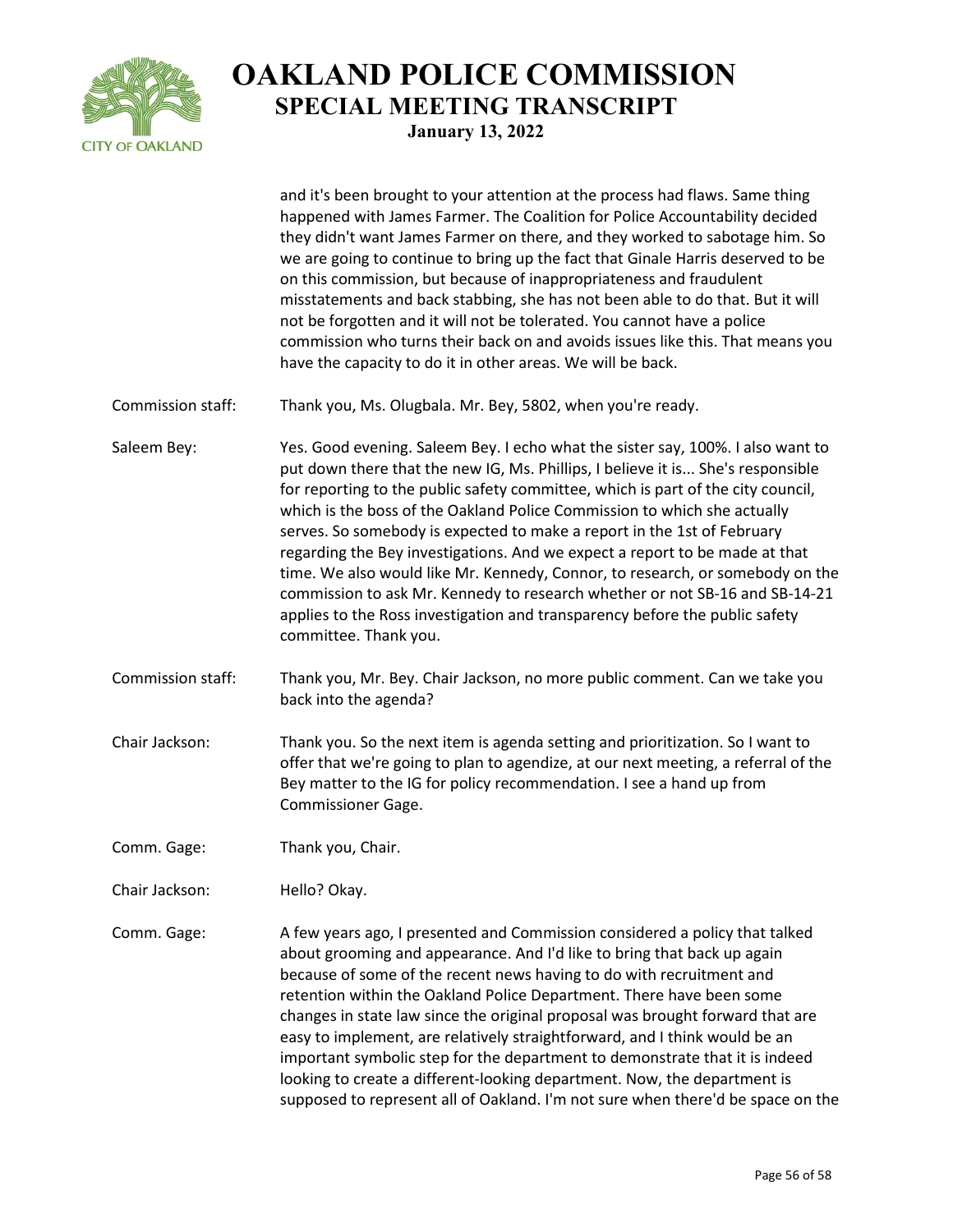

agenda, but I'd like to think it could be brought forward for debate and potential consideration of a co-sponsorship among members of the commission in short

- Chair Jackson: Okay. Thank you very much. Would you do me a favor and just email me the subject line?
- Comm. Gage: Sure, will do.

order.

- Chair Jackson: [crosstalk]. Thank you, I appreciate it. I see a hand up by Vice-Chair Milele.
- Vice Chair Milele: Thank you chair. I wanted to add to the agenda a request for the commission to be able to review and receive case materials for CPRA cases to be able to assess whether we agree with findings and give us more insight into the efficacy of the investigations.
- Chair Jackson: Okay. Thank you very much. Would you also do the same thing? Just email me the top line.
- Vice Chair Milele: Yes.
- Chair Jackson: I appreciate it, thank you. Commissioner Harbin-Forte.
- Comm. Harbin-Forte: Yes, thank you. I don't know if this needs to be an agenda item, it really is more administrative, but at the last meeting... At a prior meeting, when we revised the cover pages for the rules and the code of conduct, part of that was that those be posted on the commission's website. Commissioner Gage mentioned that the rules are still not on the website. So it really is more a follow-up, I guess. It doesn't need to be agendized unless you want a status report on it or something.
- Chair Jackson: Yes. About two or three items ago, I asked Rania to post it. Perhaps you didn't hear me.

Comm. Harbin-Forte: Okay.

- Chair Jackson: Okay. There are certainly still a running tab on agenda items for the future. So I will work that out with the Vice-Chair. If there are no other suggestions, we can go to public comment.
- Commission staff: Thank you, Chair Jackson. Members of the public wishing to make public comment on this item, please raise your hand. I'll call on you in the order they've appeared. Up first, I see Anne Janks. I've unmuted you, Ms. Janks.